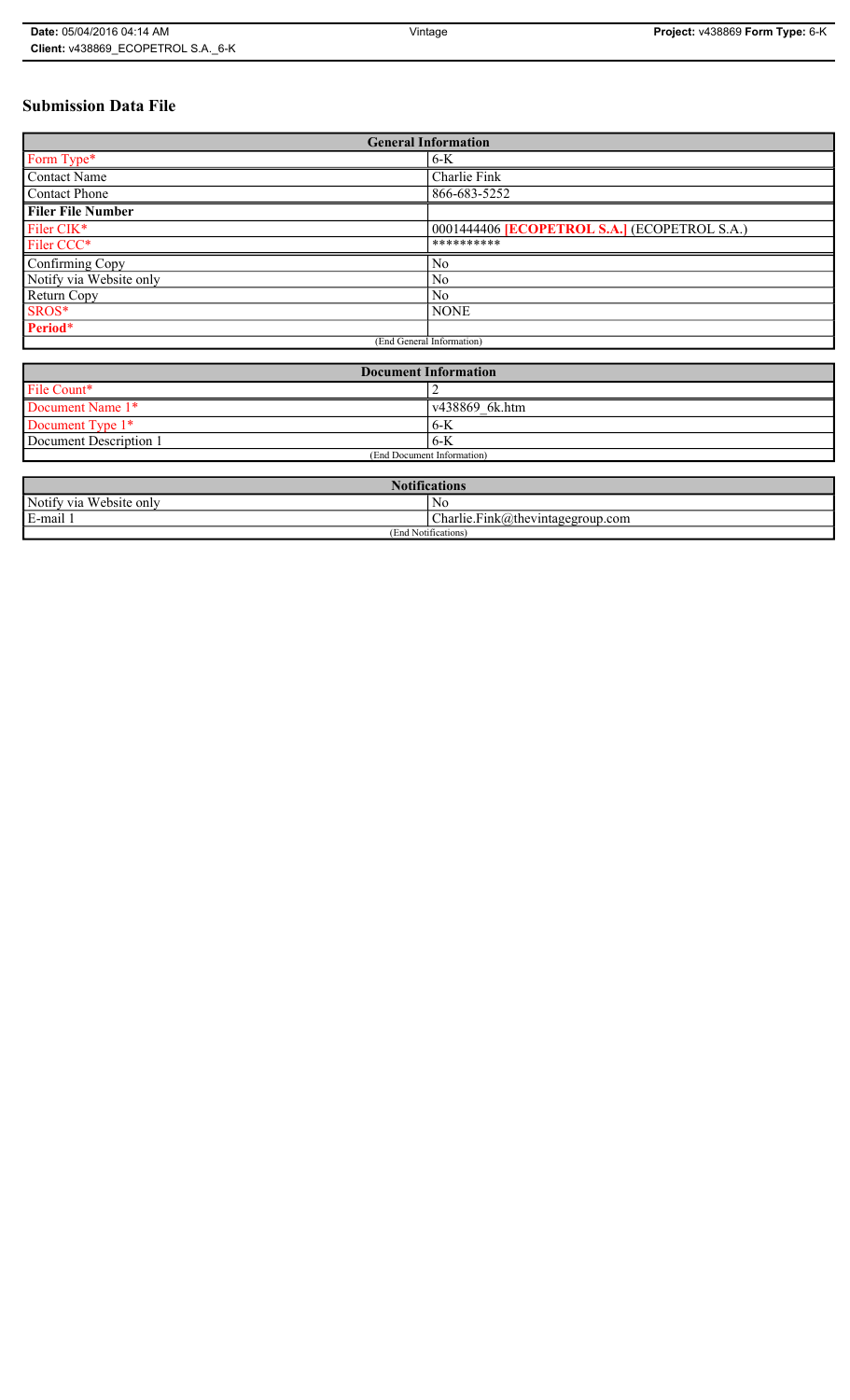#### **UNITED STATES SECURITIES AND EXCHANGE COMMISSION Washington, D.C. 20549**

#### **FORM 6-K**

#### **REPORT OF FOREIGN PRIVATE ISSUER PURSUANT TO RULE 13a-16 OR 15d-16 UNDER THE SECURITIES EXCHANGE ACT OF 1934**

For the month of May, 2016 Commission File Number 001-34175

ECOPETROL S.A.

(Exact name of registrant as specified in its charter)

N.A.

(Translation of registrant's name into English)

COLOMBIA

(Jurisdiction of incorporation or organization)

Carrera 13 No. 36 – 24

BOGOTA D.C. – COLOMBIA (Address of principal executive offices)

Indicate by check mark whether the registrant files or will file annual reports under cover of Form 20-F or Form 40-F.

Form 20-F  $\boxtimes$  Form 40-F  $\Box$ 

Indicate by check mark if the registrant is submitting the Form 6-K in paper as permitted by Regulation S-T Rule 101(b)(1)

 $Yes \Box$  No  $\overline{\boxtimes}$ 

Indicate by check mark if the registrant is submitting the Form 6-K in paper as permitted by Regulation S-T Rule 101(b)(7)

 $Yes \Box$  No  $\boxtimes$ 

Indicate by check mark whether the registrant by furnishing the information contained in this form is also thereby furnishing the information to the Commission pursuant to Rule 12g3-2(b) under the Securities Exchange Act of 1934.

 $Yes \Box$  No  $\boxtimes$ 

If "Yes" is marked, indicate below the file number assigned to the registrant in connection with Rule 12g3-2(b): 82- N/A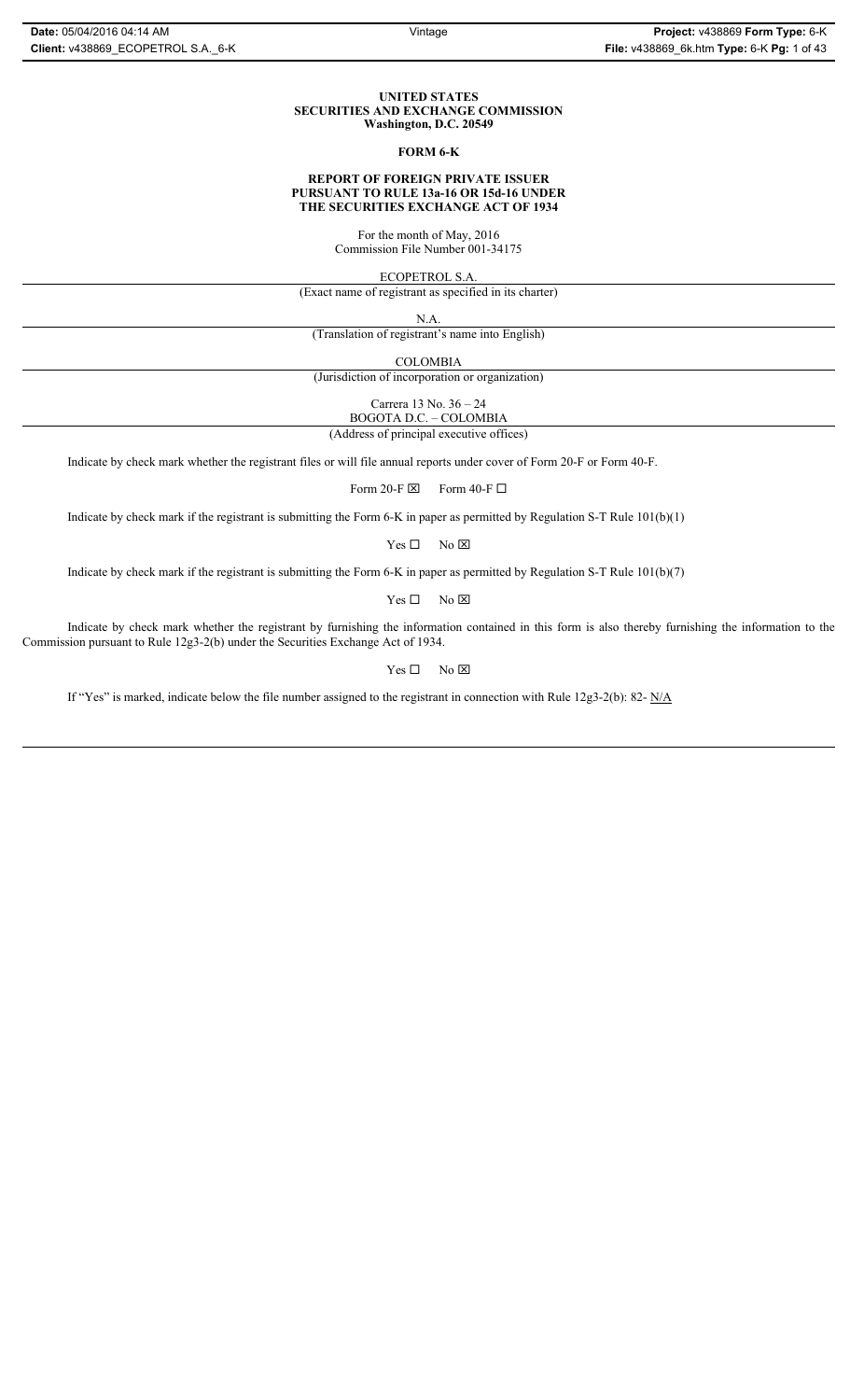

#### **Ecopetrol Group Announces Its Results for the First Quarter of 20161**

- x **Amid the lowest Brent price of the last 12 years, in the first quarter of 2016 the Group achieved a net income attributable to shareholders of Ecopetrol of COP\$363 billion.**
- x **Net income attributable to shareholders of Ecopetrol, increased 127% as compared to the first quarter of 2015.**
- Solid cash flow generation with an Ebitda margin of 39.5%, resulting in an Ebitda of COP\$4.1 trillion for the first quarter of 2016.
- x **Group's savings amounted COP\$421 billion during the first quarter of 2016. The Company continues to demonstrate its capacity to adapt under an adverse price scenario.**

Bogota, May 3, 2016. Ecopetrol S.A. (BVC: ECOPETROL; NYSE: EC) ("Ecopetrol" or the "Company") announced today Ecopetrol Group's financial results for the first quarter of 2016, prepared and filed in Colombian pesos (COP\$) and under International Financial Reporting Standards (IFRS) applicable in Colombia.

#### **Table 1: Summary of the Group's Consolidated Financial Results**

| А                                                              | В         |           | I)            |            |  |
|----------------------------------------------------------------|-----------|-----------|---------------|------------|--|
| (COPS Billion)                                                 | $102016*$ | $102015*$ | $\Delta$ (\$) | (%)<br>Δ   |  |
| Total sales                                                    | 10,485    | 12,301    | (1, 816)      | $(14.8)\%$ |  |
| Operating profit                                               | 1,599     | 2,357     | (758)         | $(32.2)\%$ |  |
| Net Income Consolidated                                        | 611       | 356       | 255           | 71.6%      |  |
| Non-controlling interest                                       | (248)     | (196)     | (52)          | $26.5\%$   |  |
| Net (loss) income attributable to Owners of Ecopetrol **       | 363       | 160       | 203           | 126.9%     |  |
| Other comprehensive income attributable to Owners of Ecopetrol |           |           |               |            |  |
| $**$                                                           | (416)     | 1,097     | (1,513)       | (137.9)%   |  |
| <b>EBITDA</b>                                                  | 4.137     | 4.782     | (645)         | $(13.5)\%$ |  |
| <b>EBITDA</b> Margin                                           | 39.5%     | 38.9%     |               |            |  |

\* These figures are included for illustration purposes only. Unaudited.

\*\* According to IAS-1, "Presentation of financial statements", paragraph 83, the company must include in the statement of comprehensive results, the results attributable to non-controlling interest (minority interest) and the results attributable to shareholders of the controlling company.

<sup>1</sup> Some figures in this release are presented in U.S. dollars (US\$) as indicated. The exhibits in the main body of this report have been rounded to one decimal. Figures expressed in billions of COP\$ are equal to COP\$1 thousand million. All financial information in this report is unaudited.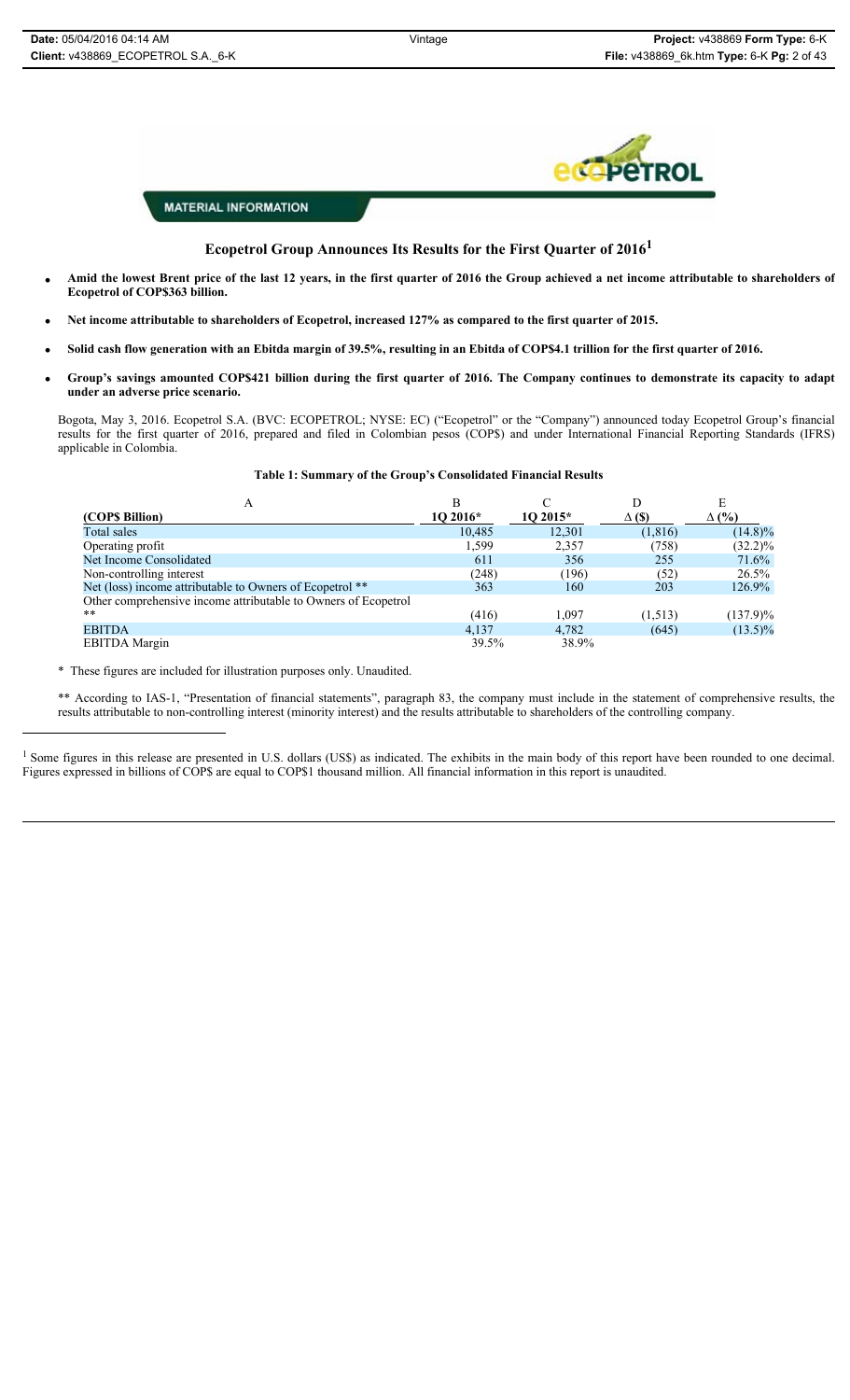

In the view of the President of Ecopetrol S.A., Juan Carlos Echeverry G.:

*"The price environment in the first quarter of 2016 continued to defy the oil industry, which saw the value of crude reach US\$28/barrel, a 12 year record low. Ecopetrol, however, managed to generate profits amid this challenging environment, focusing its efforts on reducing costs, increasing efficiency, producing profitable barrels and prioritizing cash generation.*

*During the first quarter of 2016 the price of Ecopetrol´s crude basket fell 43% and its refining margin fell 24% in comparison to those of the same period of 2015. The actions undertaken to operate more efficiently and with lower costs, coupled with the positive impact of the devaluation of the exchange rate over our revenues and the recording of a lower financial net loss allowed to register a growth of 127% in net profit attributable to shareholders and to improve the EBITDA margin compared to those of the first quarter of 2015. Additionally, the Company maintained its operating margins and EBITDA at approximately COP\$4,000 billion compared to the same quarter.*

*Savings in costs and expenses contributed to the obtained results, these amounted to COP\$421 billion in the first quarter of the year, against a target of COP\$1,600 billion for all 2016. The efficiencies are mainly due to the optimization of purchasing and contracting plans, better procurement strategies and renegotiation of contracts.*

*The reduction of the lifting cost, cash cost of refining and transportation costs, reported in the first quarter of 2016, compared to the same period last year, are a result of the progress made by the company pursuant to the Transformation Plan, the devaluation of the COP/USD exchange rate and austerity and activity reduction measures implemented in all business segments. Ecopetrol is working so that the obtained efficiencies become structural even in an environment of increasing prices in order to ensure profitable operations and financial sustainability.*

*The adjustments in CAPEX and OPEX implemented since 2015, in line with lower oil prices and the strategic prioritization of value over volume led to programmed lower activity and lower production in the first quarter of 2016, which came to 737 thousand barrels equivalent per day, compared to 773 thousand in the first quarter of 2015. This fall also reflects the natural decline and the temporary closure of some fields caused by low profitability or judicial decisions. Once market conditions and cash availability improve, the Company expects to increase levels of investment in exploration and production and give way to investments that have been postponed in this low crude oil price environment.* 

*In exploration, the deep water appraisal well Leon 2 in the Gulf of Mexico of the United States was completed. This one is operated by Repsol, which holds a 60% stake. The remaining 40% belongs to Ecopetrol America Inc. The Company is awaiting the results of the evaluation of the information provided by the well, located in one of the regions with the greatest potential for hydrocarbons in deep waters in the world.*

*Between the first quarter of 2015 and 2016 the gross margin of the refining segment decreased by US\$4.5 per barrel mainly as a result of market conditions marked by lower spreads between prices of middle distillates and the price of oil.* 

*The Cartagena refinery continued its boot and stabilization process, obtaining a regular operation of the delayed coking, catalytic cracking and diesel hydrotreaters units. As of March 31, 28 units of a total of 34 were operational. It is expected that all units in the complex will be in full operation by the second half of 2016. Additionally, loads of crude up to 140 thousand barrels of oil a day have been achieved.*

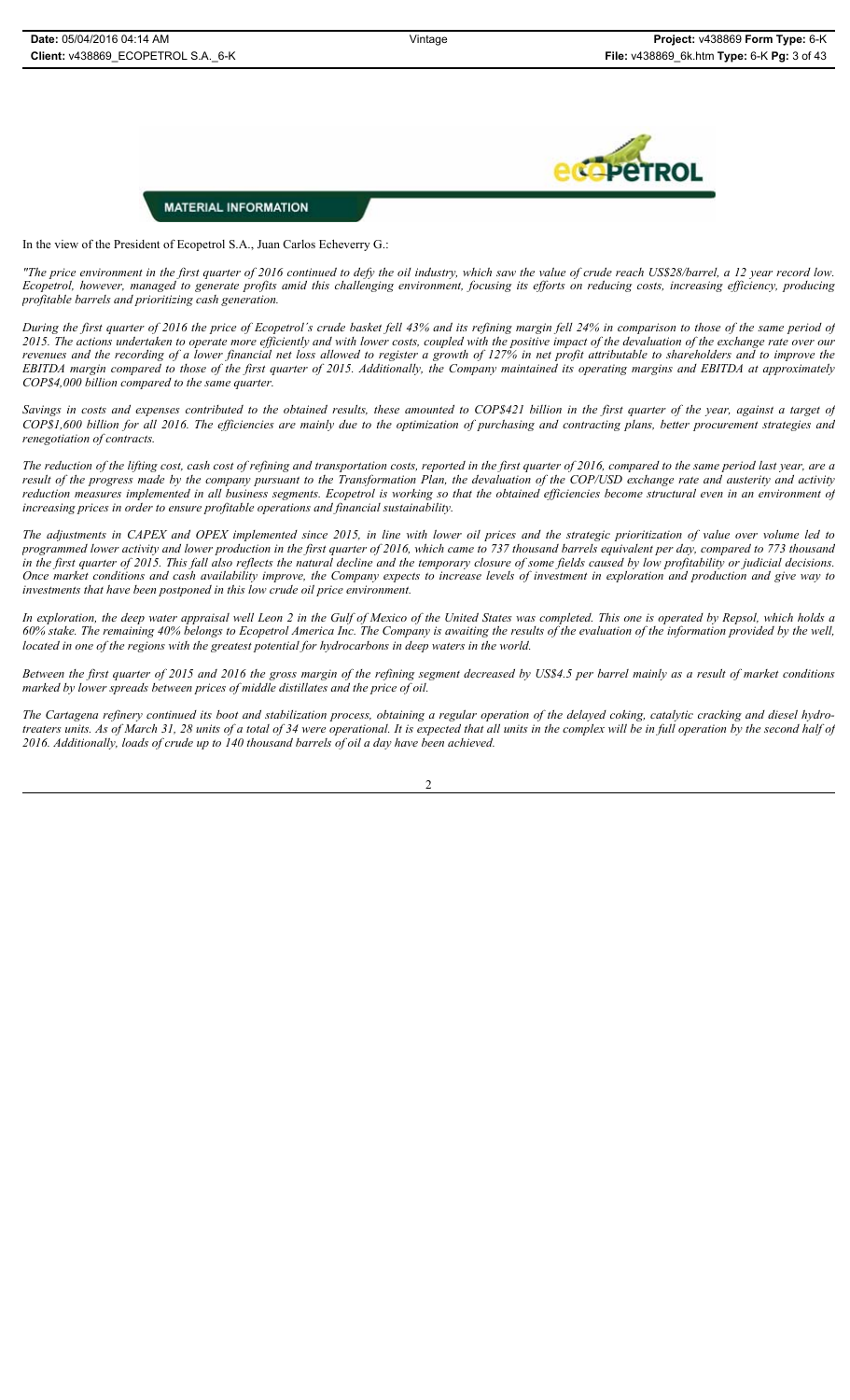

*Test of high viscosity crude transportation were started in February 2016. Satisfactory results were obtained moving oil with a viscosity of 405 centistokes (cSt). This project, along with the expansion of capacity in Ocensa (P-135) will reduce the cost of dilution which is key to the production of heavy crudes, which today represent about 58% of the total production of the Group.*

*In December 2015 the Company imposed a significant cut on its 2016 investments compared to the levels of previous years with the approval of a budget of US\$4,800 million. The need to preserve the financial sustainability of the Company with the low oil prices environment prompted a further cut in the investment plan for 2016, which now will range between US\$3,000 and US\$3,400 million. The expected production was adjusted to this new reality from 755 thousand barrels per day to approximately 715 thousand barrels of oil equivalent per day.*

*2016 is a transition year for the Ecopetrol Group during which the cycle of investments in Midstream and Downstream will conclude with some transport projects and the startup of the Cartagena refinery. From 2017 on the Company will devote a greater proportion of its investments to Upstream.*

*Financing needs for this year are in the US\$1,500 - US\$1,900 million range, without taking into account the resources that may be obtained from the Company´s divestment plan. To date, US\$475 million has already been obtained through credit facilities with local and international banks.*

*Cash flow was also leveraged by the results of the auction of Ecopetrol´s stake in ISA held in April 2016, which allowed allotting shares in the amount of COP\$377 billion.*

*Shareholders also contributed to the financial strengthening of the Company with the decision not to distribute dividends in 2016, which was made during the last general meeting of shareholders.* 

*Operational excellence, focus on capital discipline, rationalization of investments and rotation of the portfolio of assets to generate cash flow have enabled Ecopetrol to successfully navigate the current price environment.*

*Ecopetrol continues to position itself for the future by strengthening its portfolio of exploration and production in order to seize opportunities that may be generated in the next cycle of higher crude oil prices. In this way we can ensure growth in the long term, financial sustainability and value creation for Ecopetrol."*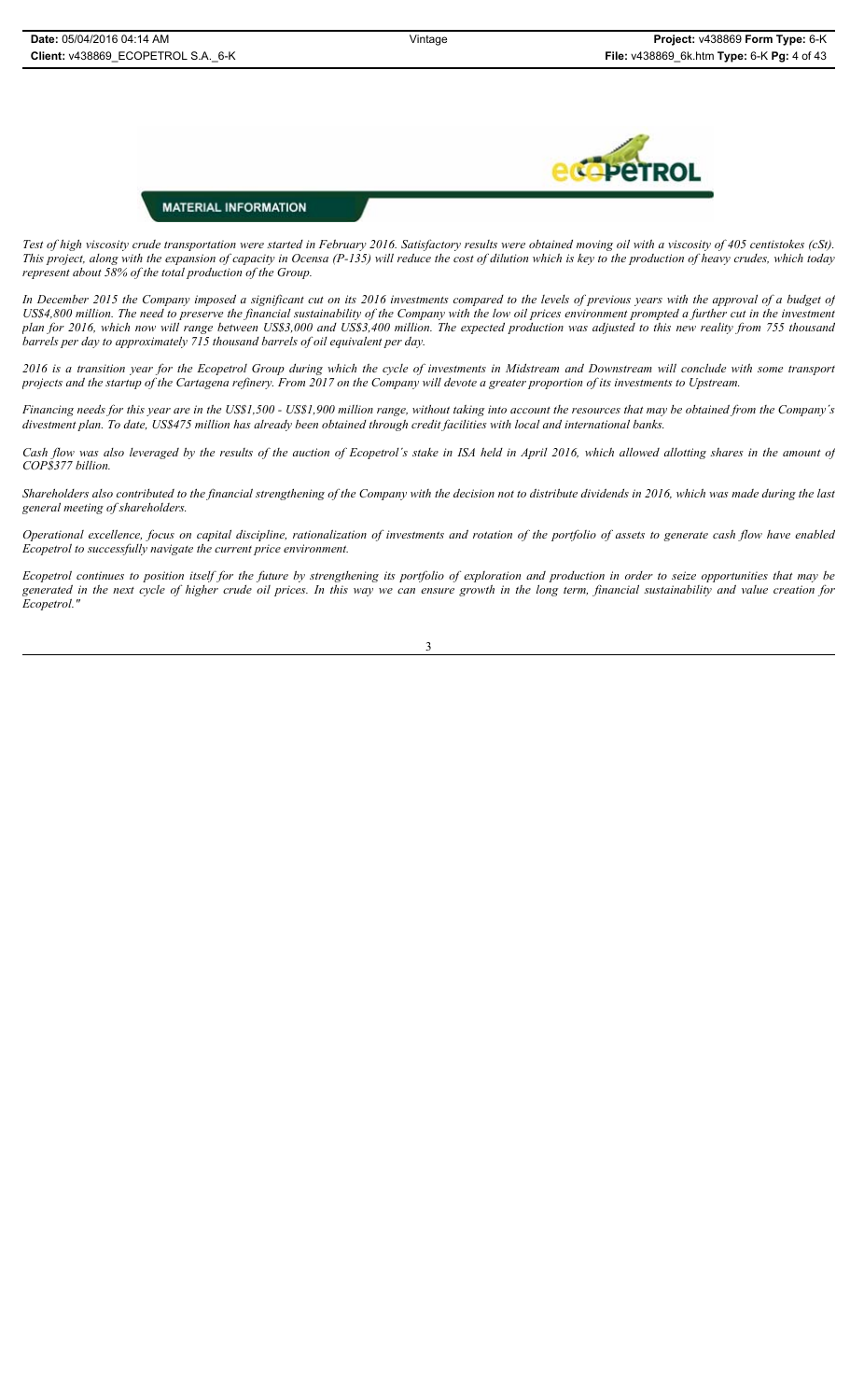

#### **Ecopetrol Group Announces Its Results for the First Quarter of 2016**

*Table of Contents*

| I.            | <b>Consolidated Financial Results</b>                                                            |    |
|---------------|--------------------------------------------------------------------------------------------------|----|
| a.            | <b>Sales Volume</b>                                                                              |    |
| $\mathbf b$ . | Crude, Refined Products, and Gas Prices                                                          |    |
| c.            | <b>Financial Results</b>                                                                         | 8  |
| $d$ .         | <b>Balance Sheet</b>                                                                             | 10 |
| e.            | <b>Credit Rating</b>                                                                             | 11 |
| f.            | Financing                                                                                        | 11 |
| g.            | <b>Results by Business Segment</b>                                                               | 12 |
| h.            | <b>Results of Cost and Expense Reduction Initiatives</b>                                         | 14 |
| П.            | <b>Operating Results</b>                                                                         | 15 |
| a.            | Investments                                                                                      | 15 |
| b.            | Exploration                                                                                      | 16 |
| c.            | Production                                                                                       | 16 |
| d.            | <b>Transport</b>                                                                                 | 20 |
| e.            | Refining                                                                                         | 22 |
| III.          | Organizational Consolidation, Corporate Responsibility and Corporate Governance (Ecopetrol S.A.) | 24 |
| a.            | Organizational Consolidation                                                                     | 24 |
| b.            | <b>Corporate Social Responsibility</b>                                                           | 25 |
| IV.           | <b>Presentation of First Quarter 2016 Results</b>                                                | 26 |
| V.            | <b>Ecopetrol Group Exhibits</b>                                                                  | 27 |
| VI.           | Exhibits of Subsidiary Results and Shareholder Interest                                          | 34 |
| VII.          | Corporate Group's Financial Indebtedness                                                         | 41 |
|               |                                                                                                  |    |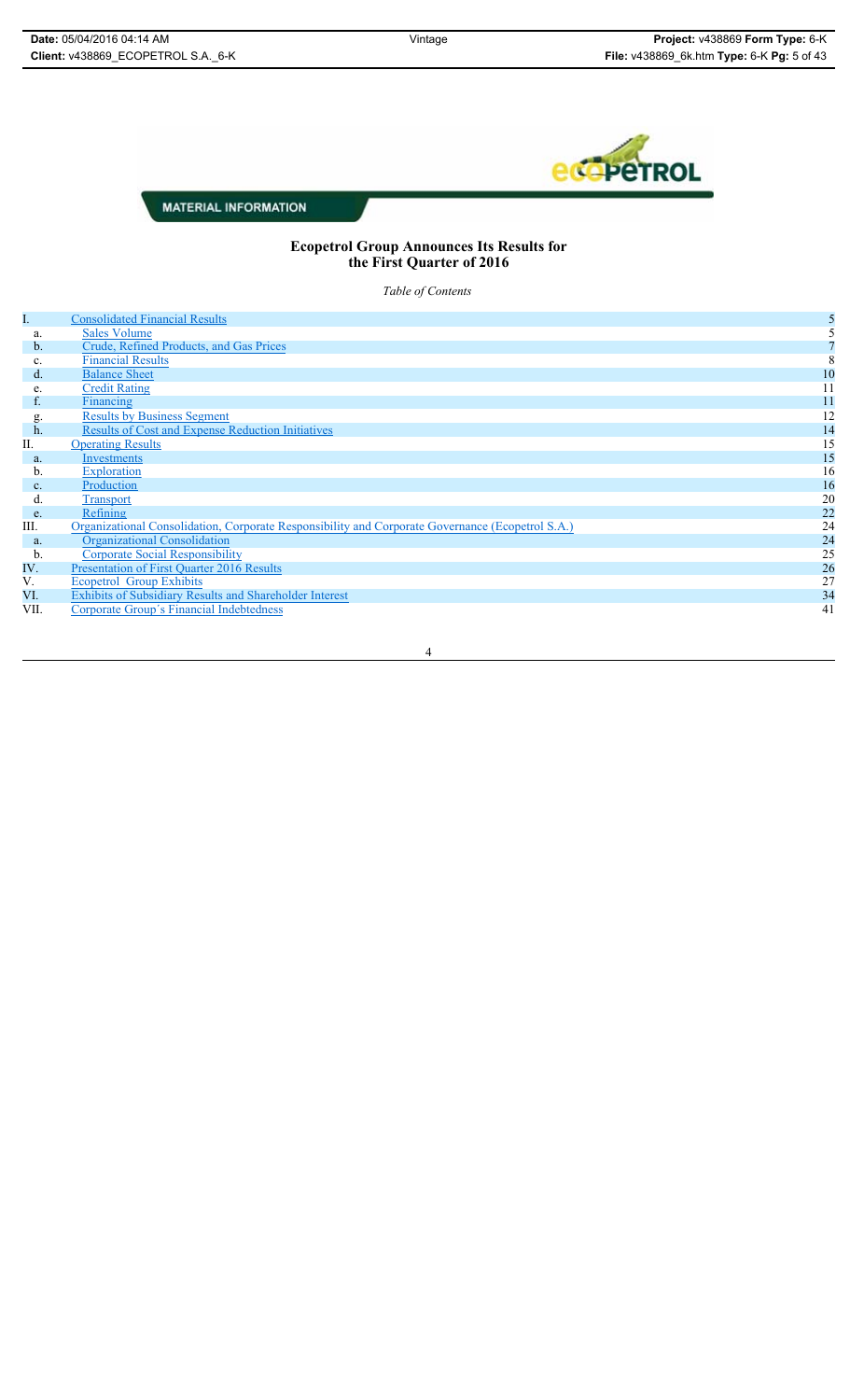*<u>ACAPETROL</u>* 

#### **MATERIAL INFORMATION**

#### **I. Consolidated Financial Results**

#### **a. Sales Volume**

The following table summarizes sales volume for the periods indicated:

| $\mathbf{A}$                        | B       | C       | D            |
|-------------------------------------|---------|---------|--------------|
| Local sales volume (mboed)          | IO 2016 | IO2015  | $\Delta$ (%) |
| Crude Oil                           | 15.8    | 20.1    | $(21.6)\%$   |
| Natural Gas                         | 86.8    | 81.4    | $6.6\%$      |
| Gasoline                            | 106.5   | 92.4    | 15.2%        |
| Medium Distillates                  | 139.7   | 142.0   | $(1.6)\%$    |
| <b>LPG</b> and Propane              | 16.8    | 15.5    | $8.8\%$      |
| Fuel Oil                            | 6.9     | 5.2     | 31.5%        |
| <b>Industrial and Petrochemical</b> | 19.7    | 21.4    | $(8.0)\%$    |
| <b>Total Local Sales</b>            | 392.2   | 378.0   | 3.7%         |
| <b>Export sales volume (mboed)</b>  | IO 2016 | IO2015  | $\Delta$ (%) |
| Crude Oil                           | 463.5   | 570.4   | $(18.7)\%$   |
| Products                            | 131.4   | 72.7    | 80.6%        |
| Natural Gas                         | 1.6     | 16.2    | $(89.9)\%$   |
| <b>Total Export Sales</b>           | 596.5   | 659.3   | $(9.5)\%$    |
| <b>Total Sales Volume</b>           | 988.7   | 1.037.3 | (4.7)%       |

**Table 2: Sales Volume** 

*a.1) Market in Colombia (39.7% of total sales in the first quarter of 2016):* 

Local sales in the first quarter of 2016 increased compared to the same period of last year, due to:

- Greater demand for gasoline driven by: 1) growth of the automotive fleet, 2) suspension of the blending of ethanol in the country's northern zone, and 3) the effect of the Venezuelan border closing of.
- An increase in sales of natural gas for thermal power generation due primarily to the intensification of the El Niño phenomenon and the availability of natural gas resulting from the decline in exports.
- Lower sales of crude to Equion because of the evacuation of its crude by alternate transport systems.
- Lower sales of diesel due to lower demand in Colombia.
- *a.2) International market (60.3% of total sales in the first quarter of 2016):*

Volume exported decreased 9.5% in the first quarter of 2016 with respect to the same period of last year, mainly explained by the net effect of:

Lower exports of crude due to: 1) delivery of crude to the Cartagena refinery, 2) lower production by the Ecopetrol Group and 3) lower operating availability of transport systems.

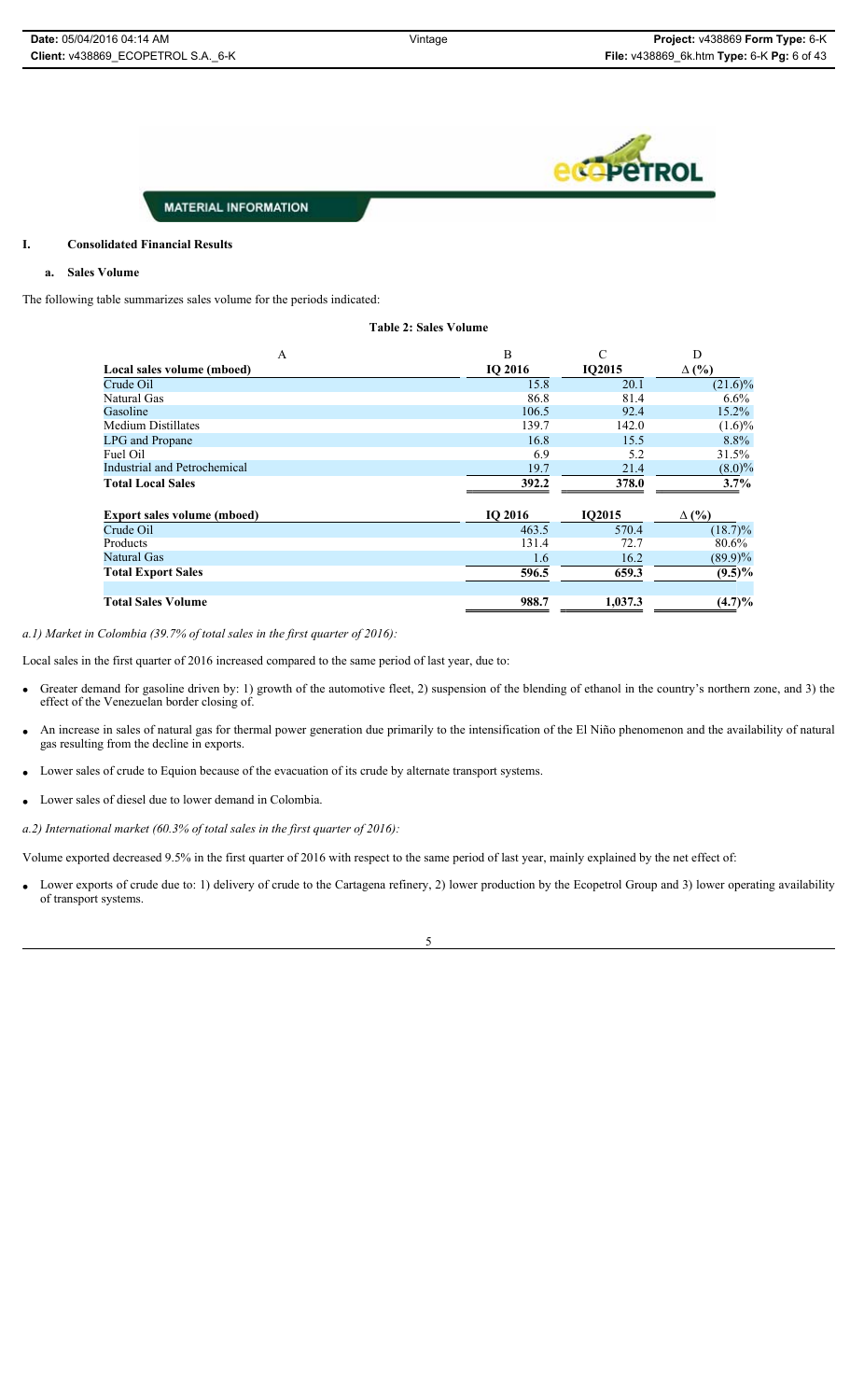**PETROL** 

#### **MATERIAL INFORMATION**

- Lower gas exports as a result of the expiration of the gas supply contract with Venezuela on June 30, 2015.
- Greater exports of products due to start-up of operations of the Cartagena refinery (diesel, naphtha, jet fuel and fuel oil).

*Export Markets:* 

#### **Table 3: Export Markets**

| <b>Export Destinations - Crudes (mbod)</b> |         |         | <b>Export Destinations - Products (mboed)</b> |         |      |  |  |
|--------------------------------------------|---------|---------|-----------------------------------------------|---------|------|--|--|
| <b>Destination</b>                         | 10 2016 | 10 2015 | <b>Destination</b>                            | 10 2016 |      |  |  |
| Asia                                       | 77.9    | 153.7   | Asia                                          | 8.4     | 14.8 |  |  |
| U.S. Gulf Coast                            | 202.1   | 151.2   | U.S. Gulf Coast                               | 27.0    | 18.1 |  |  |
| <b>U.S. West Coast</b>                     | 55.2    | 51.5    | U.S. West Coast                               | 19.8    | 12.1 |  |  |
| U.S. East Coast                            | 16.4    | 5.5     | U.S. East Coast                               | 21.3    | 0.1  |  |  |
| Europe                                     | 59.9    | 87.2    | Europe                                        | 0.4     | 4.9  |  |  |
| Central America / Caribbean                | 29.1    | 107.2   | Central America / Caribbean                   | 34.9    | 16.6 |  |  |
| South America                              | 11.9    | 8.5     | South America                                 | 5.8     | 6.1  |  |  |
| Other                                      | 11.0    | 5.6     | Other                                         | 13.8    | 0.0  |  |  |
| <b>Total</b>                               | 463.5   | 570.4   | <b>Total</b>                                  | 131.4   | 72.7 |  |  |

x **Crude:** Seeking to obtain higher sales margins for Ecopetrol crudes, an increase of sales in the United States market was achieved due to the signing of contracts with East Coast refineries, taking advantage of greater competitiveness of imported as opposed to domestic crudes (closing of WTI – Brent differential) as a result of the announcement of the release of exports and lower production in the United States.

Sales to the Asian market fell because of the increase in supply from Iraq and Iran, which have focused their strategy on recovering their market share in Asia, by selling their crude at lower prices than those of Latin American crudes.

Finally, during the first quarter, lower volumes were allocated to Central America and the Caribbean, in view of reduced incentives for storage in these regions, which in turn resulted from lower expectations for recovering prices in the near-term.

Products: The volume of fuel oil delivered to Asia dropped as a consequence of the decline in the demand of small refineries (which can use crude oil instead of fuel oil) and large inventories in Singapore. Similarly, a decline was observed in sales of fuel oil to Europe due to oversupply resulting from higher runs of simple conversion refineries in this region. These volumes were exported to the East Coast of the U.S. where the product is used for the preparation of bunker fuels.

Noteworthy among other products exported are diesel, naphtha and high sulfur diesel, which were placed on the markets of the United States´ Gulf Coast and Atlantic Coast and Africa, respectively.

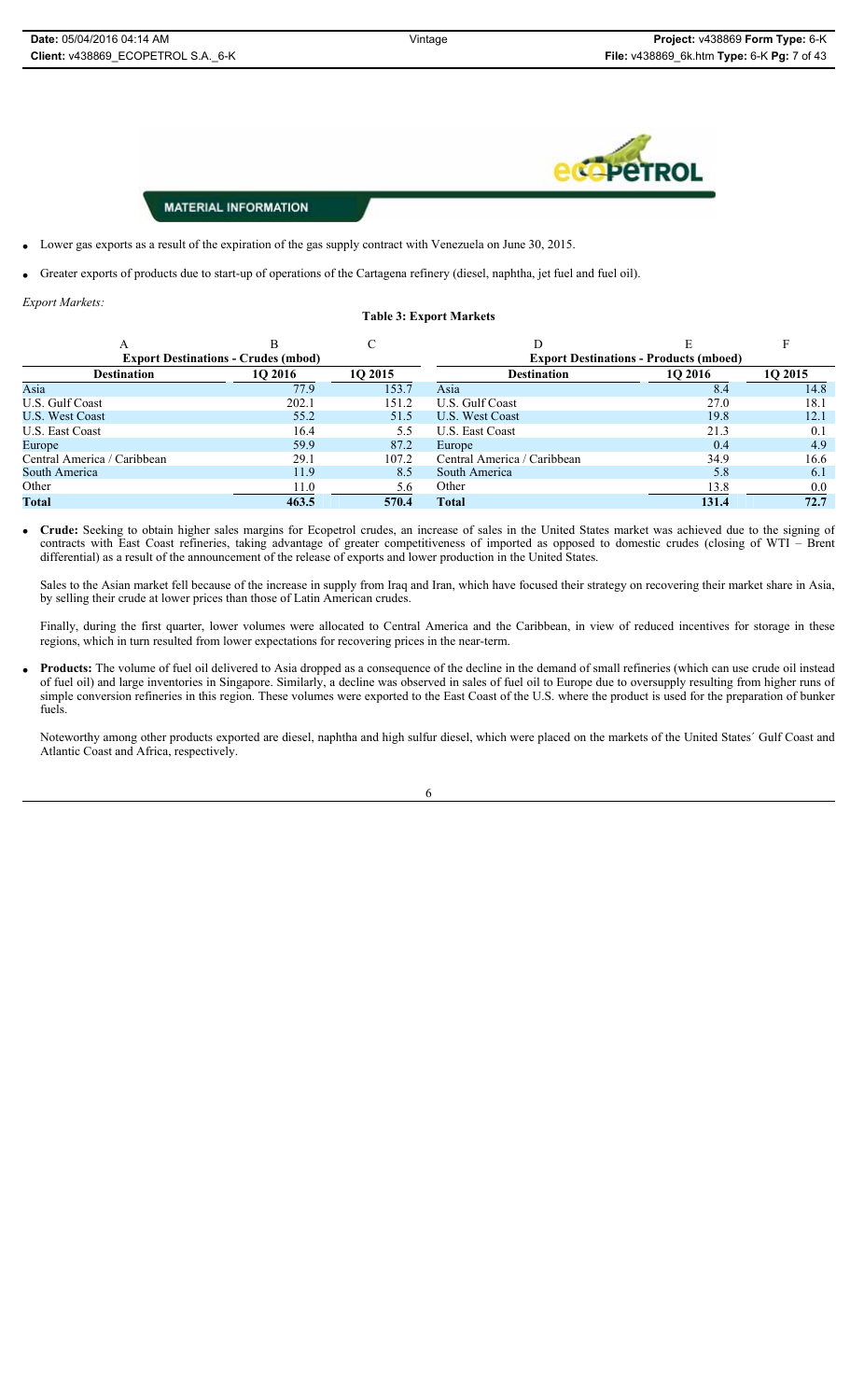

#### **b. Crude, Refined Products, and Gas Prices**

The following table shows the average prices of Brent, Maya and West Texas Intermediate (WTI) crude.

| <b>Prices of Crude References</b> |         |         |              |               |
|-----------------------------------|---------|---------|--------------|---------------|
| (Average, US\$/BI)                | 10 2016 | 10 2015 | $\Delta$ (%) | $\Delta$ (\$) |
| <b>Brent</b>                      | 35.2    | 55.1    | $(36.1)\%$   | (19.9)        |
| <b>MAYA</b>                       | 23.1    | 43.9    | $(47.4)\%$   | (20.8)        |
| WTI                               | 33.6    | 48.6    | $(30.9)\%$   | (15.0)        |

**Table 4: Price of Crude References** 

The following table shows the average sales price of the crude oil basket, refined products basket and natural gas basket.

| <b>Table 5: Average Sales Price</b> |         |           |              |        |                                           |  |  |  |
|-------------------------------------|---------|-----------|--------------|--------|-------------------------------------------|--|--|--|
|                                     | в       |           |              |        |                                           |  |  |  |
| <b>Sales Price</b><br>(US\$/BI)     | 10 2016 | $102015*$ | $\Delta$ (%) | ΔS     | <b>Sales Volume</b><br>(mboed)<br>10 2016 |  |  |  |
| Crude oil basket                    | 25.1    | 44.3      | $(43.3)\%$   | (19.2) | 479.3                                     |  |  |  |
| Products basket                     | 41.6    | 68.1      | $(38.9)\%$   | (26.5) | 421.0                                     |  |  |  |
| Natural gas basket                  | 25.0    | 23.7      | $5.5\%$      | 1.3    | 88.4                                      |  |  |  |

\* Some amounts exhibit changes or reclassifications for purposes of comparison

#### *Crude:*

The crude sale basket declined by US\$19.2/Bl between the first quarter of 2016 and the same period of 2015, reflecting the drop in benchmark indicators (Brent decreased by US\$19.9/Bl) mainly as a result of the continuing imbalance between supply and demand for crude at the global market and diminished growth projections for the leading global economies.

The differential of the crude basket versus Brent improved by US\$0.7/Bl (1Q-2016: -US\$10.1/Bl vs 1Q-2015: -US\$10.8/Bl) due to the re-composition of export destinations allowing a better valuation of our crudes due to the capture of higher demand and the growing interest of refiners in the U.S. for imported crude oil.

Factors such as the accumulation of crude inventories, the strengthening of the dollar and the persistent oversupply in the first quarter of 2016, are maintaining differentials at levels of the first quarter of 2015, despite the drop of Brent.

The Ecopetrol Group's crude export basket was referenced to the following indicators: Brent (78.4%), Maya (21.1%) and Other (0.5%); which shows a reduction to the Maya index and an increase in the Brent index, as compared to the first quarter of 2015 ( Brent: 69.4%, Maya: 29.2% and others 1.4%).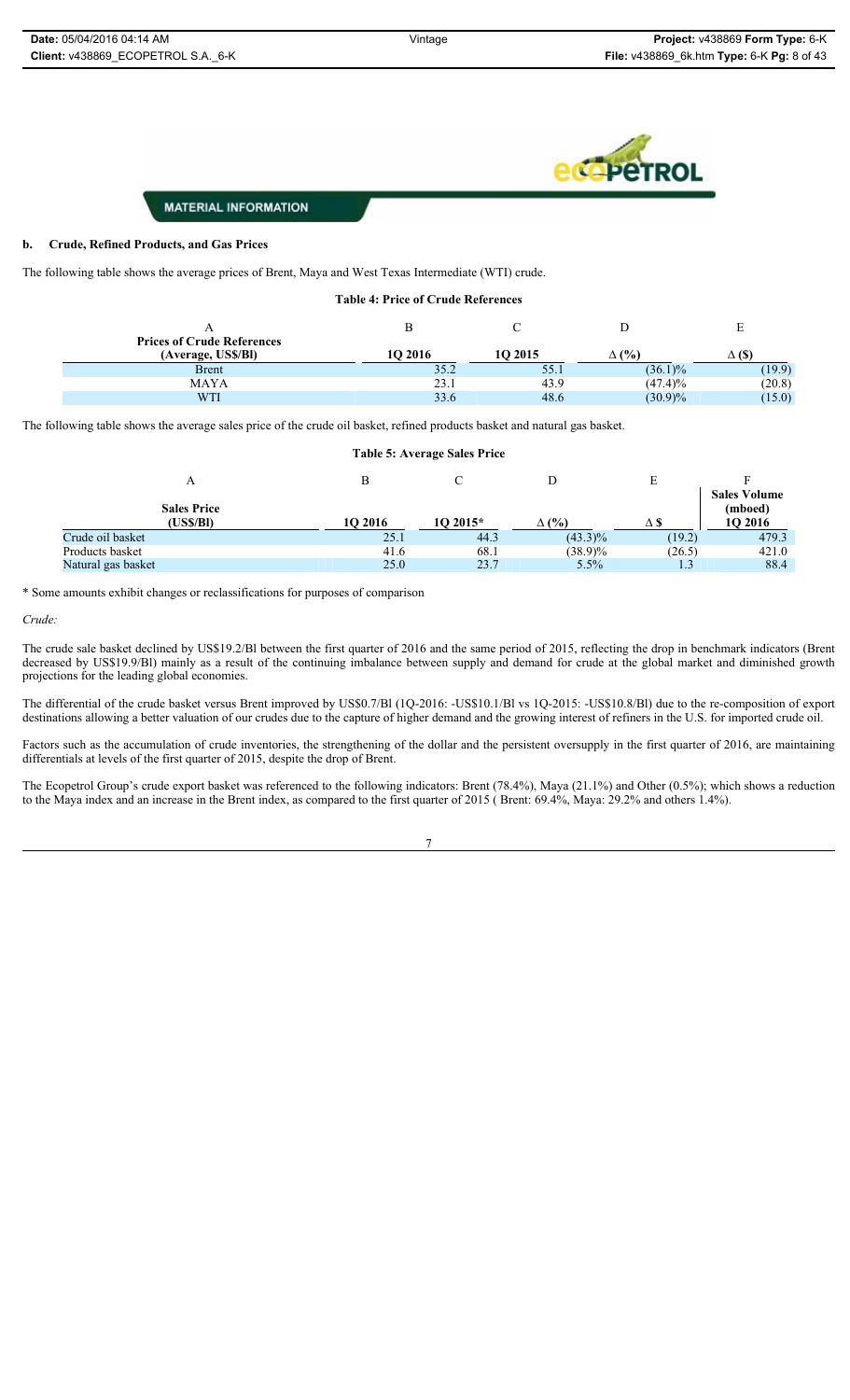ÞЕ

**MATERIAL INFORMATION** 

#### *Refined Products:*

During the first quarter of 2016, the refined products sales basket price decreased by US\$26.5 per barrel, as compared to the first quarter of 2015, due to the drop in international benchmark prices for gasoline, diesel and jet fuel.

#### *Natural Gas:*

During the first quarter of 2016, natural gas prices increased by US\$1.3 per barrel equivalent in comparison to the same quarter of 2015, attributable to higher prices in force since December 2015 as a result of the commercialization process made in 2015.

#### **c. Financial Results**

The first quarter of 2016 had the lowest oil prices in the last 12 years. The Company has confronted this situation with optimization plans that are reflected in lower costs for maintenance, contracted services and agreements, among other factors. At the close of this period profit for shareholders have been registered for COP\$363 billion, with a positive EBITDA margin of 39.5%, both figures being higher than those presented for the same period last year.

The table below shows a detailed analysis of the Income Statement results:

#### **Table 6: Consolidated Income Statement**

| A                                                              | B        | C        | D             | Е             |  |
|----------------------------------------------------------------|----------|----------|---------------|---------------|--|
| <b>Consolidated Income Statement</b>                           |          |          |               |               |  |
| <b>COPS Billion</b>                                            | 10 2016* | 10 2015* | $\Delta$ (\$) | $\Delta$ (%)  |  |
| <b>Local Sales</b>                                             | 6,032    | 5,827    | 205           | 3.5%          |  |
| <b>Export Sales</b>                                            | 4,453    | 6,474    | (2,021)       | $(31.2)\%$    |  |
| <b>Total Sales</b>                                             | 10,485   | 12,301   | (1, 816)      | $(14.8)\%$    |  |
| Variable Costs                                                 | 5,495    | 6,437    | (942)         | $(14.6)\%$    |  |
| <b>Fixed Costs</b>                                             | 1,951    | 2,118    | (167)         | $(7.9)\%$     |  |
| <b>Cost of Sales</b>                                           | 7,446    | 8,555    | (1,109)       | $(13.0)\%$    |  |
| <b>Gross Profits</b>                                           | 3,039    | 3,746    | (707)         | $(18.9)\%$    |  |
| <b>Operating Expenses</b>                                      | 1,440    | 1,389    | 51            | $3.7\%$       |  |
| <b>Operating Income/Loss</b>                                   | 1,599    | 2,357    | (758)         | $(32.2)\%$    |  |
| Financial Income/Loss                                          | (136)    | (1, 530) | 1,394         | $(91.1)\%$    |  |
| <b>Results from Subsidiaries</b>                               | (27)     |          | (28)          | $(2,800.0)\%$ |  |
| Provision for Income Tax                                       | (825)    | (472)    | (353)         | 74.8%         |  |
| <b>Net Income Consolidated</b>                                 | 611      | 356      | 255           | 71.6%         |  |
| Non-Controlling Interests                                      | (248)    | (196)    | (52)          | $26.5\%$      |  |
| Net income attributable to Owners of Ecopetrol **              | 363      | 160      | 203           | $126.9\%$     |  |
| Other Comprehensive Income Attributable to Owners of Ecopetrol | (416)    | 1,097    | (1,513)       | $(137.9)\%$   |  |
| <b>EBITDA</b>                                                  | 4,137    | 4,782    | (645)         | $(13.5)\%$    |  |
| <b>EBITDA</b> Margin                                           | 39.5%    | 38.9%    |               |               |  |

\* These figures are unaudited and are included for illustration purposes only. Some lines might have been reclassified by the sake of comparison.

\*\* According to IAS-1, "Presentation of financial statements", paragraph 83, the company must include in the statement of comprehensive results, the results attributable to non-controlling interest (minority interest) and the results attributable to shareholders of the controlling company.

**Sales Revenues** for the first quarter of 2016, with respect to the same period last year, decreased 15% (-COP\$1.816 billion), as a combined result of:

x Lower average price for the Ecopetrol Group's basket of crude and products (-US\$18.6/Barrel): -COP\$3,961 billion.

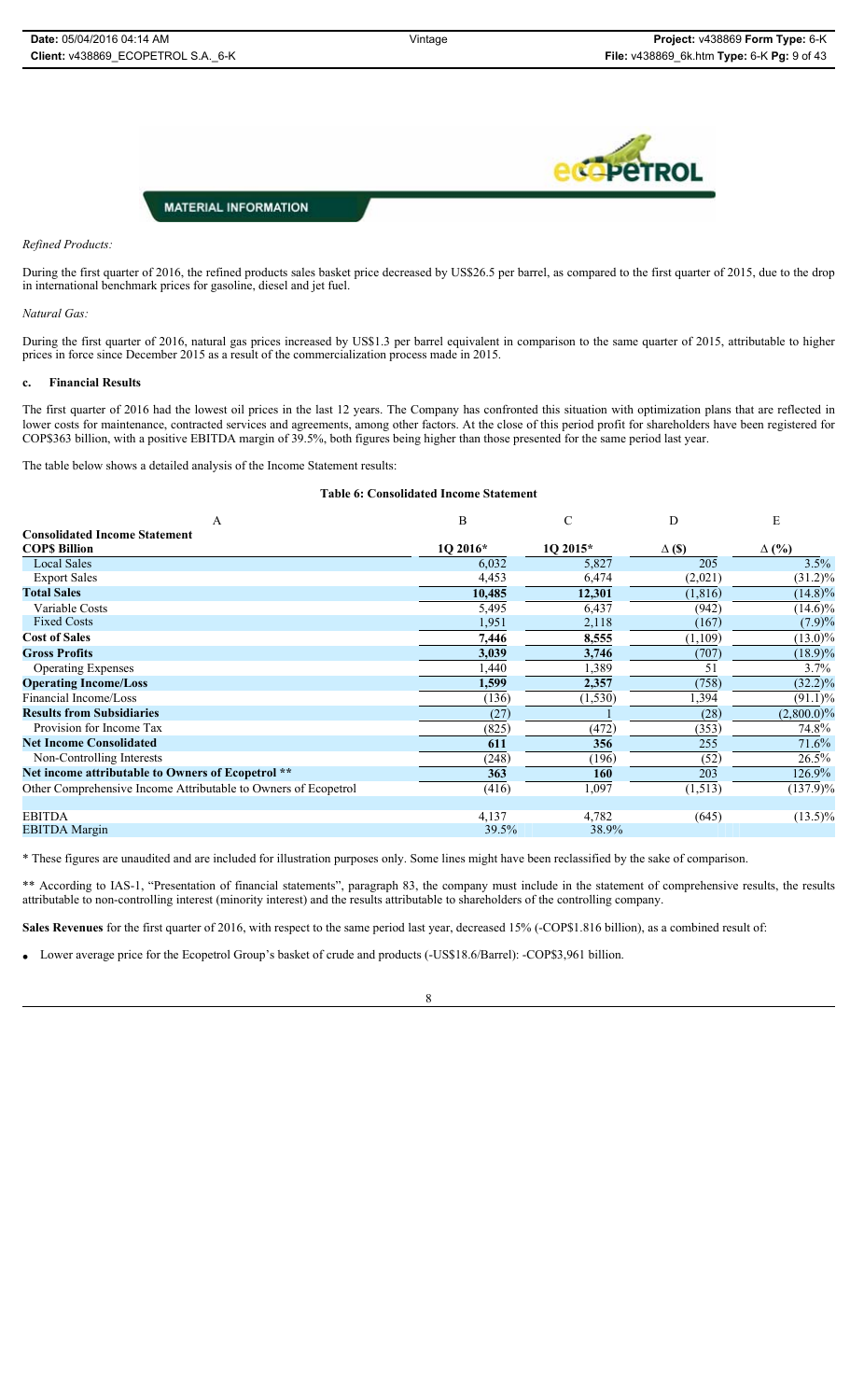

- Effect of sales volume  $+COP$106$  billion, resulting primarily from:
	- o Higher volumes sold of refined products and petrochemicals (+72 mboed) by +COP\$1,086 billion, principally because of the startup of operations at the Cartagena Refinery, growth in demand due to the increase of vehicles in Colombia, and provision of supply in the border zone with Venezuela; primarily offset by:
	- o Lower volumes in crude sales (-111 mboed) by –COP\$922, due to lower production, fewer purchases by third parties in the southern part of the country because of closing of the wells of certain producers, and because of the provision of crude to load the Cartagena Refinery.
	- o Lower volumes in gas sales (-9 mboed) by –COP\$58 billion, principally due to lower exports, given the termination of the gas supply contract with Venezuela.
- Devaluation of the COP/USD Exchange rate, which on average went from COP\$2,469/US\$ in the first quarter of 2015 to COP\$3,249/US\$ in the first quarter of 2016, improving total revenues by COP\$1,966 billion.
- Other minor revenues by +COP\$73 billion.

The **cost of sales** for the first quarter of 2016 fell 13% (-COP\$1,109 billion) as a result of:

- Variable costs: declined by 15% (-COP\$942 billion), mainly as a result of:
	- a) Lower costs in purchases of crude, gas and products (-COP\$844 billion) due to the net effect of:
		- o Lower average purchase price given international reference prices by -COP\$1,676 billion.
		- o Increase in volumes purchased (+4 mboed) by +COP\$75 billion, primarily due to: 1) crude imports for the startup of operations at the Cartagena Refinery, offset by, 2) lower purchases of crude due to the closing of wells of certain third parties in the southern part of the country, and 3) lower imports of fuels given the startup of operations at the Cartagena Refinery.
		- o Devaluation of the average COP/USD exchange rate: +COP\$757 billion.
	- b) Lower transport costs –COP\$86 billion, mainly because of optimizations in transport by tank trucks and fewer capacity purchases given greater transport system availability.
	- c) Other minor variable categories: -COP\$12 billion.
- Fixed costs: decline by 8% (-COP\$167 billion) mainly as a result of:
- a) A decline in maintenance and services contracted (-COP\$168 billion), mainly due to: 1) optimizations achieved in the execution of our Transformation plan, 2) lower operating costs for partnership contracts in the Rubiales and Quifa fields, mainly because of the downsizing of personnel entailing lower costs for canteen and facilities, catering, hotels, air and ground transportation of staff, 3) cutting costs at the Casanare field by closing six wells and optimizing contracts; and 4) restructuring of services and quantities, and renegotiation of rates for framework maintenance contracts at the fields.
- b) Drop in labor costs of –COP\$94 billion, principally because of the reduction in variable compensation.
- c) An increase in depreciation of +COP\$91 billion, principally at Reficar because of the startup of operations at the Refinery as well as capitalization of higher maintenance at the Barrancabermeja Refinery.
- d) Other minor categories +COP\$4 billion.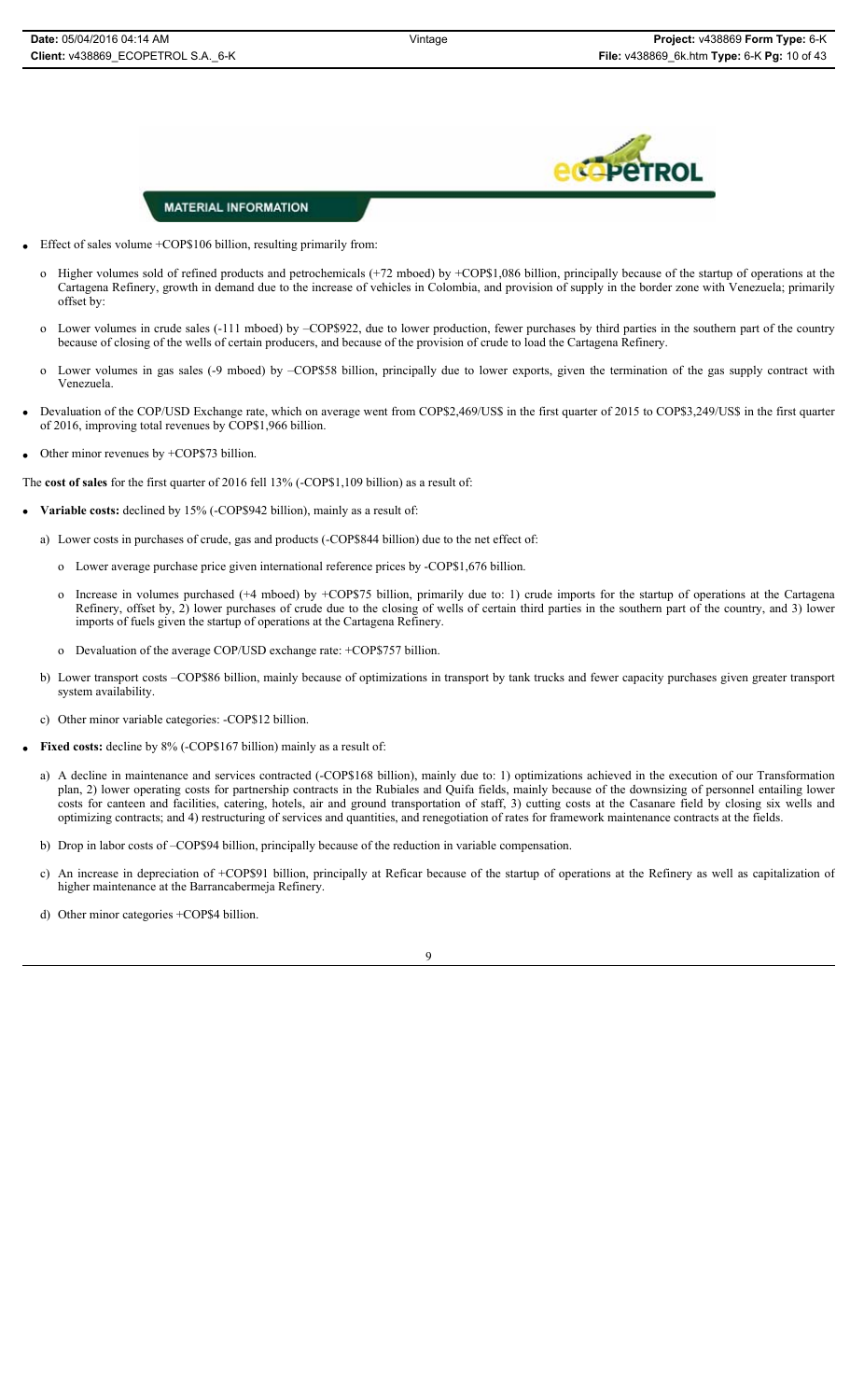## **PeTROL**

#### **MATERIAL INFORMATION**

In 2016, results were impacted in an amount of COP\$21 billion because of attacks on infrastructure. This includes repair of transport systems, removal of illegal hookups, renewal of pipeline operation and decontamination of areas.

Gross margin for the first quarter of 2016 stood at 29%, as compared to 30% for the same quarter last year.

**Operating expenses,** including exploration expenses, grew by 4% (COP\$51 billion), mainly due to project expenses associated with updating environmental allowances.

The **net financial (non-operational)** result exhibited lower expenditures of +COP\$1,394 billion, as a net result of:

a) Variation of the result of exchange rate difference of +COP\$1,799 billion, resulting in profits of COP\$625 billion in the first quarter of 2016, as compared to a loss of -COP\$1,174 billion in the same period last year, taking into account the fact that, in 2016, for exchange rates at the close of the period there was a 4% revaluation of the Colombian peso against the dollar, as opposed to a devaluation of 7.7% in the first quarter of 2015.

As a result of the application, by Ecopetrol S.A., of Hedge Accounting for future exports, which makes it possible to recognize the effect of exchange rate variations in long- term foreign currency debt as equity, in the first quarter of 2016 a revenue of COP\$679 billion was recorded as Other Comprehensive Income (OCI – Equity).

b) Higher financial expense, mainly due to the (net) increase in interest deriving from debt contracted during the previous year, from increases in interest rates on floating rate credits, and the effect of an exchange rate devaluation of -COP\$405 billion.

Participation in companies incurred a loss of -COP\$27 billion, as compared to profits in the same period of 2015 of COP\$1 billion, primarily due to losses generated at companies in the exploration and production segment that are not consolidated, due to the low crude oil price conditions.

As a consequence of the factors mentioned above, **the net result** for the quarter, attributable to Company shareholders, came to COP\$363 billion, 127% higher than net profits for the first quarter of 2015.

**EBITDA** fell 13%, despite a drop of more than 30% in the price of crude, going from COP\$4,782 billion in the first quarter of 2015, to COP\$4,137 billion in the same period of 2016. **EBITDA margin** went from 38.9% in the first quarter of 2015 to 39.5% in the same period of 2016.

#### **d. Balance Sheet**

#### **Table 7: Balance Sheet**

| A                                                 | B                     |                   | D             | E            |
|---------------------------------------------------|-----------------------|-------------------|---------------|--------------|
| <b>Consolidated Balance Sheet</b>                 |                       |                   |               |              |
| (COP\$ Billion)                                   | <b>March 31, 2016</b> | December 31, 2015 | $\Delta$ (\$) | $\Delta$ (%) |
| <b>Current Assets</b>                             | 20,456                | 20,113            | 343           | $1.7\%$      |
| Non Current Assets                                | 101,292               | 102,883           | (1, 591)      | $(1.5)\%$    |
| <b>Total Assets</b>                               | 121,748               | 122,996           | (1,248)       | $(1.0)\%$    |
| <b>Current Liabilities</b>                        | 16.273                | 17,443            | (1,170)       | $(6.7)\%$    |
| Long Term Liabilities                             | 60,468                | 60,321            | 147           | $0.2\%$      |
| <b>Total Liabilities</b>                          | 76,741                | 77,764            | (1,023)       | $(1.3)\%$    |
| <b>Equity</b>                                     | 45,007                | 45,232            | (225)         | $(0.5)\%$    |
| Non Controlling Interest                          | 1,725                 | .875              | (150)         | $(8.0)\%$    |
| <b>Total Liabilities and Shareholders' Equity</b> | 121,748               | 122,996           | (1,248)       | $(1.0)\%$    |

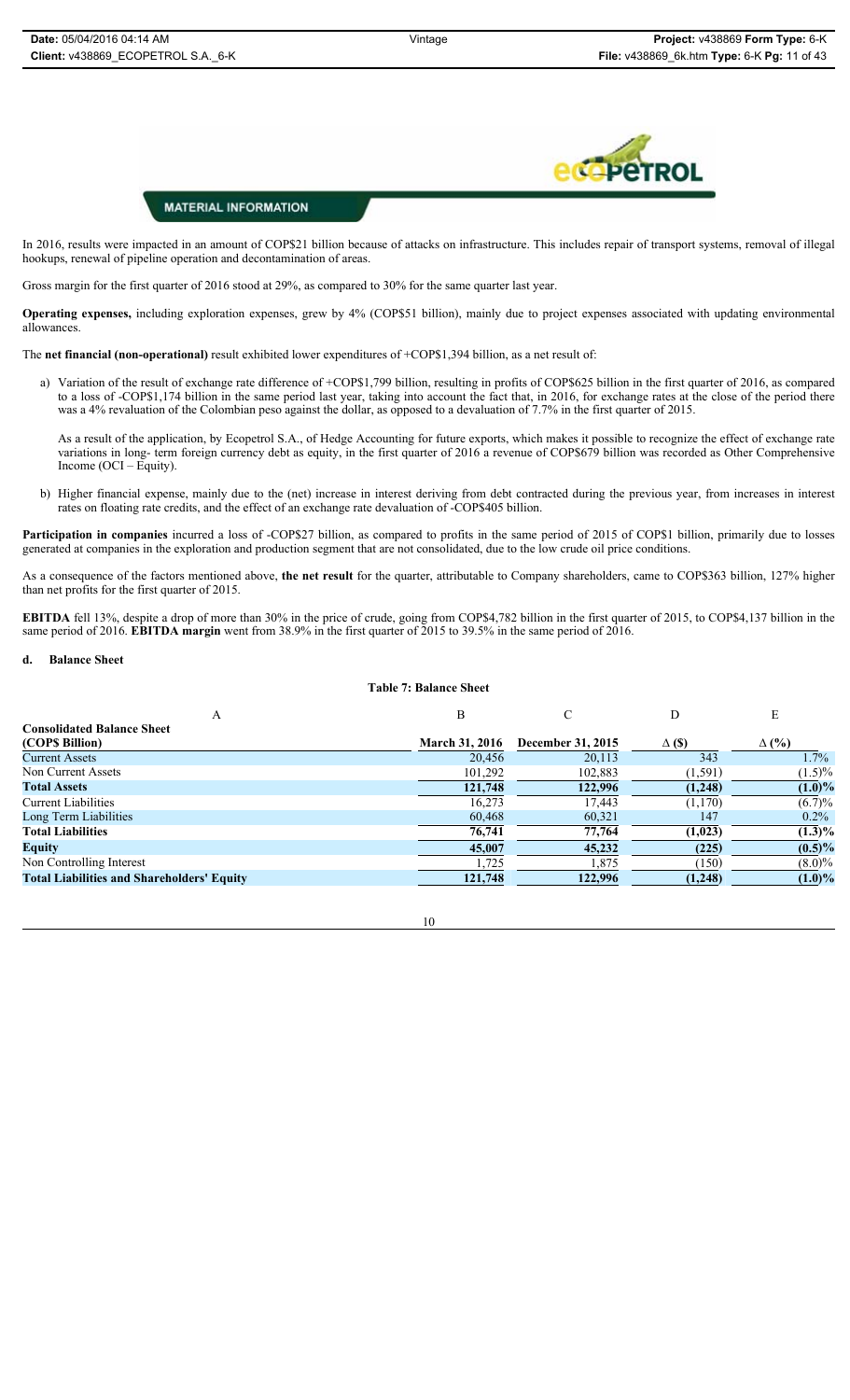## De

#### **MATERIAL INFORMATION**

The main variations in the balance sheet during the first quarter of 2016 compared to the close of 2015 can be explained by the following factors:

- x **Current assets** increased by COP\$343 billion, mainly at Ecopetrol S.A. under the line item cash and cash equivalents, reflecting funds resulting from the new incurrence of debt in the first quarter of 2016, partially offset by a decline in commercial accounts receivable, which in turn was a consequence of lower sales due to low oil prices registered during the period, and inventory consumption.
- x **Non-current assets** fell by -COP\$1,591 billion, mainly as a result of:
	- o **Property, Plant and equipment** -COP\$1,741 billion, largely as a result of depreciation registered during the period and the effect on conversion to the asset closing rate by companies with the dollar as their functional currency.
	- o **Deferred income tax** rate of +COP\$320 billion, generated primarily at Ecopetrol S.A., taking into account the effect of temporary differences between fiscal and accounting factors in clearance of the income allowance at the close of the quarter.
	- o Other minor variations in non-current assets in the amount of -COP\$170 billion.
- x **Current liabilities** decreased COP\$1,170 billion in relation to December of 2015, mainly because of payment of the last share of dividends for 2014 to the majority shareholder, fulfillment of obligations to third parties and fewer purchases during the period.
- Long-term liabilities rose COP\$147 billion, mainly due to the combined effect of 1) incurrence of new debt, with the following banks: Bancolombia in pesos (COP\$990 billion) and Bank of Tokyo Mitsubishi UFJ, Ltd (USD\$175 million), offset by, 2) the effect of 4% revaluation for the period on debts in foreign currency.
- x **Total Shareholder´s Equity,** at the close of the first quarter of 2016, came to COP\$45,007 billion, of which COP\$43,282 billion is attributable to Ecopetrol shareholders, down -COP\$75 billion with respect to the close of December of 2015. This decrease is primarily due to the combined effect of profits for the quarter and other comprehensive income, associated with the conversion adjustment for affiliates with a functional currency other than the Colombian peso.

#### **e. Credit Rating**

The ratings in effect as of March 31, 2016 were as follows:

- Moody's Investors Service: Baa3 with outlook under revision.
- Standard and Poor's: BBB with negative outlook.
- Fitch Ratings: international rating BBB, local BBB+, both ratings with a stable outlook.

#### **f. Financing**

Ecopetrol obtained the following loans in the first quarter of 2016:

x An international credit agreement for US\$175 million with The Bank of Tokyo-Mitsubushi UFJ, Ltd (approximately COP\$578 billion). The credit agreement has a term of 5 years, repayable with a 2.5 year grace period on principal and interest, payable semi-annually at a rate of Libor + 145 basis points. These terms are similar to those obtained by Ecopetrol in the international syndicated loan closed in February 2015.

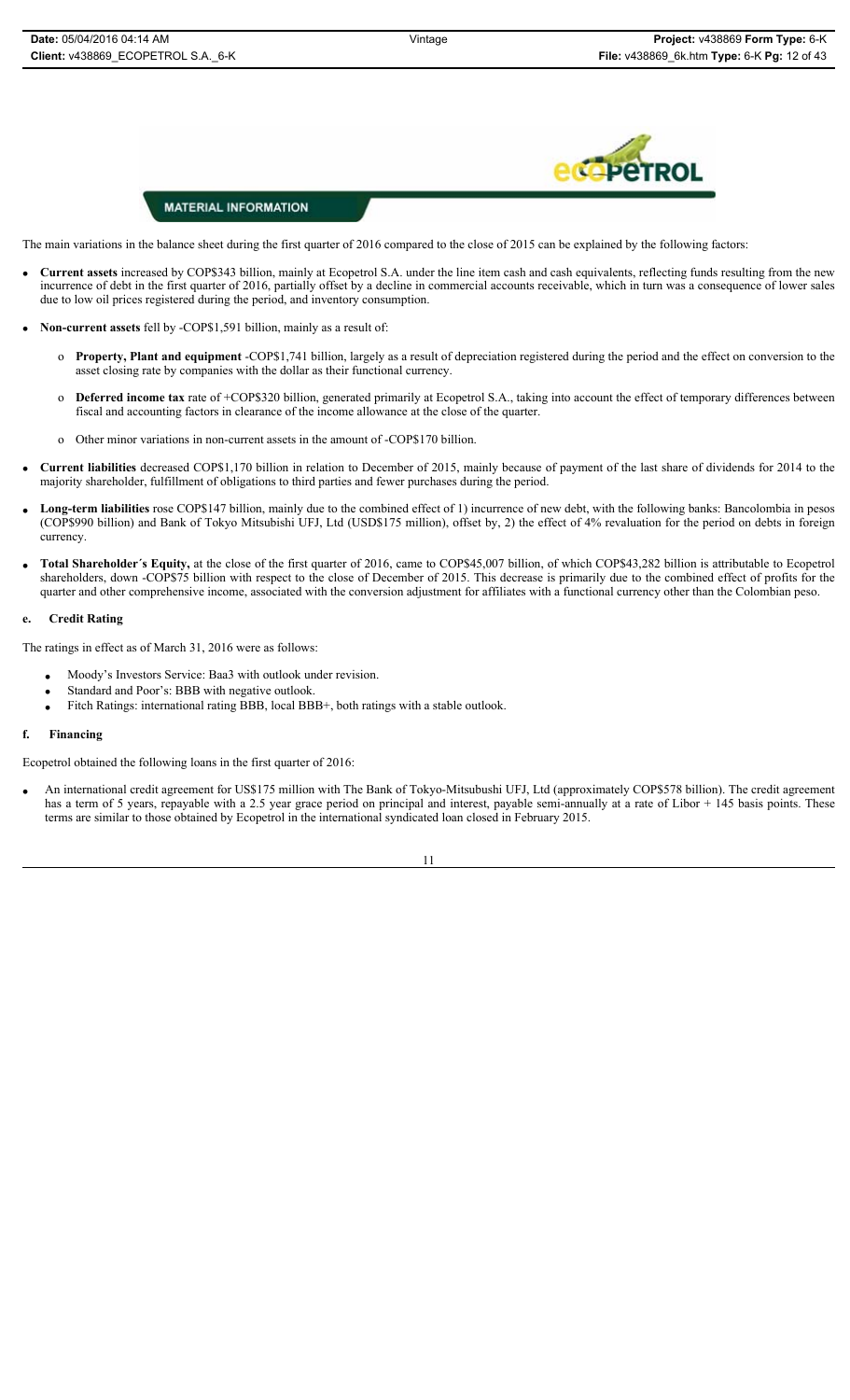

x A bilateral commercial loan agreement with Bancolombia S.A. for COP\$990 billion (approximately USD\$300 million). This loan agreement has a term of 8 years and a 2-year grace period on principal, with interest payable semiannually at a rate of DTF TA + 560 basis points.

The terms achieved demonstrate the confidence of investors and the appetite for Ecopetrol´s credit. The Company continues to have access to sources of funding both locally and internationally.

The resources from the loan will be used for the 2016 investment plan and other general corporate purposes.

#### **g. Results by Business Segment**

The following table presents business segment results for the periods indicated:

#### **Table 8: Quarterly Results by Segment**

| A                                    | B       |         | D                     | F        |                              | G        | H              |           |                               | K        |
|--------------------------------------|---------|---------|-----------------------|----------|------------------------------|----------|----------------|-----------|-------------------------------|----------|
|                                      | E&P     |         | Refining & Petrochem. |          | Transportation and Logistics |          | Eliminations   |           | <b>Ecopetrol Consolidated</b> |          |
| <b>COPS Billion</b>                  | 1Q 2016 | 1Q 2015 | 1Q 2016               | 10 2015  | 10 2016                      | 10 2015  | <b>1O 2016</b> | 1Q 2015   | 1Q 2016                       | 1Q 2015  |
| <b>Local Sales</b>                   | 1,834   | 1,911   | 4,087                 | 4,217    | 3,130                        | 2,492    | (3,019)        | (2,793)   | 6,032                         | 5,827    |
| <b>Export Sales</b>                  | 3,784   | 5,644   | 1,204                 | 890      | (1.                          |          | (534)          | (60)      | 4,453                         | 6,474    |
| <b>Total Sales</b>                   | 5,618   | 7,555   | 5,291                 | 5,107    | 3,129                        | 2,492    | (3, 553)       | (2, 853)  | 10,485                        | 12,301   |
| Variable Costs                       | 3,753   | 4,233   | 4,089                 | 4,179    | 182                          | 261      | (2,529)        | (2,236)   | 5,495                         | 6,437    |
| <b>Fixed Costs</b>                   | 1,701   | 1,623   | 542                   | 468      | 645                          | 637      | (937)          | (610)     | 1,951                         | 2,118    |
| Cost of Sales                        | 5,454   | 5,856   | 4,631                 | 4,647    | 827                          | 898      | (3, 466)       | (2, 846)  | 7,446                         | 8,555    |
| <b>Gross Profit</b>                  | 164     | 1,699   | 660                   | 460      | 2,302                        | 1,594    | (87)           | (7)       | 3,039                         | 3,746    |
| <b>Operating Expenses</b>            | 801     | 731     | 565                   | 442      | 248                          | 281      | (174)          | (65)      | 1,440                         | 1,389    |
| <b>Operating Profit</b>              | (637)   | 968     | 95                    | 18       | 2,054                        | 1,313    | 87             | 58        | 1,599                         | 2,357    |
| Financial Income - Loss              | 123     | (1,203) | (21)                  | (369)    | (135)                        | 147      | (103)          | (105)     | (136)                         | (1, 530) |
| Results from Subsidiaries            | (29)    |         |                       | $\Omega$ | (2)                          | $\theta$ |                |           | (27)                          |          |
| Income Tax Benefits (expense)        | 149     | 69      | (211)                 | 51       | (763)                        | (592)    |                |           | (825)                         | (472)    |
| Net Income Consolidated              | (394)   | (165)   | (133)                 | (300)    | 1,154                        | 868      | (16)           | (47)      | 611                           | 356      |
| (Minus) Non-Controlling Interests    |         |         |                       |          | (251)                        | (198)    |                |           | (248)                         | (196)    |
| Net Income Attributable to Owners of |         |         |                       |          |                              |          |                |           |                               |          |
| Ecopetrol                            | (394)   | (165)   | (130)                 | (298)    | 903                          | 670      | (16)           | (47)      | 363                           | 160      |
|                                      |         |         |                       |          |                              |          |                |           |                               |          |
| <b>EBITDA</b>                        | 971     | 2,602   | 580                   | 395      | 2,499                        | 1,727    | 87             | 58        | 4,137                         | 4,782    |
| <b>EBITDA</b> Margin                 | 17.3%   | 34.4%   | 11.0%                 | 7.7%     | 79.9%                        | 69.3%    | $(2.4)\%$      | $(2.0)\%$ | 39.5%                         | 38.9%    |

#### **Exploration and production**

Revenues for the first quarter of 2016 decreased by 26% (-COP\$1,937 billion) compared to the first quarter of 2015, mainly due to:

- Reduction of prices in Ecopetrol's crude export basket by 43%
- x A reduction in volume exported, primarily caused by the lower production in Colombia partially offset by the positive impact of the 32% devaluation of the average COP/USD exchange rate over the revenues.

The cost of sales for the segment decreased compared to the first quarter of the previous year, exhibiting a variation of 7% (-COP\$402 billion), as a result of: 1) efforts to optimize costs, managing to renegotiate rates for contracts, 2) implementation of strategies for optimization of dilution, and 3) cost reduction for purchasing of crude oil owing to the drop in international prices. However, these have been offset by the effect of the devaluation of the average exchange rate over the pipeline fees that are denominated in U.S. dollars.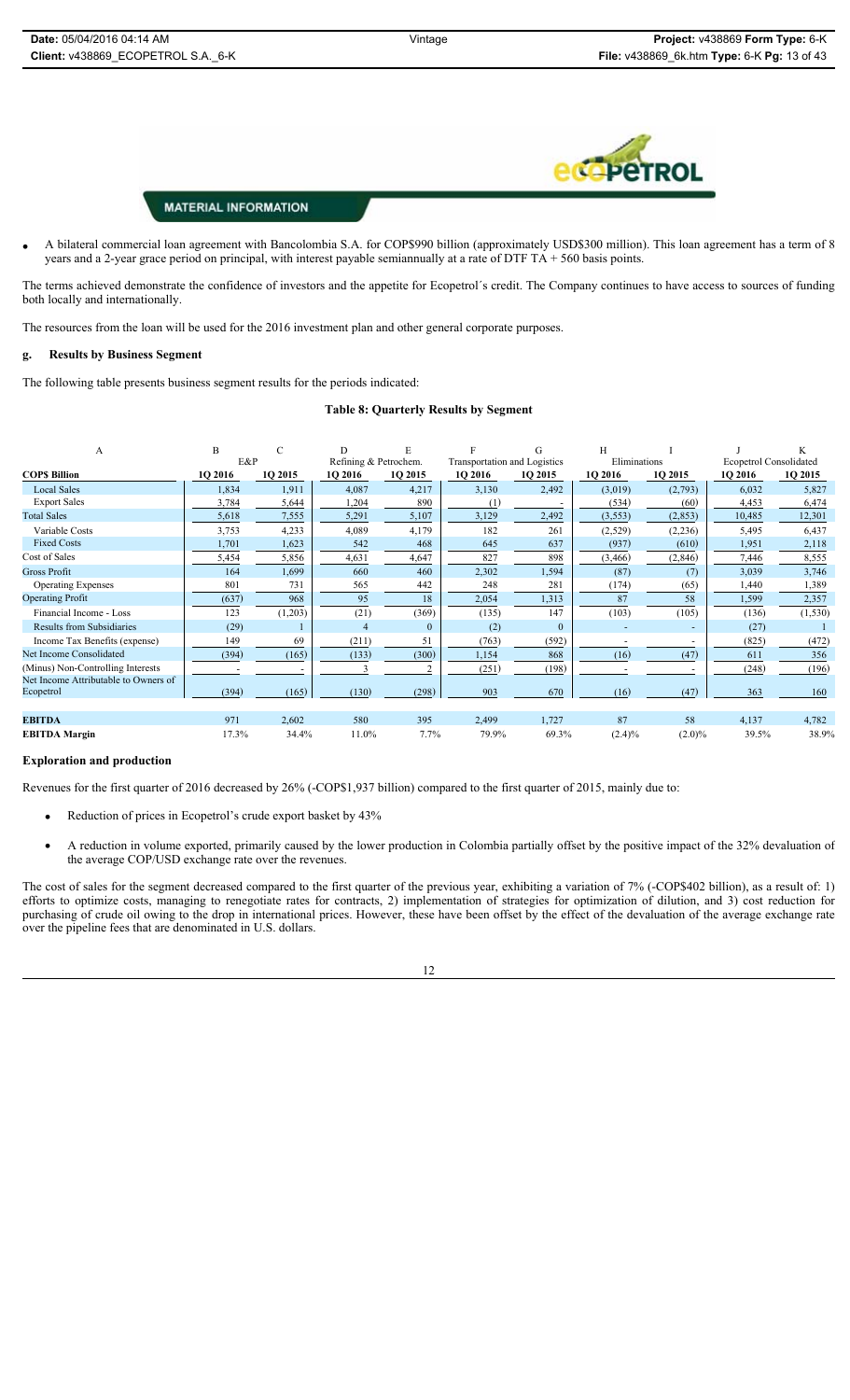

Operating expenses increased 10% (+COP\$70 billion) chiefly in project expenses due to the recognition of higher environmental provisions and the increase in the cost of freights in U.S. dollars as a result of the devaluation of the exchange rate.

The net financial result reflects an income of COP\$123 billion in the first quarter of 2016 as compared with an expense of COP\$1,203 billion in the same period of the year before. This result primarily reflects the revaluation of the closing COP/USD exchange rate in the first quarter of 2016.

As a net result, the segment showed a loss attributable to Ecopetrol´s shareholders of COP\$394 billion in the first quarter of 2016 compared to a loss of COP\$165 billion for the same period in 2015.

#### **Refining and petrochemicals**

In spite of the drop in the benchmark product prices, the revenues of this segment for the first quarter of 2016 increased by 4% (COP\$184 billion) compared to the same period of the previous year, owing mainly to the entry into service of the Cartagena refinery which made it possible to increase exports of products such as fuel oil, naphtha, diesel and coke.

Cost of sales for this segment remained relatively steady with a reduction of COP\$16 billion, the net effect of: 1) reduced imports of fuels; 2) lower operating costs for contracted services, materials and supplies, as a result of optimization strategies carried forward by the Barrancabermeja refinery and 3) higher processing cost due to the entry into service of the Cartagena refinery.

Gross sales margin was 12% versus 9% in the first quarter of 2015.

Operating expenses rose by 28% (+COP\$123 billion) compared with the same quarter of the year before, mainly due to larger expenses related with the start-up of the Cartagena refinery.

Net financial expenses fell by 94% (-COP\$348 billion) caused by revaluation of the closing exchange rates presented in the first quarter of 2016.

The consolidated segment showed a loss attributable to Ecopetrol´ s shareholders of COP\$130 billion in the first quarter of 2016 compared to a loss of COP\$298 billion for the same period in 2015.

#### **Transport and Logistics**

Revenues for the first quarter of 2016 increased 26% (+COP\$637 billion), mainly due to the effect of the devaluation of the average exchange rate for charges denominated in dollars and higher volumes of refined products transported.

Cost of sales for this segment fell 8% (-COP\$71 billion), primarily as a result of lower costs of maintenance generated within the Group's transformation program and reduced variable cost owing to the decrease in transported volumes through pipelines.

Operating expenses went down by 12% (-COP\$33 billion) compared to the same period of the year before, which is explained principally by the decline in the value of wealth tax as well as lower expenses associated with reparations for theft and attacks.

The net financial (non-operating) result reflects an increase in expenses of COP\$282 billion mostly caused by interest expenses and the effect of the revaluation of the closing exchange rate in the first quarter of 2016 over the net active position of the segment.

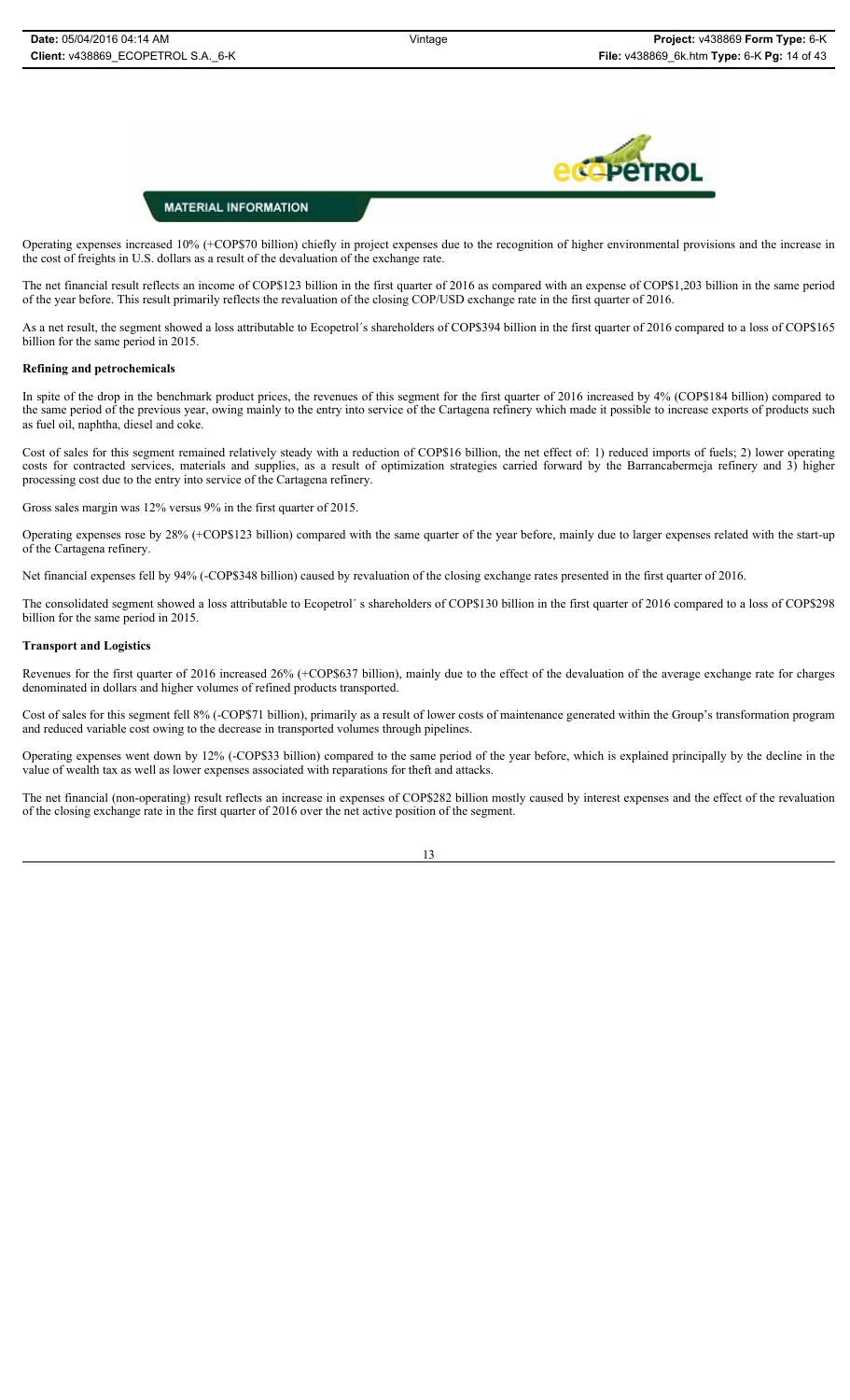

As a final result, the segment reported net profits attributable to Ecopetrol's shareholders of COP\$903 billion, compared to COP\$670 billion for the same period of 2015.

#### **h. Results of Cost and Expense Reduction Initiatives**

Since the second half of 2014, Ecopetrol has intensified its austerity measures and optimization of costs and expenses initiatives. These efforts have enabled Ecopetrol to mitigate the impact of lower crude oil prices on the Company´s revenues.

In February of 2016, Ecopetrol set an additional budget optimization goal for 2016 of COP\$1.6 trillion. The savings made during the first quarter of 2016 are as follows:

#### **Table 9: Optimizations**

| A                                         | B       |         | D                |
|-------------------------------------------|---------|---------|------------------|
| <b>P&amp;L (COPS Billion)</b>             | 10 2016 | 1Q 2015 | $\Delta$ (\$)    |
| <b>Fixed Costs</b>                        |         |         |                  |
| <b>Association Services</b>               | 312     | 355     | (42)             |
| Maintenance                               | 128     | 222     | (94)             |
| <b>Contracted Services</b>                | 186     | 281     | (95)             |
| Labor Cost                                | 262     | 355     | (93)             |
| Non-Capitalized Cost of Projects          |         |         | (7)              |
| <b>Variable Costs</b>                     |         |         |                  |
| <b>Association Services</b>               | 133     | 149     | (16)             |
| Process' Materials                        | 52      | 54      | (1)              |
| <b>Operating Expenses</b>                 |         |         |                  |
| Commissions, Fees and Serv.               | 47      | 55      | (7)              |
| Support to Military Forces and Agreements | 23      | 40      | (17)             |
| <b>Other General Expenses</b>             | 80      | 81      | $\left(1\right)$ |
| Labor                                     | 97      | 143     | (46)             |
| <b>Total Costs and Expenses</b>           |         |         | (421)            |

These efficiencies are attributable mainly to the optimization of procurement and contracting plans, renegotiation of contracts and better procurement strategies.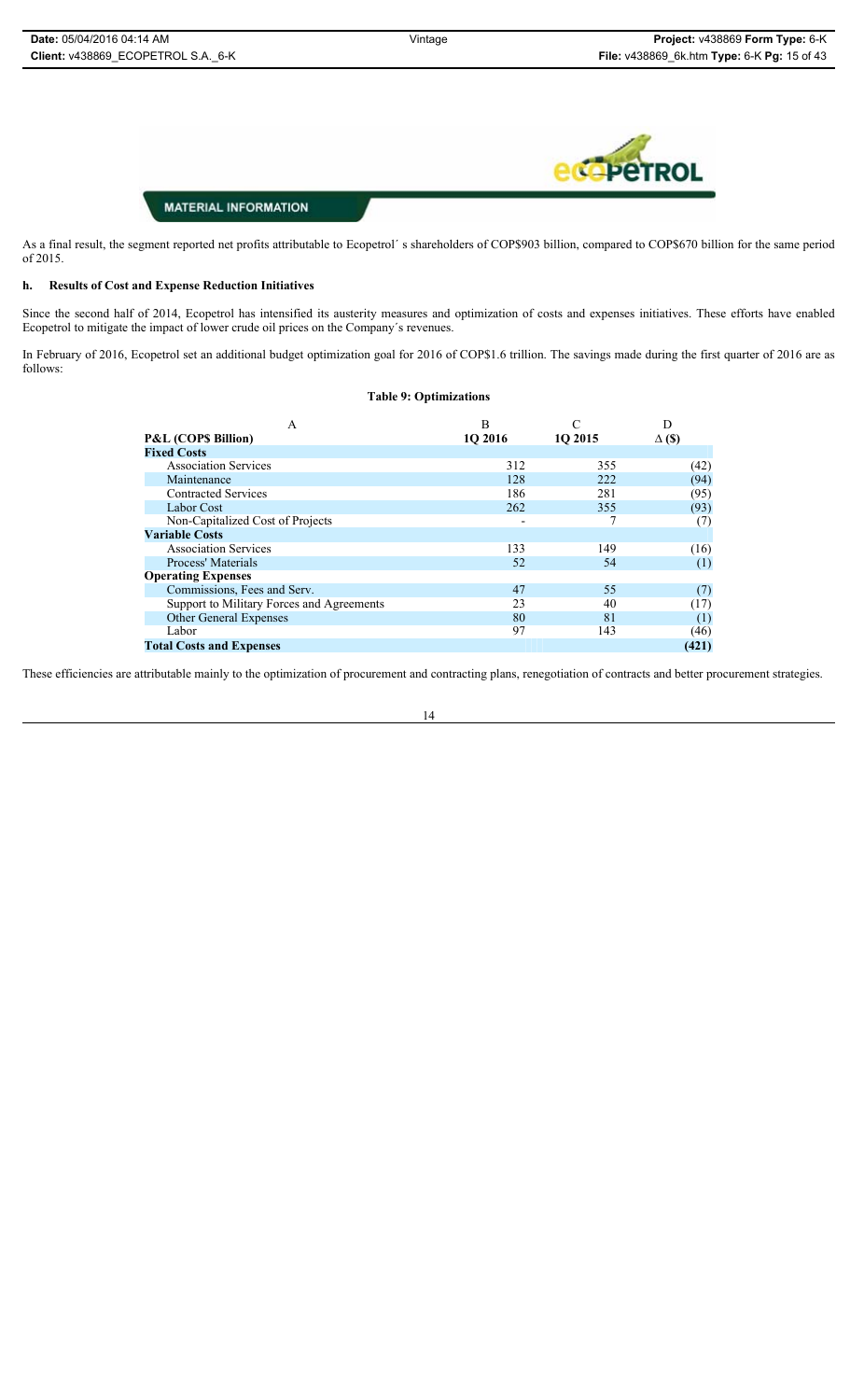**C** PeTROL

#### **MATERIAL INFORMATION**

#### **II. Operating Results**

#### **a. Investments**

#### **Table 10: Investments\* by Ecopetrol's Corporate Group**

|                                       | B                         |                                          |              |                                 |
|---------------------------------------|---------------------------|------------------------------------------|--------------|---------------------------------|
|                                       | 10 2016 (US\$ million) ** |                                          |              |                                 |
| Segment                               | <b>Ecopetrol S.A.</b>     | <b>Affiliates and</b><br>Subsidiaries*** | <b>Total</b> | <b>Allocation by</b><br>segment |
| Production                            | 365.4                     | 68.5                                     | 433.9        | 48.9%                           |
| Refining, Petrochemicals and Biofuels | 21.7                      | 244.2                                    | 265.9        | 29.9%                           |
| Exploration                           | 10.0                      | 60.9                                     | 70.9         | $8.0\%$                         |
| Midstream                             | l.8                       | 104.4                                    | 106.2        | 12.0%                           |
| Corporate                             | 9.6                       | 0.0                                      | 9.6          | 1.1%                            |
| New Businesses                        |                           | 0.0                                      |              | $0.1\%$                         |
| Supply and Marketing                  | 0.3                       | 0.0                                      | 0.3          | $0.0\%$                         |
| <b>Total</b>                          | 409.9                     | 478.0                                    | 887.9        | 100.0%                          |

\*Figures on this table differ from the capital expenditure figures presented in the Consolidated Statement of Cash Flows on page 32 because the figures on this table include both operating expenditures and capital expenditure outflows of investment projects, while the investment line of the Consolidated Statement of Cash Flows only includes capital expenditures.

\*\* Investments were converted using the average representative Market Exchange Rate from January to March of 2016: COP\$3,249/US\$ \*\*\*Prorated according to Ecopetrol's stake.

Investments during the first quarter of 2016 were US\$888 million (Ecopetrol S.A. itself accounting for 46% of that amount while affiliates and subsidiaries accounted for 54%). These investments were distributed as follows:

- Production (48.9%): Development plans, mostly the drilling campaign in the Castilla and Chichimene fields and well workovers.
- x Refining, Petrochemicals and Biofuels (29.9%): Cartagena refinery, Bioenergy and the concession of port at the Cartagena refinery.
- x Transport (12.0%): the Ocensa P135 and San Fernando-Monterrey projects, the initiative to transport higher viscosity crudes and investments for the operational continuity of the segment.
- x Exploration (8%): Drilling of the appraisal well Leon 2 located in the U.S. Gulf Coast and the development of activities aimed to assure the social and environmental viability of wells scheduled to be drilled in the second half of the year.
- Other (Corporate, New Businesses and Supply and Marketing, 1.2%): technological renovation and information systems.

In light of the current low crude oil price environment, on April 26, 2016, Ecopetrol announced a reduction of its investment plan for 2016, seeking to ensure capital discipline and focus on cash generation and financial sustainability of the Ecopetrol Group.

The 2016 Investment Plan went from US\$4.8 billion, as approved on December 2015, to a range between US\$3.0 and US\$3.4 billion. With this level of investment, the Ecopetrol Group expects to produce approximately 715 thousand barrels of petroleum equivalent per day during 2016.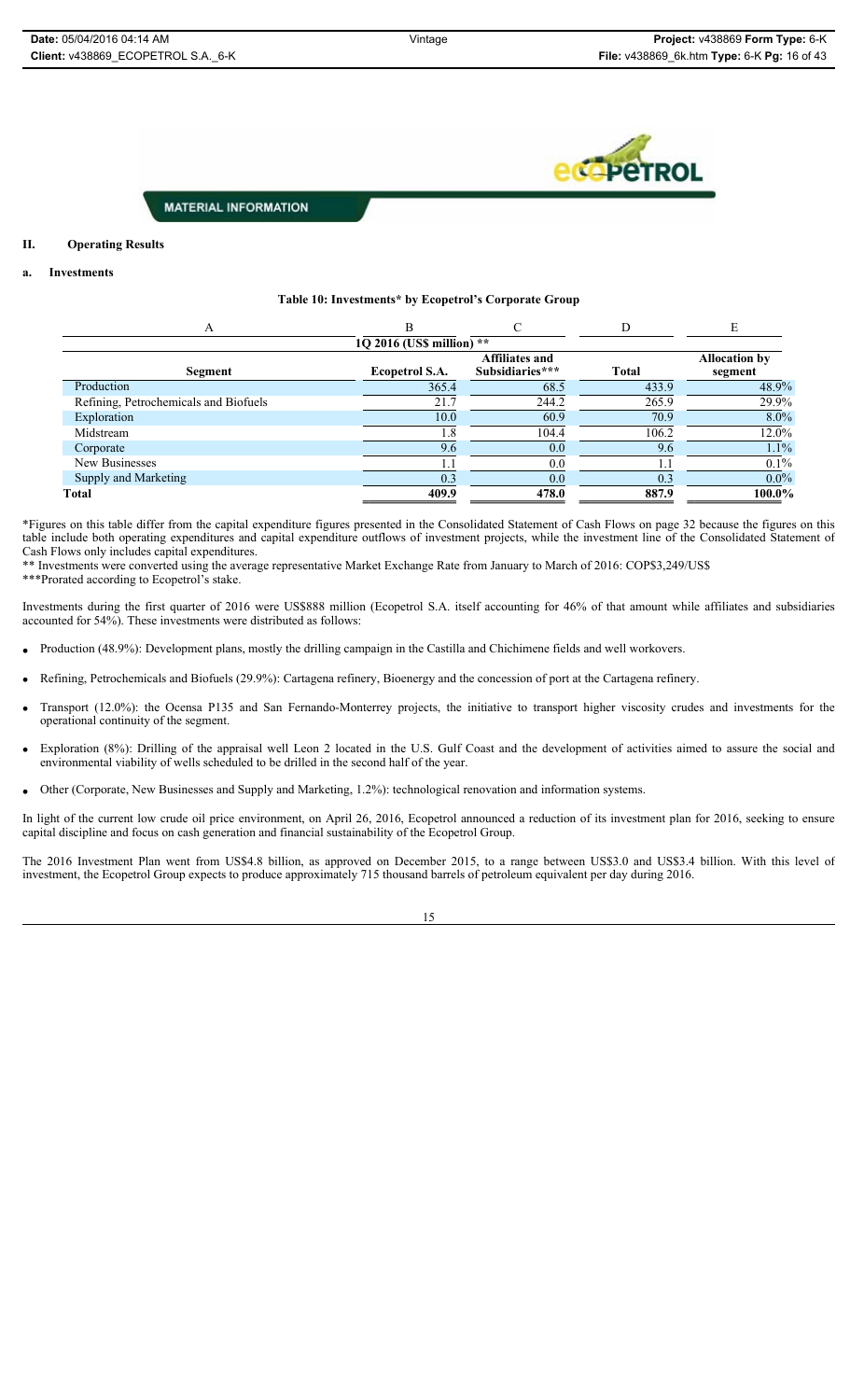

2016 is a year of transition, during which investments will be made to finish transportation and refining projects, primarily the start up the new Cartagena refinery. Starting in 2017, the Company will dedicate a larger portion of its investments to the exploration and production segments.

In exploration and production, resources will be allocated to the assessment of exploratory findings and the development of principal fields. 93% of funds will be invested in Colombia and the rest overseas.

#### **Table 11 - 2016 Investments by Segment**

| А                                                                   | B     |
|---------------------------------------------------------------------|-------|
| 2016 Investment Plan of Ecopetrol S.A., Affiliates and Subsidiaries |       |
| (US\$ millions)                                                     |       |
| <b>Business areas</b>                                               | 2,966 |
| Exploration                                                         | 282   |
| Production                                                          | 1,116 |
| Transportation                                                      | 433   |
| Refining and Petrochemicals                                         | 1,135 |
| Other                                                               | 34    |
| Total                                                               | 3,000 |

The resources required for the investment plan will be obtained from internal cash generation, divestment of non-strategic assets and financing. Financing needs for 2016 remain within the range of US\$1.5 billion to US\$1.9 billion for the Ecopetrol Group.

#### **b. Exploration**

#### *Exploration in Colombia:*

At the end of the first quarter of 2016, the exploratory well Payero-1 in the Niscota block, which is located in the Piedemonte Llanero basin, was being drilled by Equion (operator). Hocol holds 20%, Total 50% and Repsol 30% of the working interest.

#### *International Exploration:*

During the first quarter of 2016, the drilling of the appraisal well Leon 2, located in deep waters of the U.S. Gulf of Mexico (operated by Repsol, which holds a participation of 60% while Ecopetrol America, Inc. holds the remaining 40%) was completed. The results of the well are currently under evaluation.

Furthermore, we acquired 832 square kilometers of seismic in the POT-M-567 block where Ecopetrol Brasil holds 100% working interest.

#### **c. Production**

As a result of the low crude oil price environment and the strategy of emphasizing value generation over volumetric growth, Ecopetrol has been moving towards a rationalization of its investments. The lower production in the first quarter on 2016 is a consequence of the decreased activity. Nevertheless, as soon as market conditions improve, a robust and profitable production portfolio will allow Ecopetrol to increase its investment levels, and ultimately activities at its fields.

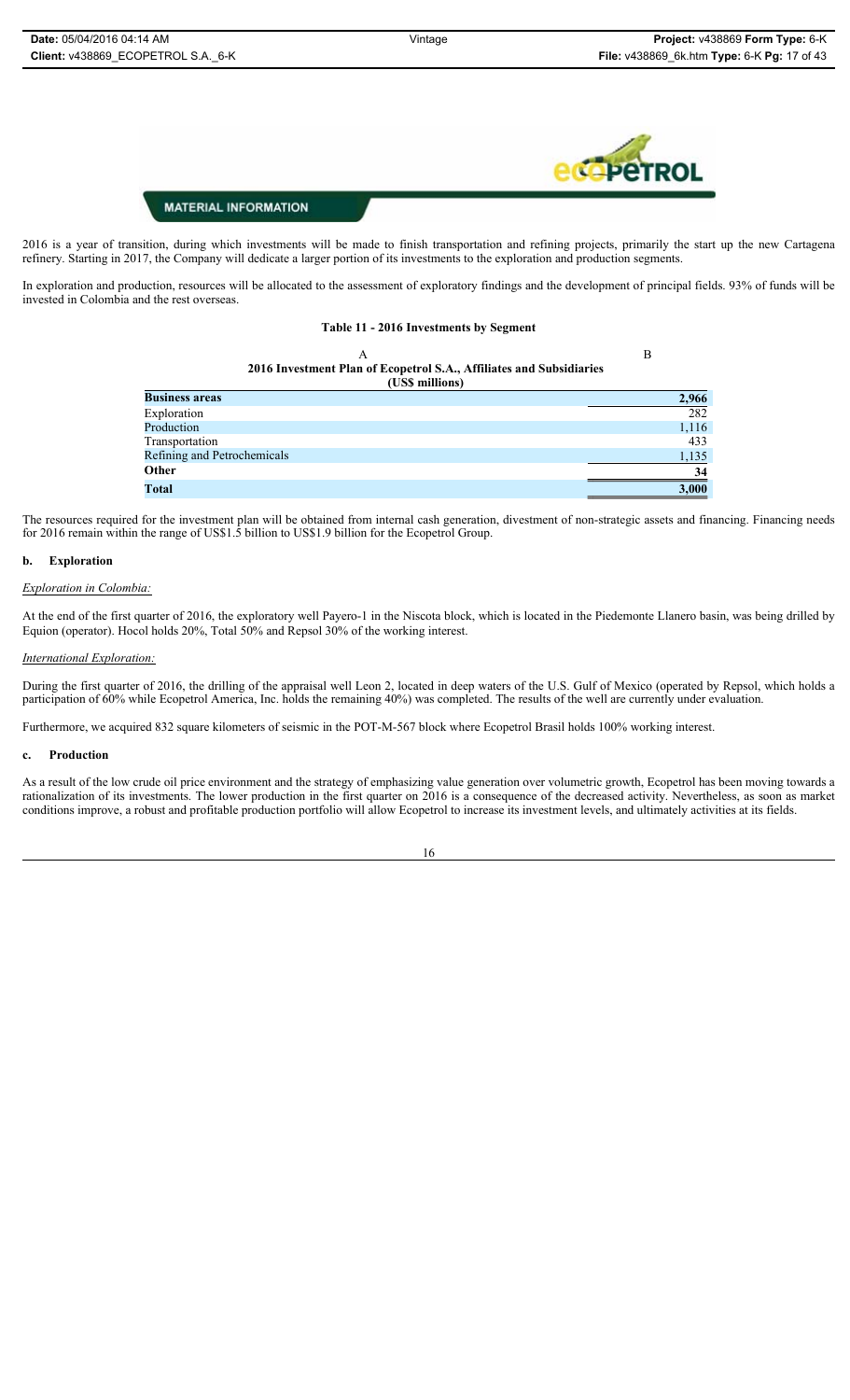

In the first quarter of 2016, Ecopetrol Group's production was 736.6 mboed, a decrease of 36.8 mboed, 4.8% lower than in the first quarter of 2015. This result is explained by: 1) rationalization of activity, 2) the natural decline of production in the fields and, 3) temporary closing of some fields due to low profitability and judicial decisions. Production levels seen in the first quarter of 2016 are in line with the goals set by the Company at the new CAPEX level between US\$3.0 and US\$3.4 billion.

The following table summarizes the results of our oil and gas production activities for the periods indicated:

#### **Table 12: Ecopetrol Group's Gross\* Oil and Gas Production\*\***

| $\mathbf{A}$                     | $\, {\bf B}$      | $\mathsf{C}$     | D                     | ${\bf E}$        |
|----------------------------------|-------------------|------------------|-----------------------|------------------|
| Ecopetrol S.A. (mboed)           | 1Q 2016           | 1Q 2015          | $\Delta$ (%)          | $\Delta$ (bls)   |
| Crude Oil                        | 565.3             | 598.0            | $(5.5)\%$             | (32.7)           |
| Natural Gas***                   | 124.3             | 124.0            | 0.2%                  | 0.3              |
| <b>Total</b>                     | 689.6             | 722.0            | $(4.5)\%$             | (32.4)           |
| Hocol (mboed)                    | 1Q 2016           | 1Q 2015          | $\Delta$ (%)          | $\Delta$ (bls)   |
| Crude Oil                        | 16.1              | 20.0             | $\overline{(19.5)}\%$ | (3.9)            |
| Natural Gas                      | 0.6               | 0.1              | 500.0%                | 0.5              |
| <b>Total</b>                     | 16.7              | 20.1             | $(16.9)\%$            | (3.4)            |
| Savia (mboed)                    | 1Q 2016           | 1Q 2015          | $\Delta$ (%)          | $\Delta$ (bls)   |
| Crude Oil                        | 4.3               | $\overline{5.1}$ | $\overline{(15.7)}\%$ | (0.8)            |
| Natural Gas                      | 1.2               | 1.1              | 9.1%                  | 0.1              |
| <b>Total</b>                     | $\overline{5.5}$  | $\overline{6.2}$ | $(11.3)\%$            | (0.7)            |
| Equion (mboed)                   | 1Q 2016           | 1Q 2015          | $\Delta$ (%)          | $\Delta$ (bls)   |
| Crude Oil                        | 12.6              | 10.0             | 26.0%                 | $\overline{2.6}$ |
| Natural Gas                      | 8.6               | 8.7              | (1.1)%                | (0.1)            |
| <b>Total</b>                     | $\overline{21.2}$ | 18.7             | 13.4%                 | $\overline{2.5}$ |
| Ecopetrol America-K2 (mboed)     | 1Q 2016           | 1Q 2015          | $\Delta$ (%)          | $\Delta$ (bls)   |
| Crude Oil                        | 2.8               | 3.3              | $\overline{(15.2)}\%$ | (0.5)            |
| Natural Gas                      | 0.8               | 3.1              | $(74.2)\%$            | (2.3)            |
| <b>Total</b>                     | 3.6               | $\overline{6.4}$ | $(43.8)\%$            | (2.8)            |
| <b>Ecopetrol Corporate Group</b> |                   |                  |                       |                  |
|                                  |                   |                  | $\Delta$ (%)          | $\Delta$ (bls)   |
| (mboed)                          | 1Q 2016           | 1Q 2015          |                       |                  |
| Crude Oil                        | 601.1             | 636.4            | $\overline{(5.5)}\%$  | (35.3)           |
| Natural Gas                      | 135.5             | 137.0            | (1.1)%                | (1.5)            |

\* Gross production includes royalties and prorated according to Ecopetrol´s stake in each company.

\*\* Figures for Equion and Savia are not consolidated within the Ecopetrol Group.

\*\*\* Gas production includes white products.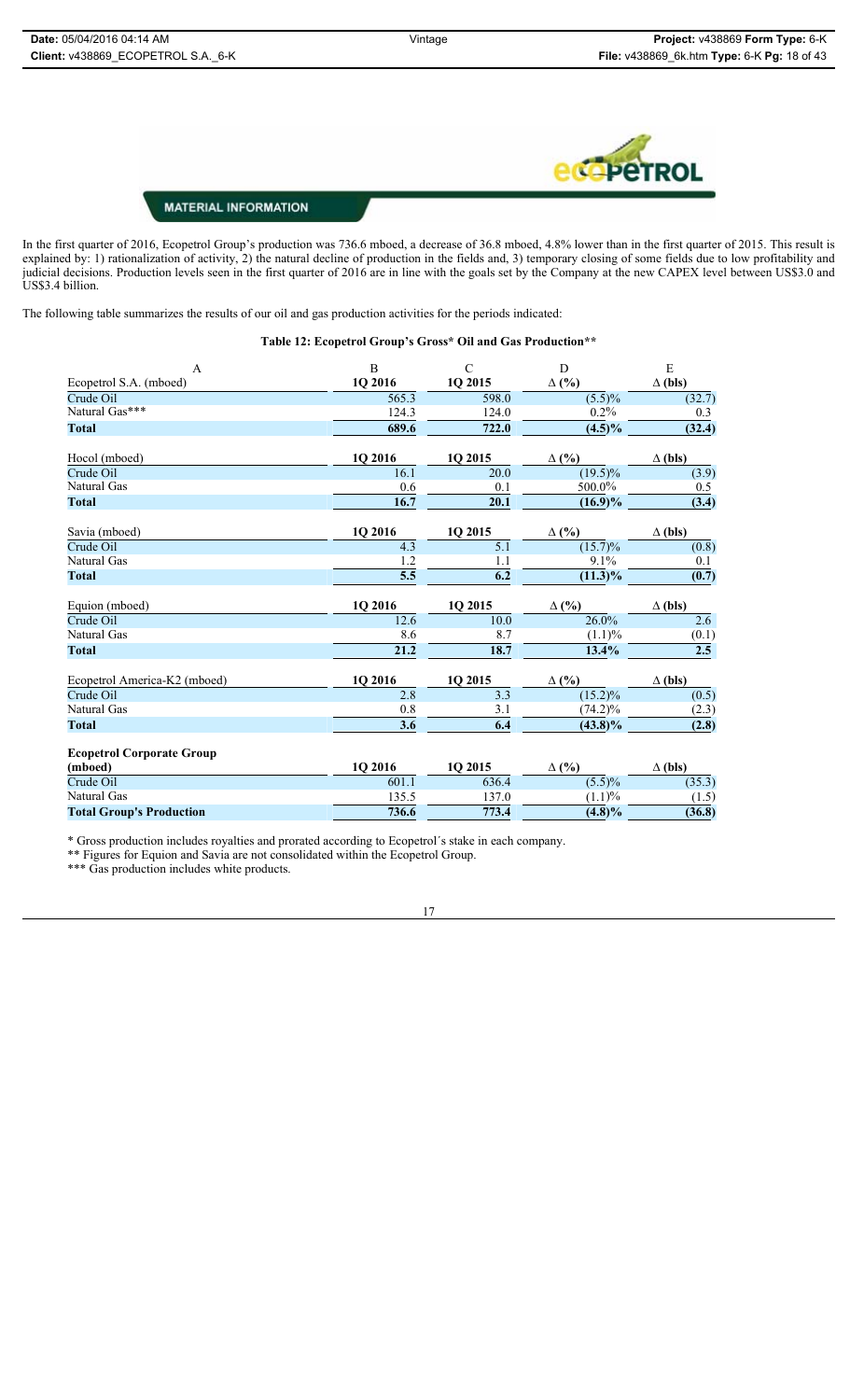## **C**PeTROL

### **MATERIAL INFORMATION**

#### **Table 13: Net\* Oil and Gas Production\*\* – Ecopetrol's Net Interest**

| <b>Ecopetrol Group (mboed)</b>  | <b>1O 2016</b> | 1O 2015 | (%)       | $\Delta$ (bls) |
|---------------------------------|----------------|---------|-----------|----------------|
| Crude Oil                       | 518.3          | 548.9   | $(5.6)\%$ | (30.6)         |
| Natural Gas***                  | 115.0          |         | $(0.1)\%$ | (0.2)          |
| <b>Total Group's Production</b> | 633.3          | 664.1   | $(4.6)\%$ | (30.8)         |

\* Net production does not includes royalties and prorated according to Ecopetrol´s stake in

each company.

\*\* Equion and Savia do not consolidate within the Group. \*\*\* Gas production includes white products.

*Projects to Increase the Recovery Factor:*

In the first quarter of 2016, a pilot project was started to increase the recovery factor for steam injection technology at the Teca Cocorná field, which will allow for evaluation of the reservoir's properties and determine the response to steam injection in the sands of this field.

In addition, the air injection pilot project in Chichimene field reached 98% completion on construction of surface facilities, thereby completing the project's main works. The start of air injection is planned for the fourth quarter of 2016.

Including the pilot projects started in 2015, the Company currently has 30 recovery pilots underway, of which 23 have shown positive results in increasing pressure and 16 have shown an increase in crude production in the areas impacted by the pilots.

*Production of Main Fields:*

The following table summarizes the average production of our main fields by region for the periods indicated: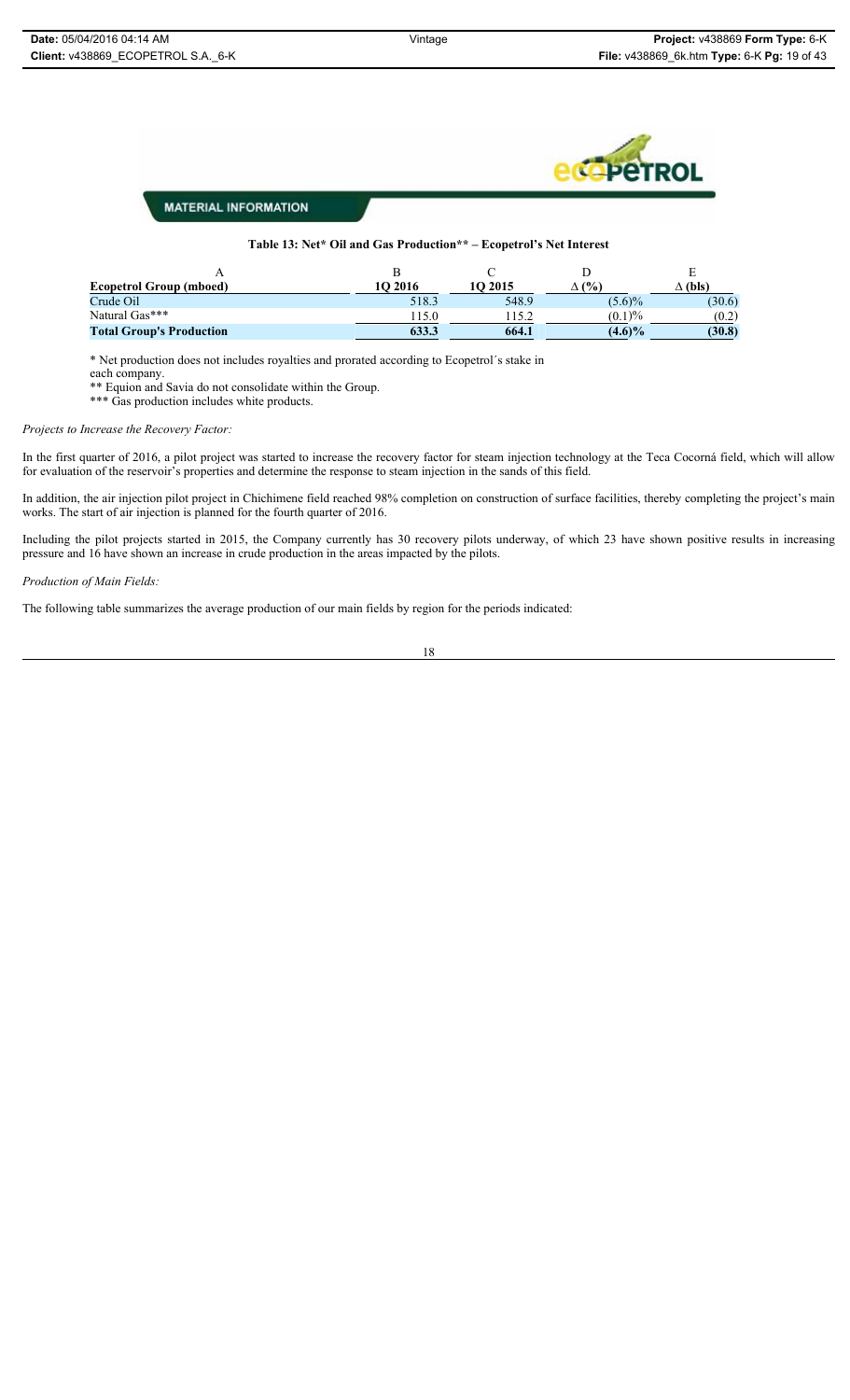

**Table 14: Gross Average Production Main Fields by Region (mboed) – Ecopetrol's Net Interest**

| 1Q 2015<br>$\Delta$ (%)<br>1Q 2016<br>92.5<br>100.3<br>$(7.8)\%$<br><b>Central Region</b><br>19.2<br>24.8<br>$(22.6)\%$<br>1) La Cira-Infantas<br>19.2<br>23.9<br>$(19.7)\%$<br>2) Casabe<br>18.5<br>16.9<br>9.5%<br>3) Yarigui<br>35.6<br>34.7<br>2.5%<br>4) Other<br>$\frac{4.7\%}{ }$<br>$\overline{270.6}$<br>258.5<br><b>Orinoquia Region</b><br>8.8%<br>128.4<br>1) Castilla<br>118.0<br>2) Chichimene<br>77.9<br>80.1<br>(2.7)%<br>44.9<br>34.9<br>28.7%<br>3) Cupiagua<br>4) Other<br>19.4<br>25.5<br>$(24.0)\%$<br>30.2<br>34.6<br><b>South Region</b><br>$(12.7)\%$<br>1) Huila Area<br>8.7<br>9.2<br>$(5.4)\%$<br>7.2<br>2) San Francisco Area<br>8.5<br>$(15.3)\%$<br>4.8<br>3) Tello Area<br>4.9<br>4) Other<br>9.5<br>12.0<br>$(20.8)\%$<br>296.3<br><b>Associated Operations*</b><br>328.6<br>$(9.8)\%$<br>86.6<br>93.5<br>1) Rubiales<br>$(7.4)\%$<br>39.6<br>47.2<br>2) Guajira<br>$(16.1)\%$<br>27.2<br>32.0<br>3) Caño Limón<br>$(15.0)\%$<br>30.3<br>32.9<br>4) Cusiana<br>(7.9)%<br>25.8<br>5) Quifa<br>21.6<br>$(16.3)\%$<br>6) Other<br>97.2<br>$(6.4)\%$<br>91.0<br>689.6<br>722.0<br><b>Total Ecopetrol S.A.</b><br>$(4.5)\%$<br><b>Direct Operation</b><br>396.5<br>398.0<br>$(0.4)\%$<br><b>Associated Operation</b><br>293.1<br>324.0<br>$(9.5)\%$<br>Hocol<br>9.9<br>13.6<br>1) Ocelote<br>$(27.2)\%$<br>2) Other<br>6.8<br>6.5<br>4.6%<br>Equion**<br>1) Piedemonte<br>15.7<br>12.9<br>21.7%<br>4.2<br>4.6<br>$(8.7)\%$<br>2) Tauramena / Chitamena<br>3) Other<br>1.3<br>1.2<br>8.3%<br>Savia**<br>2.1<br>2.3<br>1) Lobitos<br>$(8.7)\%$<br>2.3<br>27.8%<br>1.8<br>2) Peña Negra<br>3) Other<br>$(47.6)\%$<br>1.1<br>2.1<br><b>Ecopetrol America Inc.</b><br>1) Dalmatian<br>1.8<br>5.1<br>$(64.7)\%$ | A     | $\bf{B}$ | $\mathbf C$ | $\overline{D}$ |
|--------------------------------------------------------------------------------------------------------------------------------------------------------------------------------------------------------------------------------------------------------------------------------------------------------------------------------------------------------------------------------------------------------------------------------------------------------------------------------------------------------------------------------------------------------------------------------------------------------------------------------------------------------------------------------------------------------------------------------------------------------------------------------------------------------------------------------------------------------------------------------------------------------------------------------------------------------------------------------------------------------------------------------------------------------------------------------------------------------------------------------------------------------------------------------------------------------------------------------------------------------------------------------------------------------------------------------------------------------------------------------------------------------------------------------------------------------------------------------------------------------------------------------------------------------------------------------------------------------------------------------------------------------------------------------------------------------------------------------------|-------|----------|-------------|----------------|
|                                                                                                                                                                                                                                                                                                                                                                                                                                                                                                                                                                                                                                                                                                                                                                                                                                                                                                                                                                                                                                                                                                                                                                                                                                                                                                                                                                                                                                                                                                                                                                                                                                                                                                                                      |       |          |             |                |
|                                                                                                                                                                                                                                                                                                                                                                                                                                                                                                                                                                                                                                                                                                                                                                                                                                                                                                                                                                                                                                                                                                                                                                                                                                                                                                                                                                                                                                                                                                                                                                                                                                                                                                                                      |       |          |             |                |
|                                                                                                                                                                                                                                                                                                                                                                                                                                                                                                                                                                                                                                                                                                                                                                                                                                                                                                                                                                                                                                                                                                                                                                                                                                                                                                                                                                                                                                                                                                                                                                                                                                                                                                                                      |       |          |             |                |
|                                                                                                                                                                                                                                                                                                                                                                                                                                                                                                                                                                                                                                                                                                                                                                                                                                                                                                                                                                                                                                                                                                                                                                                                                                                                                                                                                                                                                                                                                                                                                                                                                                                                                                                                      |       |          |             |                |
|                                                                                                                                                                                                                                                                                                                                                                                                                                                                                                                                                                                                                                                                                                                                                                                                                                                                                                                                                                                                                                                                                                                                                                                                                                                                                                                                                                                                                                                                                                                                                                                                                                                                                                                                      |       |          |             |                |
|                                                                                                                                                                                                                                                                                                                                                                                                                                                                                                                                                                                                                                                                                                                                                                                                                                                                                                                                                                                                                                                                                                                                                                                                                                                                                                                                                                                                                                                                                                                                                                                                                                                                                                                                      |       |          |             |                |
|                                                                                                                                                                                                                                                                                                                                                                                                                                                                                                                                                                                                                                                                                                                                                                                                                                                                                                                                                                                                                                                                                                                                                                                                                                                                                                                                                                                                                                                                                                                                                                                                                                                                                                                                      |       |          |             |                |
|                                                                                                                                                                                                                                                                                                                                                                                                                                                                                                                                                                                                                                                                                                                                                                                                                                                                                                                                                                                                                                                                                                                                                                                                                                                                                                                                                                                                                                                                                                                                                                                                                                                                                                                                      |       |          |             |                |
|                                                                                                                                                                                                                                                                                                                                                                                                                                                                                                                                                                                                                                                                                                                                                                                                                                                                                                                                                                                                                                                                                                                                                                                                                                                                                                                                                                                                                                                                                                                                                                                                                                                                                                                                      |       |          |             |                |
|                                                                                                                                                                                                                                                                                                                                                                                                                                                                                                                                                                                                                                                                                                                                                                                                                                                                                                                                                                                                                                                                                                                                                                                                                                                                                                                                                                                                                                                                                                                                                                                                                                                                                                                                      |       |          |             |                |
|                                                                                                                                                                                                                                                                                                                                                                                                                                                                                                                                                                                                                                                                                                                                                                                                                                                                                                                                                                                                                                                                                                                                                                                                                                                                                                                                                                                                                                                                                                                                                                                                                                                                                                                                      |       |          |             |                |
|                                                                                                                                                                                                                                                                                                                                                                                                                                                                                                                                                                                                                                                                                                                                                                                                                                                                                                                                                                                                                                                                                                                                                                                                                                                                                                                                                                                                                                                                                                                                                                                                                                                                                                                                      |       |          |             |                |
|                                                                                                                                                                                                                                                                                                                                                                                                                                                                                                                                                                                                                                                                                                                                                                                                                                                                                                                                                                                                                                                                                                                                                                                                                                                                                                                                                                                                                                                                                                                                                                                                                                                                                                                                      |       |          |             |                |
|                                                                                                                                                                                                                                                                                                                                                                                                                                                                                                                                                                                                                                                                                                                                                                                                                                                                                                                                                                                                                                                                                                                                                                                                                                                                                                                                                                                                                                                                                                                                                                                                                                                                                                                                      |       |          |             |                |
|                                                                                                                                                                                                                                                                                                                                                                                                                                                                                                                                                                                                                                                                                                                                                                                                                                                                                                                                                                                                                                                                                                                                                                                                                                                                                                                                                                                                                                                                                                                                                                                                                                                                                                                                      |       |          |             | $(2.0)\%$      |
|                                                                                                                                                                                                                                                                                                                                                                                                                                                                                                                                                                                                                                                                                                                                                                                                                                                                                                                                                                                                                                                                                                                                                                                                                                                                                                                                                                                                                                                                                                                                                                                                                                                                                                                                      |       |          |             |                |
|                                                                                                                                                                                                                                                                                                                                                                                                                                                                                                                                                                                                                                                                                                                                                                                                                                                                                                                                                                                                                                                                                                                                                                                                                                                                                                                                                                                                                                                                                                                                                                                                                                                                                                                                      |       |          |             |                |
|                                                                                                                                                                                                                                                                                                                                                                                                                                                                                                                                                                                                                                                                                                                                                                                                                                                                                                                                                                                                                                                                                                                                                                                                                                                                                                                                                                                                                                                                                                                                                                                                                                                                                                                                      |       |          |             |                |
|                                                                                                                                                                                                                                                                                                                                                                                                                                                                                                                                                                                                                                                                                                                                                                                                                                                                                                                                                                                                                                                                                                                                                                                                                                                                                                                                                                                                                                                                                                                                                                                                                                                                                                                                      |       |          |             |                |
|                                                                                                                                                                                                                                                                                                                                                                                                                                                                                                                                                                                                                                                                                                                                                                                                                                                                                                                                                                                                                                                                                                                                                                                                                                                                                                                                                                                                                                                                                                                                                                                                                                                                                                                                      |       |          |             |                |
|                                                                                                                                                                                                                                                                                                                                                                                                                                                                                                                                                                                                                                                                                                                                                                                                                                                                                                                                                                                                                                                                                                                                                                                                                                                                                                                                                                                                                                                                                                                                                                                                                                                                                                                                      |       |          |             |                |
|                                                                                                                                                                                                                                                                                                                                                                                                                                                                                                                                                                                                                                                                                                                                                                                                                                                                                                                                                                                                                                                                                                                                                                                                                                                                                                                                                                                                                                                                                                                                                                                                                                                                                                                                      |       |          |             |                |
|                                                                                                                                                                                                                                                                                                                                                                                                                                                                                                                                                                                                                                                                                                                                                                                                                                                                                                                                                                                                                                                                                                                                                                                                                                                                                                                                                                                                                                                                                                                                                                                                                                                                                                                                      |       |          |             |                |
|                                                                                                                                                                                                                                                                                                                                                                                                                                                                                                                                                                                                                                                                                                                                                                                                                                                                                                                                                                                                                                                                                                                                                                                                                                                                                                                                                                                                                                                                                                                                                                                                                                                                                                                                      |       |          |             |                |
|                                                                                                                                                                                                                                                                                                                                                                                                                                                                                                                                                                                                                                                                                                                                                                                                                                                                                                                                                                                                                                                                                                                                                                                                                                                                                                                                                                                                                                                                                                                                                                                                                                                                                                                                      |       |          |             |                |
|                                                                                                                                                                                                                                                                                                                                                                                                                                                                                                                                                                                                                                                                                                                                                                                                                                                                                                                                                                                                                                                                                                                                                                                                                                                                                                                                                                                                                                                                                                                                                                                                                                                                                                                                      |       |          |             |                |
|                                                                                                                                                                                                                                                                                                                                                                                                                                                                                                                                                                                                                                                                                                                                                                                                                                                                                                                                                                                                                                                                                                                                                                                                                                                                                                                                                                                                                                                                                                                                                                                                                                                                                                                                      |       |          |             |                |
|                                                                                                                                                                                                                                                                                                                                                                                                                                                                                                                                                                                                                                                                                                                                                                                                                                                                                                                                                                                                                                                                                                                                                                                                                                                                                                                                                                                                                                                                                                                                                                                                                                                                                                                                      |       |          |             |                |
|                                                                                                                                                                                                                                                                                                                                                                                                                                                                                                                                                                                                                                                                                                                                                                                                                                                                                                                                                                                                                                                                                                                                                                                                                                                                                                                                                                                                                                                                                                                                                                                                                                                                                                                                      |       |          |             |                |
|                                                                                                                                                                                                                                                                                                                                                                                                                                                                                                                                                                                                                                                                                                                                                                                                                                                                                                                                                                                                                                                                                                                                                                                                                                                                                                                                                                                                                                                                                                                                                                                                                                                                                                                                      |       |          |             |                |
|                                                                                                                                                                                                                                                                                                                                                                                                                                                                                                                                                                                                                                                                                                                                                                                                                                                                                                                                                                                                                                                                                                                                                                                                                                                                                                                                                                                                                                                                                                                                                                                                                                                                                                                                      |       |          |             |                |
|                                                                                                                                                                                                                                                                                                                                                                                                                                                                                                                                                                                                                                                                                                                                                                                                                                                                                                                                                                                                                                                                                                                                                                                                                                                                                                                                                                                                                                                                                                                                                                                                                                                                                                                                      |       |          |             |                |
|                                                                                                                                                                                                                                                                                                                                                                                                                                                                                                                                                                                                                                                                                                                                                                                                                                                                                                                                                                                                                                                                                                                                                                                                                                                                                                                                                                                                                                                                                                                                                                                                                                                                                                                                      |       |          |             |                |
|                                                                                                                                                                                                                                                                                                                                                                                                                                                                                                                                                                                                                                                                                                                                                                                                                                                                                                                                                                                                                                                                                                                                                                                                                                                                                                                                                                                                                                                                                                                                                                                                                                                                                                                                      |       |          |             |                |
|                                                                                                                                                                                                                                                                                                                                                                                                                                                                                                                                                                                                                                                                                                                                                                                                                                                                                                                                                                                                                                                                                                                                                                                                                                                                                                                                                                                                                                                                                                                                                                                                                                                                                                                                      |       |          |             |                |
|                                                                                                                                                                                                                                                                                                                                                                                                                                                                                                                                                                                                                                                                                                                                                                                                                                                                                                                                                                                                                                                                                                                                                                                                                                                                                                                                                                                                                                                                                                                                                                                                                                                                                                                                      |       |          |             |                |
|                                                                                                                                                                                                                                                                                                                                                                                                                                                                                                                                                                                                                                                                                                                                                                                                                                                                                                                                                                                                                                                                                                                                                                                                                                                                                                                                                                                                                                                                                                                                                                                                                                                                                                                                      |       |          |             |                |
|                                                                                                                                                                                                                                                                                                                                                                                                                                                                                                                                                                                                                                                                                                                                                                                                                                                                                                                                                                                                                                                                                                                                                                                                                                                                                                                                                                                                                                                                                                                                                                                                                                                                                                                                      |       |          |             |                |
|                                                                                                                                                                                                                                                                                                                                                                                                                                                                                                                                                                                                                                                                                                                                                                                                                                                                                                                                                                                                                                                                                                                                                                                                                                                                                                                                                                                                                                                                                                                                                                                                                                                                                                                                      |       |          |             |                |
|                                                                                                                                                                                                                                                                                                                                                                                                                                                                                                                                                                                                                                                                                                                                                                                                                                                                                                                                                                                                                                                                                                                                                                                                                                                                                                                                                                                                                                                                                                                                                                                                                                                                                                                                      | 2) k2 | 1.8      | 1.3         | 38.5%          |

\* Fields previously classified as minor fields belong to the Associated Operation Vicepresidency regardless the type of operation. \*\* Figures for Equion and Savia are not consolidated within the Ecopetrol Group.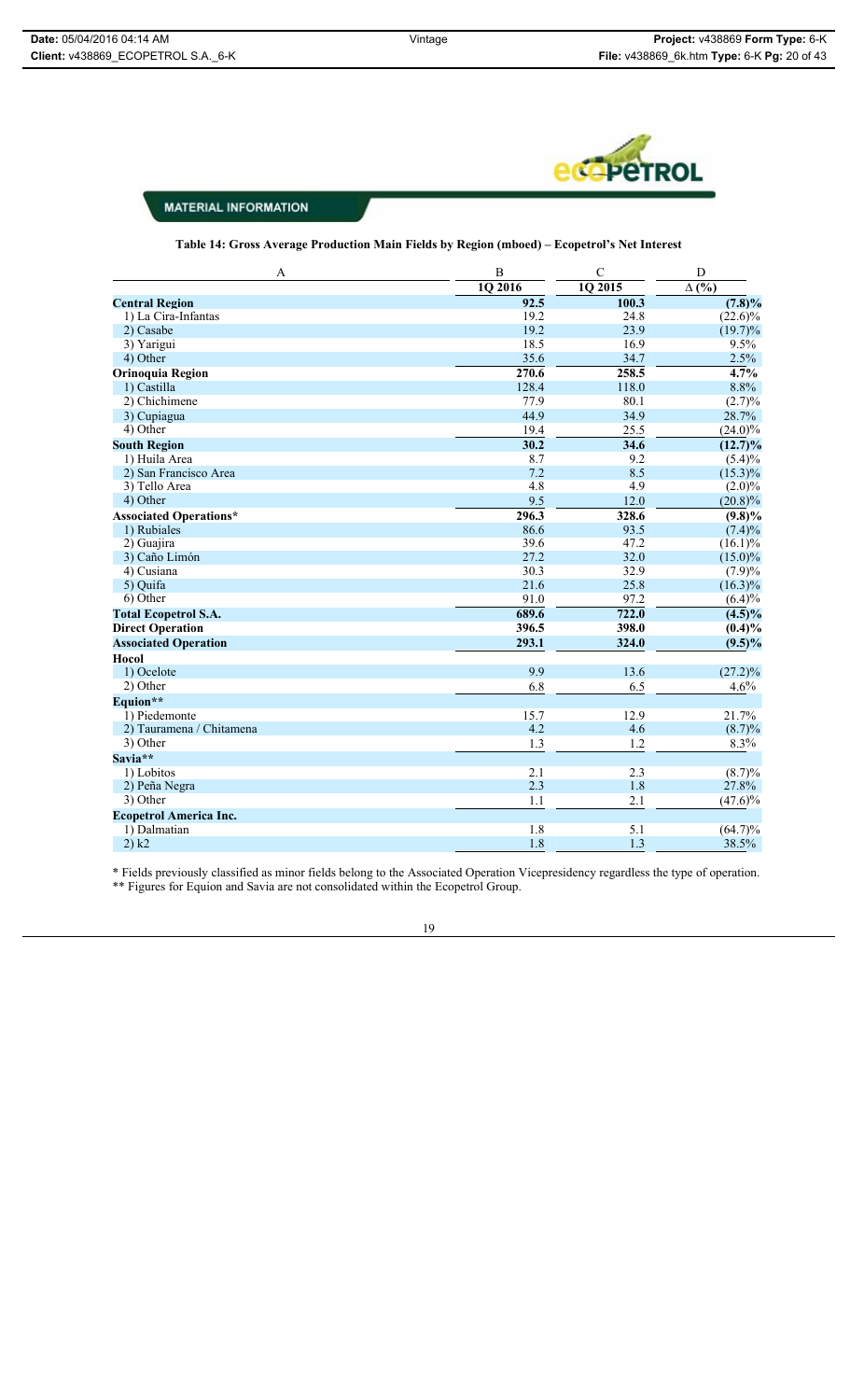The following table summarizes the results of our crude oil production by type of crude for the periods indicated:

#### **Table 15: Gross Ecopetrol Group Production per Type of Crude (mbod)**

|               | В              |         |              |
|---------------|----------------|---------|--------------|
|               | <b>10 2016</b> | 10 2015 | $\Delta$ (%) |
| Light         | 65.4           | 56.9    | 14.9%        |
| <b>Medium</b> | 190.0          | 224.0   | $(15.2)\%$   |
| <b>Heavy</b>  | 345.7          | 355.5   | $(2.8)\%$    |
| <b>Total</b>  | 601.1          | 636.4   | $(5.5)\%$    |

#### *Lifting Cost*

The lifting cost per barrel produced by the Ecopetrol Group, excluding production corresponding to royalties, was US\$4.87 per barrel for the period January - March 2016, representing a reduction of US\$2.7 per barrel (-37.5%), as compared to US\$7.57 for the first quarter of 2015. This reduction was primarily due to:

- TRM Effect: A decrease of US\$1.54 per barrel in lifting costs caused by the conversion of peso-denominated cost in U.S. dollars at a higher exchange rate, which increased in COP\$780 per dollar as compared to the first quarter of 2015 (COP\$3,249/US in the first quarter of 2016 versus COP\$2,469/US in the first quarter of 2015).
- Cost effect: A US\$1.34 per barrel decrease due to the following cost optimization strategies: 1) fewer number of well interventions, prioritizing interventions in wells with high production volumes, due to subsoil strategies, 2) improvements in maintenance routines and equipment reliability, 3) reduction of energy costs by optimizing electrical systems, 4) lower costs resulting from contract renegotiations, 5) lower chemical consumption as a result of an increase in process efficiency and 6) lower activity during the period.
- Volume effect: a US\$0.18 per barrel increase in lifting costs due to lower production volumes.

The portion of the lifting cost in U.S. dollars is 14%.

For purposes of comparison, the lifting cost of the first quarter 2015 has been re-stated, excluding the affiliates Equion and Savia (given they do not consolidate with the Ecopetrol Group under IFRS), going from US\$7.78 per barrel to US\$7.57 per barrel.

#### **d. Transport**

The following table summarizes our volumes transported for the periods indicated:

#### **Table 16: Volumes Transported (mbod)**

| <b>Transported Volumes (mbod)</b> | 10 2016 | 10 2015 | $\Delta$ (%) |
|-----------------------------------|---------|---------|--------------|
| Crude                             | 952.0   | 0.020.5 | (6.7)%       |
| <b>Refined Products</b>           | 264.4   | 253.0   | 4.5%         |
| Total                             | 1.216.4 | 1.273.5 | $(4.5)\%$    |

Note: figures correspond to volumes transported to the Ecopetrol Group and to third parties.

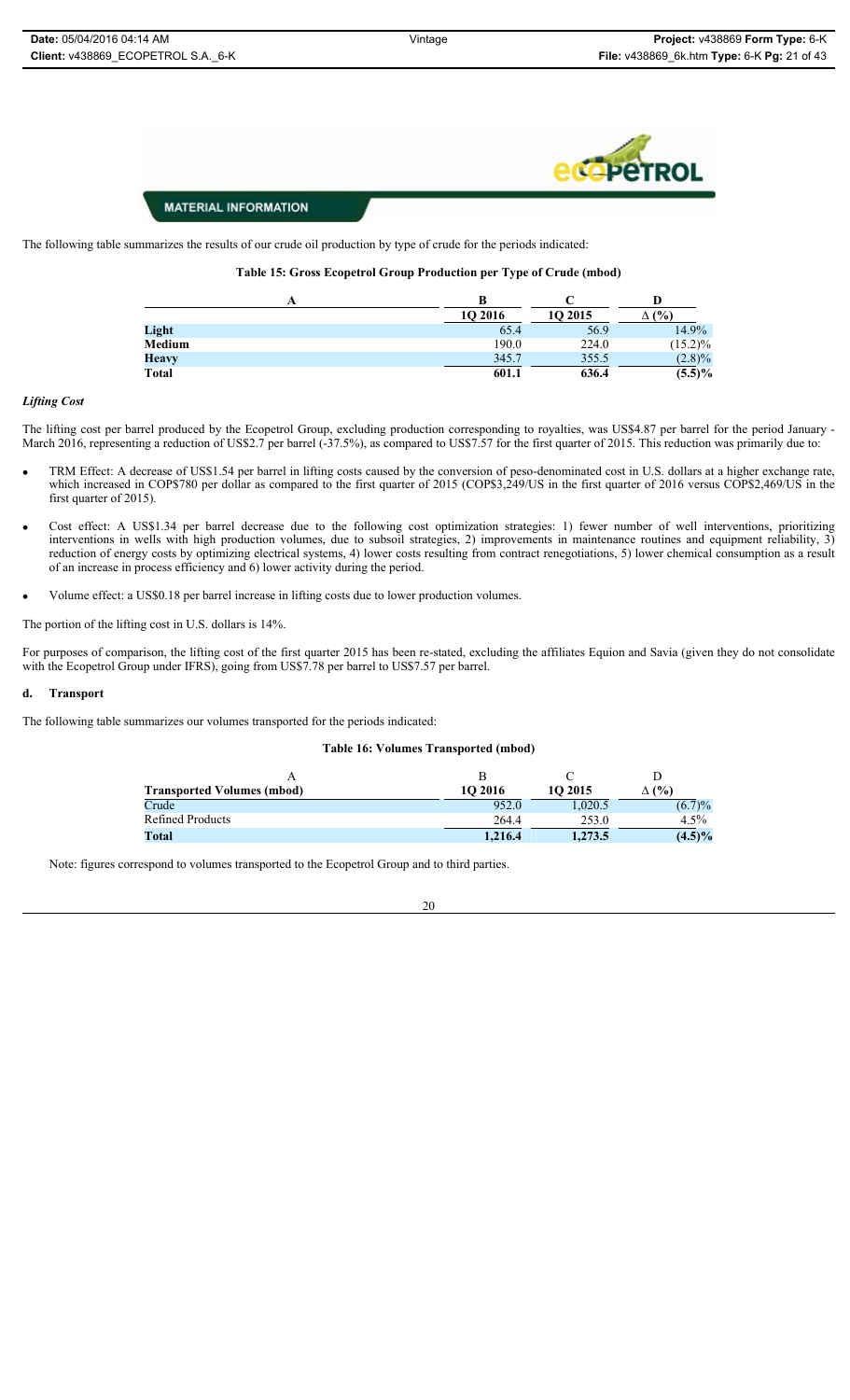# ÞЕ

#### **MATERIAL INFORMATION**

The volume of crude oil transported using the main systems of Cenit S.A.S. and its affiliates during the first quarter of 2016, decreased 6.7% over the first quarter of 2015, due mainly to the following: 1) operating restrictions on the transport systems associated with repairs due to illegal valves and attacks on the infrastructure in the Caño Limón–Coveñas and Transandino systems; and 2) a decrease in the request for capacity in the transport systems by the users. Of the total volume of crude oil transported through oil pipelines, approximately 71% was crude owned by Ecopetrol.

The volume of refined products transported by Cenit S.A.S. during the first quarter of 2016 increased 4.5% over the first quarter of 2015 as a result of: 1) heavier use of the Cartagena - Barranquilla system to supply fuel to the country's interior and to the area that borders Venezuela; 2) greater use of the refinery evacuation systems to supply the country, and the increased transport of diluents to the area of Llanos Orientales. The increase in refined products volume was supported by increased capacity in the Pozos Colorados - Galan system, which rose to 130 mbod. Of the total volume of products transported by multi-purpose pipelines, approximately 20% is for products owned by Ecopetrol.

#### *Projects:*

#### x SAN FERNANDO – MONTERREY

Transport capacity between the Castilla field and Apiay station increased by 40,000 barrels per day, reaching total capacity of 300,000 barrels per day. Construction on the San Fernando Station continues. The station is projected to enter into operation in the last quarter of 2016.

#### OCENSA P135

The Ocensa P135 project has advanced 84.1%. Additional capacity of 135 mbod is expected to be attained in the third quarter of 2016. This project will ensure the capacity to transport crude oil from Llanos Orientales to the ports for export.

x INITIATIVE TO TRANSPORT HIGHER-VISCOSITY CRUDE OIL

In February 2016, an extended test began to transport 405 cSt, with satisfactory results to date. This project, in addition to the expanded capacity at Ocensa (P-135), will allow more viscous crude to be transported, reducing dilution costs.

#### **Cost Per Barrel Transported2**

The cost per barrel transported for the Ecopetrol Group during the first quarter of 2016 was US\$3.43 per barrel, representing a US\$1.70 per barrel decrease as compared to US\$5.13 per barrel for the first quarter of 2015. This result was primarily due to the following factors:

TRM effect: -US\$1.08 cost per barrel decrease resulting from the devaluation of the Colombian peso of COP\$780 per dollar compared to the first quarter of 2015 (COP\$3,249/US in the first quarter of 2016 vs COP\$2,469/US in the first quarter of 2015).

<sup>2</sup> In 2014, Ecopetrol S.A. reported its results individually and it calculated its transportation cost by taking into account all payments made to affiliates for crude transport, transport by truck, and all costs incurred by Ecopetrol S.A. in the operation and maintenance of some of its own crude systems. These costs were divided by the crude barrels sold by Ecopetrol S.A.

In 2015, all financial information and volumes for the Ecopetrol Group is reported under IFRS, eliminating all transactions between Ecopetrol S.A. and its transport affiliates; hence, the cost is calculated as follows: total costs and expenses of each transport company from the group, plus Ecopetrol S.A. costs in the operation and maintenance of some of its own systems; divided by the total volumes transported by all the affiliates (crude and refined products).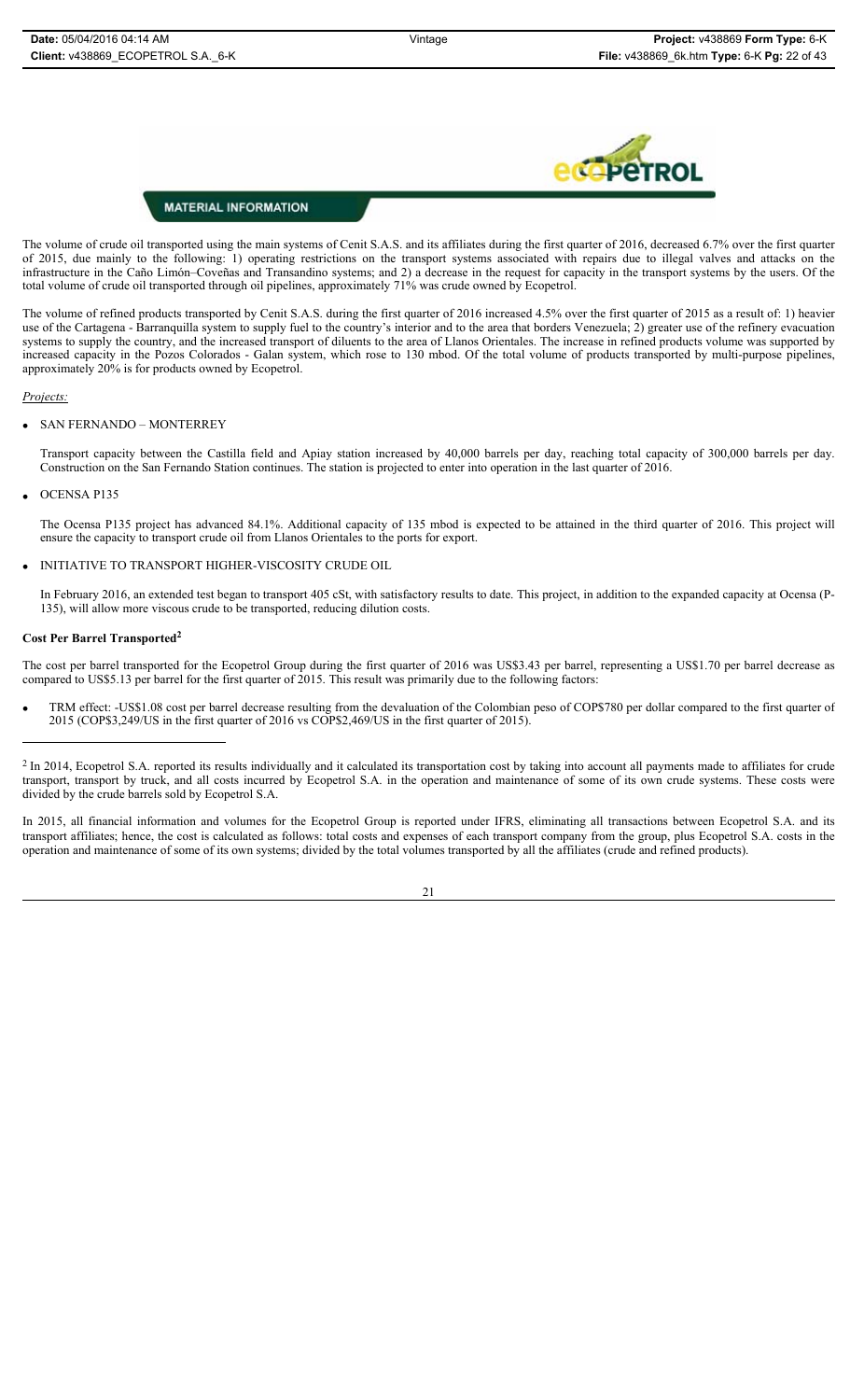- Cost effect: -US\$ 0.90, product of the efficiencies achieved in operating costs primarily in the areas of maintenance materials, renegotiation of contracts, lower costs in accrued financial expenses and lower activity during the period.
- Volume effect: +US\$0.28 per barrel given the lower volume transported during the first quarter of 2016.

The portion in U.S. dollars of the cost per barrel transported to the Ecopetrol Group is 8.8%.

#### **e. Refining**

#### *e.1) Reficar (Cartagena refinery):*

The new Cartagena refinery has continued with the start-up process at the different units, exporting 5.5 million barrels of refined products in the first quarter of 2016.

As of March 31, 2016, 28 of the 34 units that comprise the complex were in operation. Among the largest not yet on line are the catalytic hydro-cracking units, and the alkylation facility. Achievements include loads of crude oil of up to 140 kpbd being processed, as well as stable operation of the delayed coking units, catalytic cracker, and the diesel hydrotreaters. In those units in which diesel with low sulfur content has been produced, specific values of up to 6 ppm of sulfur have been attained. The Company expects to have the refinery stabilized in the second half of 2016.

One matter to highlight is the production of Petcoke, or Petroleum Coke, with the beginning of operations of the Delayed Coking Unit on February 24, 2016. The coke is a solid fuel used mainly by the cement industry. From April 2016 to date, 100,000 tons of Petcoke have been exported.

#### *e.2) Barrancabermeja Refinery:*

The following table summarizes the results of our refining activities for the periods indicated:

#### **Table 17: Refinery Runs, Utilization Factor and Production**

|                           | 10 2016 | 10 2015 | $\Delta$ (%) |
|---------------------------|---------|---------|--------------|
| Refinery Runs* (mbod)     | 216.3   | 224.8   | $(3.8)\%$    |
| Utilization Factor $(\%)$ | 80.1%   | 80.3%   | (0.2)%       |
| Production (mboed)        | 217.3   | 226.5   | $(4.1)\%$    |

\* Includes volumes loaded in the refinery, not total volumes received.

In the first quarter on 2016 the crude load decreased compared with the first quarter of 2015 due to the high levels of fuel oil inventories accrued due to the limitations on transporting this product through the Magdalene river, whose navigability was reduced by el Niño phenomenon, and lower availability of light crudes.

#### *Costs and Margins of the Refining Segment*

The cash operating cost for the refining segment (includes the operation of the Barrancabermeja refinery and Propilco) in the first quarter of 2016 was US\$3.54/Bl, US\$1.17/Bl lower compared to the first quarter of 2015 (US\$4.71/Bl) due to:

TRM effect: -US\$1.12 cost per barrel decrease resulting from the devaluation of the Colombian peso from COP\$780 per dollar compared to the same quarter of 2015 (COP\$3,249/US in the first quarter of 2016 vs COP\$2,469/US in the first quarter of 2015).

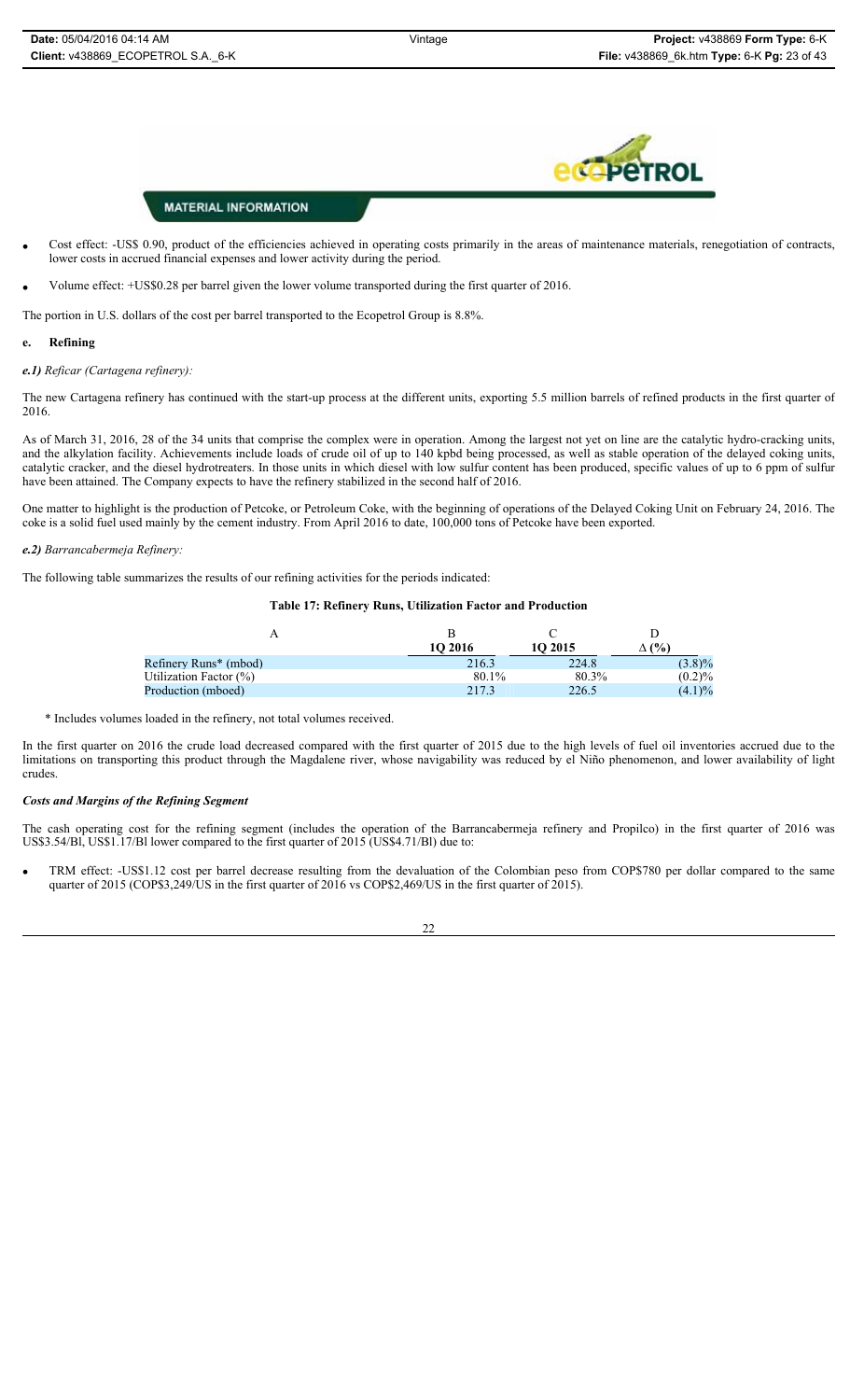

- Cost effect: -US\$0.11/Bl: due to the net effects of:
	- o A -US\$1.89/Bl: lower fixed costs associated with strategies for optimization in maintenance, operational costs, support services and lower activity during the period.
	- o A +US\$1.78/Bl: higher operating costs of Propilco associated with a larger volume sold.
- x Volume effect: +US\$ 0.06 per barrel due to higher costs associated with a lower load.

The portion in U.S. dollars corresponding to the refining cost is 19%.

The following table summarizes the results of the refining margin for the periods indicated:

#### **Table 18: Refining Margin**

|                          | 10 2016 | 10 2015 | (%)        |
|--------------------------|---------|---------|------------|
| Refining Margin (USD/bl) | 14.1    | 8.6     | $(24.2)\%$ |

The decline in gross refining margin at Barrancabermeja refinery in the first quarter of 2016 versus the first quarter of 2015 is explained primarily by: 1) lower spreads of products versus crude oil, 2) heavier feedstock and, 3) lower exports of fuel oil as a consequence of limitations to transport this product through the Magdalene River.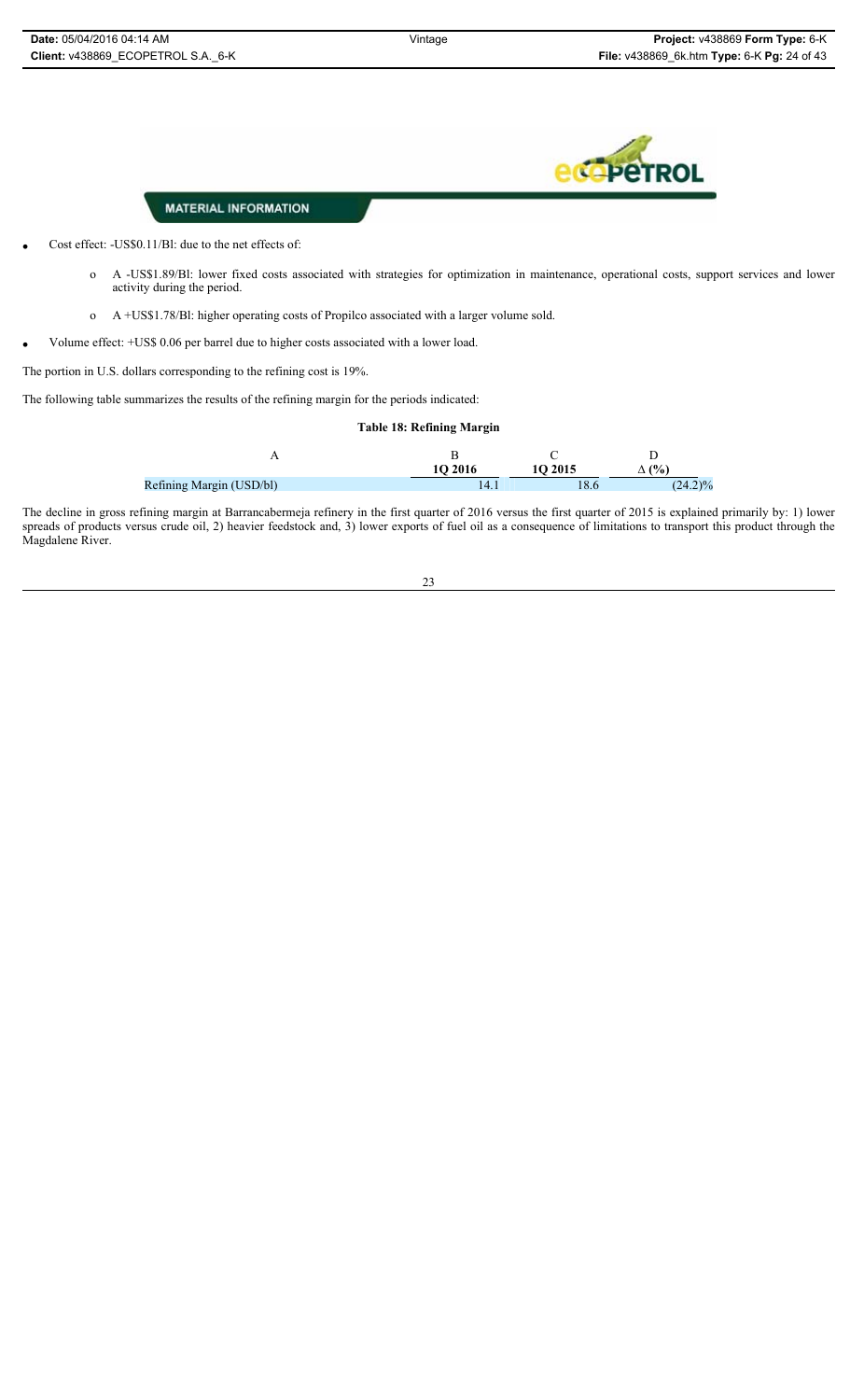#### **III. Organizational Consolidation, Corporate Responsibility and Corporate Governance (Ecopetrol S.A.)**

#### **a. Organizational Consolidation**

#### *Health, Safety and the Environment (HSE):*

The following table summarizes our HSE record for the periods indicated:

#### **Table 19: Health, Safety and Environment (HSE)**

| HSE*                                        | 10 2016 | 10 2015 |
|---------------------------------------------|---------|---------|
| <b>Accident Frequency Index</b>             | 0.59    |         |
| (Accidents per million labor hours)         |         |         |
| Environmental Incidents (operational cause) |         |         |

\*Results are subject to revision due to the fact that some figures may be reclassified, depending on the final results of the respective investigations.

#### *Key milestones*

The Company is currently running the process to take over the Cusiana and Rubiales fields to ensure continuity and healthy, clean and safe operation once Ecopetrol takes the control of these fields in middle 2016.

#### *Science and Technology:*

1. Patents

During the first quarter of 2016, two patents were granted to the Company, one in Colombia and the other in Malaysia, each with duration of 20 years:

- x Colombia: *Additives for processing of hydrocarbons of high molecular weight including alkyl phenol sulfonic and amino alkyl phenol acids, as well as hydrogen donor compounds and the process for obtaining them.*
- x Malaysia: *Process for obtaining Diesel from vegetable or animal oils through hydro treatment with reduced residency times, and products obtained from this same process.*

With these patents, Ecopetrol had a total of 71 active patents, thus maintaining its status as the national Company that holds most patents in Colombia.

2. Tax benefits for projects in Science, Technology and Innovation

As a result of discussions with *Colciencias (Departamento Administrativo de Ciencias, Tecnologia e Innovacion of Colombia)* on the presentation and certification of projects classified as scientific research, technological development and innovation, certified benefits were obtained in the amount of COP\$31,142 million.

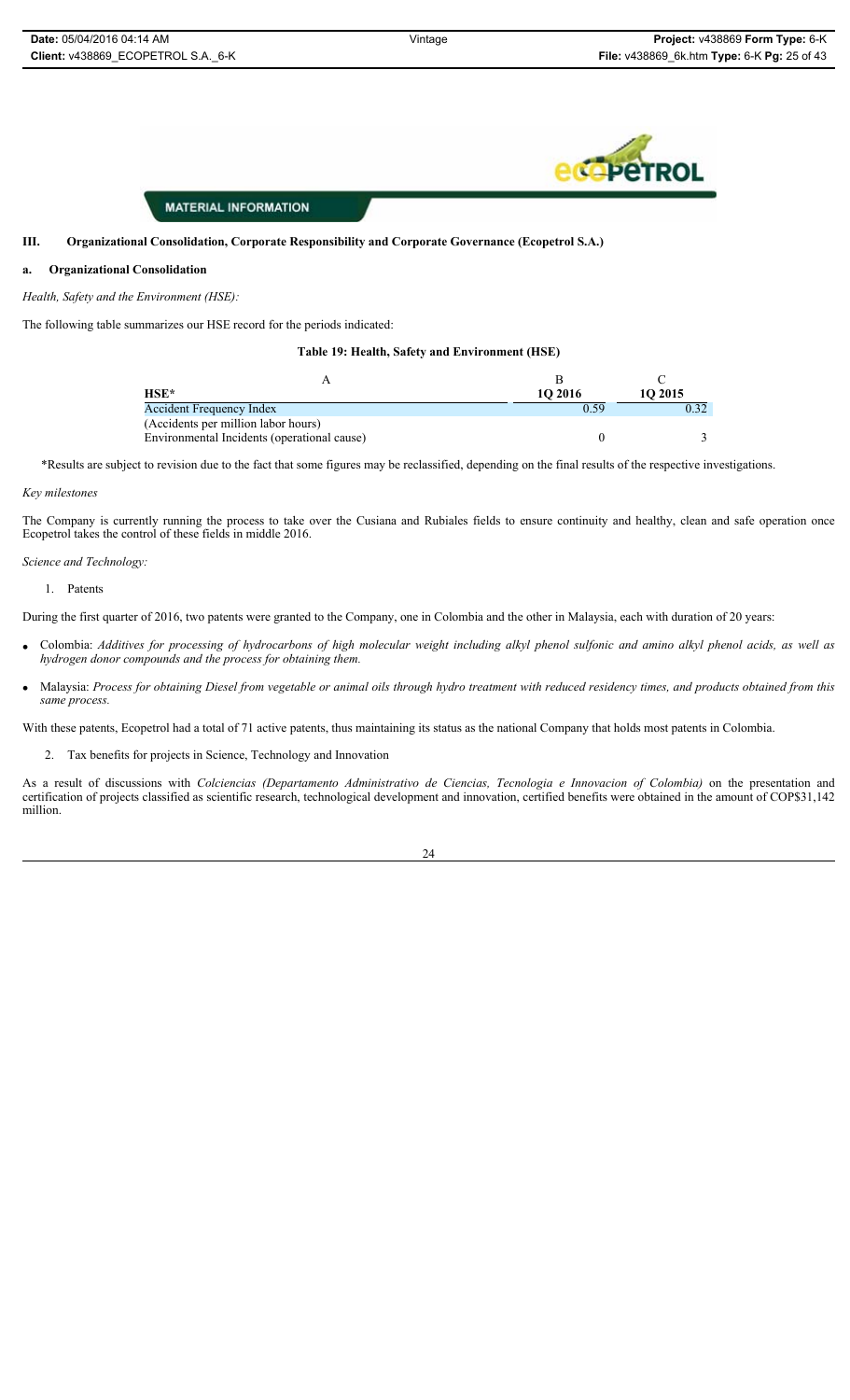

#### *Awards:*

In February 2016, Ecopetrol was awarded with the prize "Accenture to Innovation" in the category of Energy Resources for its technological initiative to dehydrate heavy crude oil by applying more energy-efficient processes. Ecopetrol is the only Colombian company that has received an award in the three award cycles.

#### **b. Corporate Social Responsibility**

*Social Investment:*

During the first quarter of 2016, the Company invested COP\$2,908 million as follows: 1) COP\$2,491 million for education and culture and, 2) COP\$417 million for regional competitiveness.

#### *General Shareholder´s Meeting*

On March 31, 2016, the Shareholders' General Assembly was held in which more than 2,000 shareholders participated. Among the topics approved by the Assembly were: 1) reports of the management, 2) unconsolidated and consolidated financial statements as of December 31, 2015, 3) external auditor's report, 4) approval of the earnings distribution plan (given that the 2015 fiscal year resulted in a net loss for the Company, there will not be distribution of profits to Ecopetrol's shareholders), 5) appointment of Ernst & Young as external auditor for year 2016 and, 6) election of the Board of Directors for the period 2016– 2017.

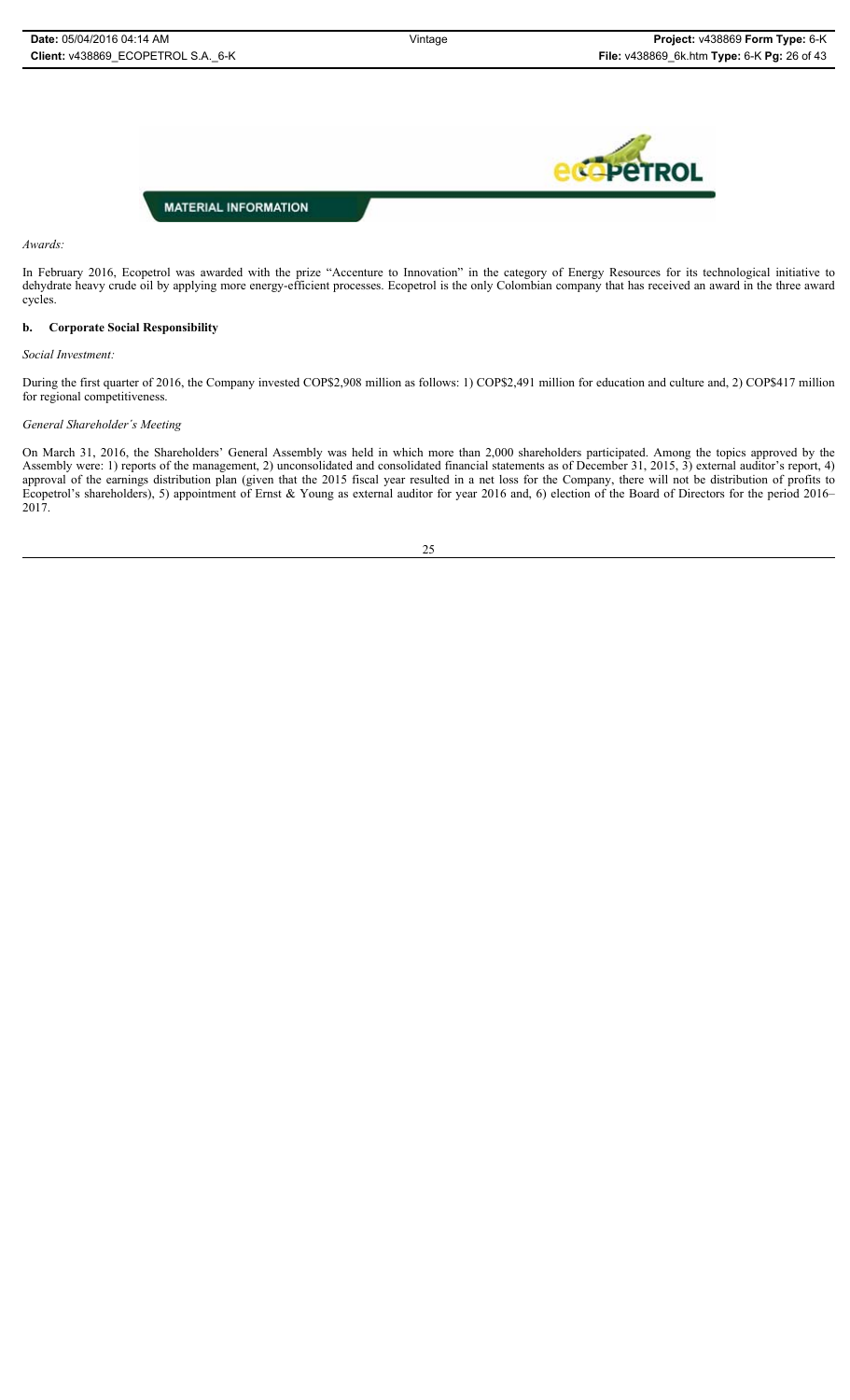

#### **IV. Presentation of First Quarter 2016 Results**

Ecopetrol's management will host two conference calls to review our results for the first quarter of 2016:

**English Spanish**  $\text{May } 4, 2016$   $\text{May } 4, 2016$ 

8:30 a.m. New York 9:45 a.m. New York

7:30 a.m. Bogota 8:45 a.m. Bogota

The webcast will be available on Ecopetrol's website: www.ecopetrol.com.co

Please log on in advance to download the necessary software and check the proper operation of the webcast in your browser. We recommend using the latest versions of Internet Explorer, Google Chrome or Mozilla Firefox.

#### **About Ecopetrol S.A.**

Ecopetrol S.A. (BVC: ECOPETROL; NYSE: EC) ("Ecopetrol" or the "Company") is the largest company in Colombia based on revenue, assets and net worth. Ecopetrol is the only vertically integrated Colombian oil and gas company with stakes in operations in Colombia, Brazil, Peru and the United States (Gulf of Mexico).

Its subsidiaries include the following companies: Andean Chemicals Limited, Bioenergy S.A., Bionergy Zona Franca S.A.S., Black Gold Re Ltd, Cenit Transporte y Logística de Hidrocarburos S.A.S., Ecopetrol America, Inc., Ecopetrol del Perú S.A., Ecopetrol Oleo e Gas do Brasil Ltda, Ecopetrol Germany GmbH, Ecopetrol Capital AG, Ecopetrol Global Energy S.L.U., Ecopetrol Global Capital S.L.U., Equion Energía Limited, Hocol Petroleum Limited, Hocol S.A., Oleoducto de los Llanos Orientales S.A., Propilco S.A., Compounding and Masterbatching Industry Ltda - COMAI, Oleoducto Bicentenario de Colombia S.A.S., Oleoducto Central S.A. - OCENSA, Oleoducto de Colombia S.A. - ODC, Refinería de Cartagena S.A., Santiago Oil Company, Colombia Pipelines Limited, SENTO S.A.S. y PROYECTOS ODC N1 S.A.S.

Ecopetrol S.A. is one of the 50 largest oil companies in the world and one of the four main oil companies in Latin America. Ecopetrol is majority-owned by the Republic of Colombia (88.5%) and its shares are traded on the Colombian Stock Exchange (Bolsa de Valores de Colombia S.A.) under the ticker symbol ECOPETROL, and on the New York Stock Exchange under the ticker symbol EC. Ecopetrol has three business segments: 1) exploration and production, 2) transport and logistics and 3) refining, petrochemicals and biofuels.

#### **Forward-looking Statements**

This release may contain forward-looking statements related to the prospects of the business, estimates of operating and financial results, and growth forecasts for Ecopetrol. These are projections, and, as such, are based solely on the expectations of management with regard to the future of the company and its continuous access to capital to finance the company's business plan. Such forward-looking statements depend essentially on changes in market conditions, government regulations, competitive pressures, and the performance of the Colombian economy and industry, among other factors. Therefore, they are subject to change without prior notice.

#### **Contacts:**

**Director of Corporate Finance and Investor Relations** Maria Catalina Escobar Telephone: +571-234-5190 E-mail: investors@ecopetrol.com.co **Media Relations (Colombia)** 

Jorge Mauricio Tellez Telephone: + 571-234-4329 E-mail: mauricio.tellez@ecopetrol.com.co

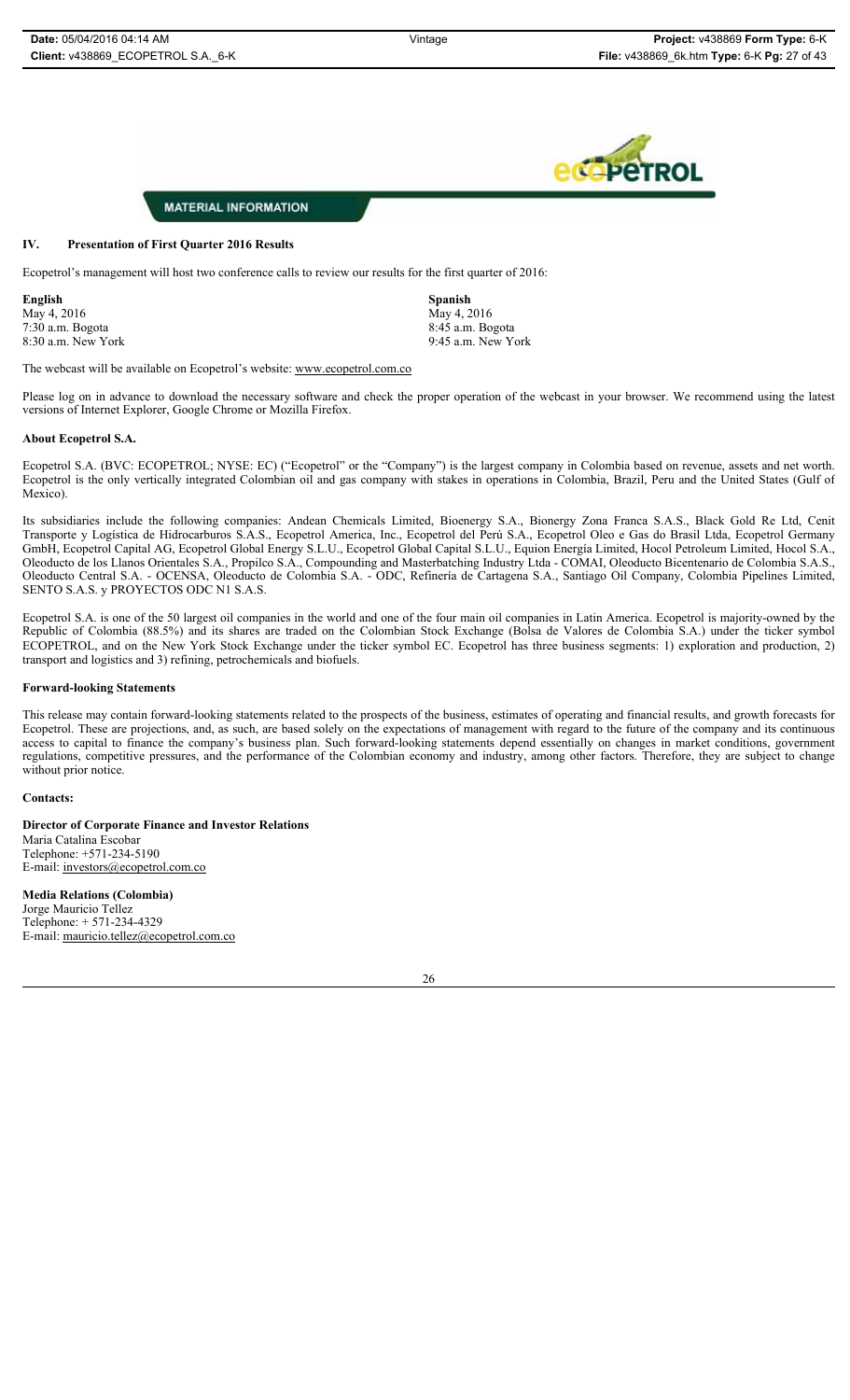

#### **V. Ecopetrol Group Exhibits**

#### **Table 1 – Local Purchases and Imports**

| A                          | B              | $\sqrt{ }$ | D            |
|----------------------------|----------------|------------|--------------|
| 1) Local Purchases (mboed) | <b>1O 2016</b> | 10 2015    | $\Delta$ (%) |
| Crude Oil $(1)$            | 167.5          | 192.3      | $(12.9)\%$   |
| Natural Gas (2)            |                | 2.2        | $(21.9)\%$   |
| <b>Refined Products</b>    | 5.5            | 5.4        | 2.1%         |
| Diluent $(3)$              | 1.4            | 1.2        | $17.9\%$     |
| Total                      | 176.1          | 201.1      | $(12.4)\%$   |
| 2) Imports (mboed)         | 10 2016        | 10 2015    | Cambio %     |
| Crude Oil                  | 36.5           |            |              |
| <b>Refined Products</b>    | 114.5          | 122.4      | $(6.5)\%$    |
| Diluent                    | 62.9           | 62.2       | $1.1\%$      |
| <b>Total</b>               | 213.9          | 184.6      | 15.9%        |

(1) Includes purchases of royalties and purchases from third parties.

(2) Does not include purchases of royalties due to a regulatory change.

(3) Includes products used as diluent and diluent own production.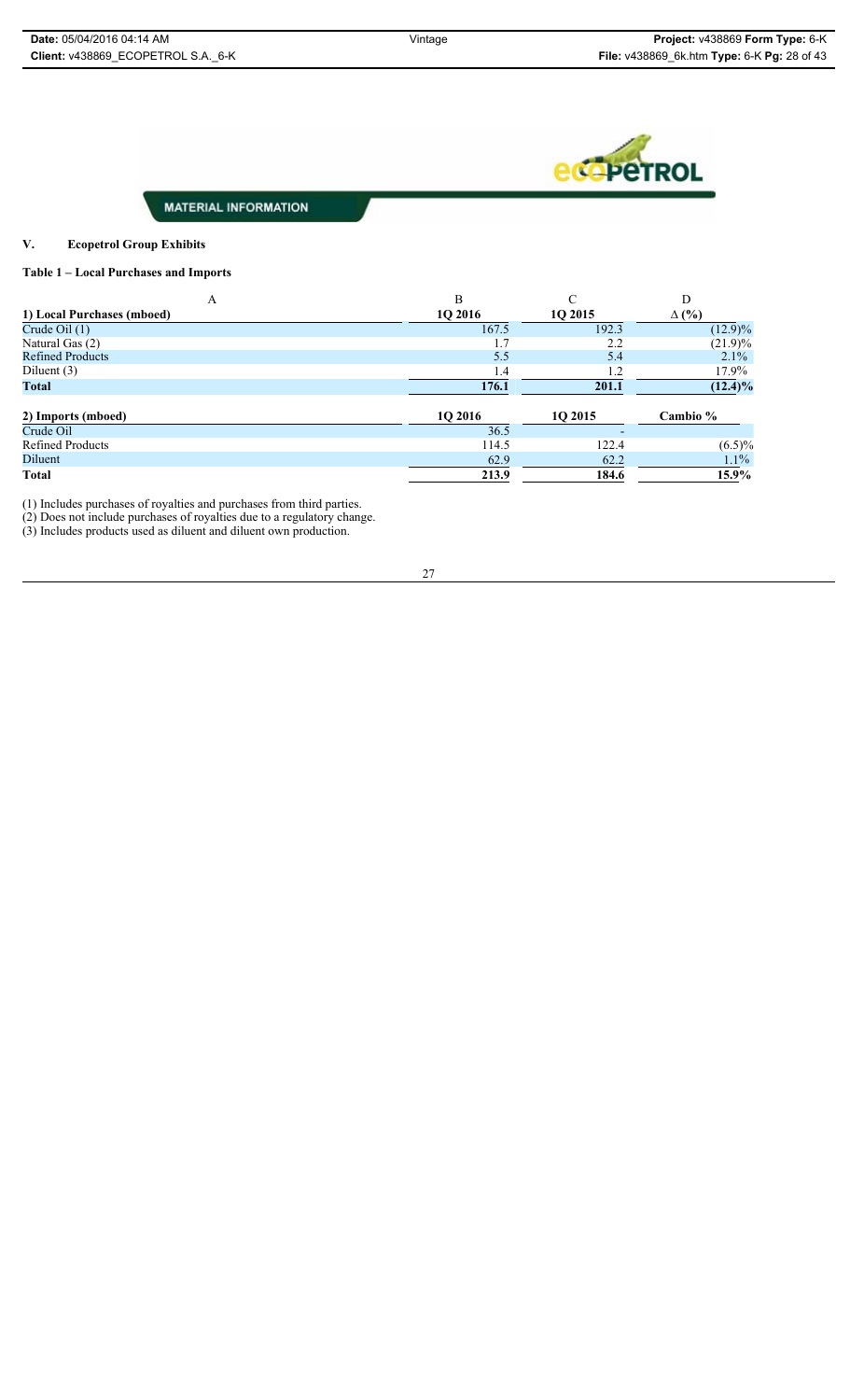

#### **Table 2 – Consolidated Income Statement**

| $\mathbf{A}$<br><b>COPS Billion</b>                                   | B<br>1Q 2016* | $\mathcal{C}$<br>1Q 2015* |
|-----------------------------------------------------------------------|---------------|---------------------------|
| <b>Revenue</b>                                                        |               |                           |
| <b>Local Sales</b>                                                    | 6,032         | 5,827                     |
| <b>Export Sales</b>                                                   | 4,453         | 6,474                     |
| <b>Total Revenue</b>                                                  | 10,485        | 12,301                    |
| <b>Cost of Sales</b>                                                  |               |                           |
| <b>Variable Costs</b>                                                 |               |                           |
| Imported products                                                     | 2,220         | 2,765                     |
| Purchase of Hydrocarbons                                              | 1,262         | 1,561                     |
| Depreciation, Amortization and Depletion                              | 1,189         | 1,180                     |
| Hydrocarbon Transportation Services                                   | 234           | 320                       |
| Inventories and other                                                 | 590           | 611                       |
| <b>Fixed Costs</b>                                                    |               |                           |
| Depreciation                                                          | 453<br>585    | 362<br>660                |
| <b>Contracted Services</b><br>Maintenance                             | 308           | 401                       |
| <b>Labor Costs</b>                                                    | 282           | 376                       |
| Other                                                                 | 323           | 319                       |
| <b>Total Cost of Sales</b>                                            | 7,446         | 8,555                     |
| <b>Gross Income</b>                                                   | 3,039         | 3,746                     |
| <b>Operating Expenses</b>                                             |               |                           |
| <b>Operating Expenses</b>                                             | 1,356         | 1,305                     |
| <b>Exploration and Projects</b>                                       | 84            | 84                        |
| <b>Operating Income/Loss</b>                                          | 1,599         | 2,357                     |
| Financial results, net **                                             | (136)         | (1, 530)                  |
| Share of profit of associates                                         | (27)          |                           |
| Income before income tax                                              | 1,436         | 828                       |
| Income Tax                                                            | (825)         | (472)                     |
| <b>Net Income Consolidated</b>                                        | 611           | 356                       |
| Non-controlling interests                                             | (248)         | (196)                     |
| Net income attributable to Owners of Ecopetrol                        | 363           | 160                       |
|                                                                       |               |                           |
| Other comprehensive income attributable to Owners of Ecopetrol        | (416)         | 1,097                     |
| <b>Total Comprehensive income attributable to Owners of Ecopetrol</b> | (53)          | 1,257                     |
| <b>EBITDA</b>                                                         | 4,137         | 4,782                     |
| <b>EBITDA MARGIN</b>                                                  | 39.5%         | 38.9%                     |

**Notes**

\* The quarterly figures in this report are not audited.

\*\* Includes exchange difference.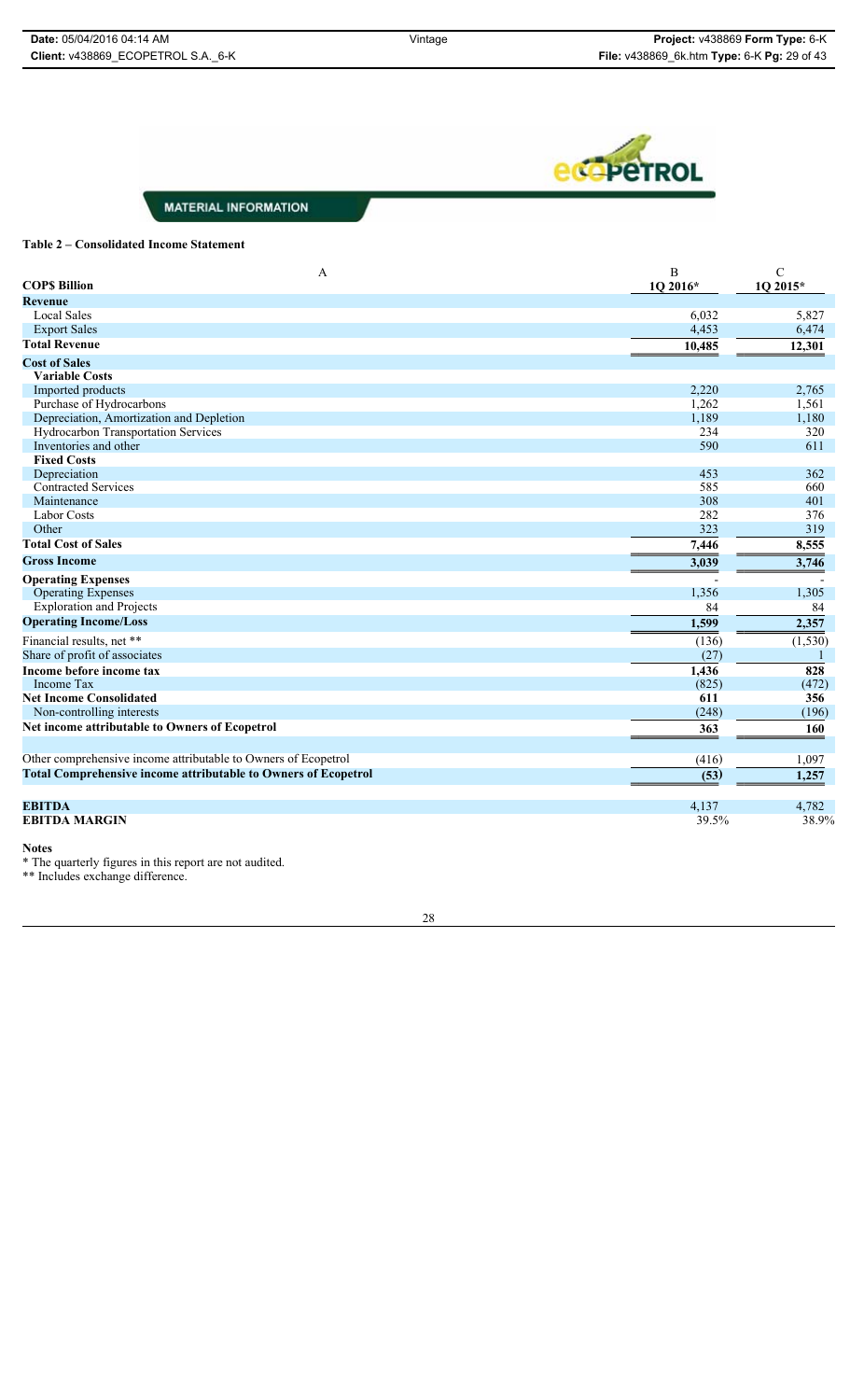**eco**peTROL

**MATERIAL INFORMATION** 

#### **Table 3 – Consolidated Balance Sheet**

| A<br><b>COPS Billion</b>                                | B<br><b>March 31, 2016</b> | $\mathcal{C}$<br>December 31, 2015 |
|---------------------------------------------------------|----------------------------|------------------------------------|
| <b>Assets</b>                                           |                            |                                    |
| <b>Current Assets</b>                                   |                            |                                    |
| Cash and cash equivalents                               | 7,636                      | 6,551                              |
| Trade and other receivables                             | 3,100                      | 3,427                              |
| Inventories                                             | 2,861                      | 3,058                              |
| Current tax assets                                      | 4,334                      | 4,502                              |
| Financial assets held for sale                          | 1,038                      | 914                                |
| Other assets                                            | 1,215                      | 1,419                              |
| Non-current assets held for sale                        | 272                        | 242                                |
| <b>Total Current Assets</b>                             | 20,456                     | 20,113                             |
| <b>Non Current Assets</b>                               |                            |                                    |
| Investments in associates and joint ventures            | 1,865                      | 1,932                              |
| Trade and other receivables                             | 627                        | 585                                |
| Property, plant and equipment                           | 63,290                     | 65,031                             |
| Natural and environmental resources                     | 23,969                     | 24,044                             |
| Intangibles                                             | 389                        | 388                                |
| Deferred tax assets                                     | 8,282                      | 7,962                              |
| Other non-current assets                                | 2,870                      | 2,941                              |
| <b>Total Non Current Assets</b>                         | 101,292                    | 102,883                            |
| <b>Total Assets</b>                                     | 121,748                    | 122,996                            |
|                                                         |                            |                                    |
| <b>Liabilities</b>                                      |                            |                                    |
| <b>Current Liabilities</b>                              |                            |                                    |
| Loans and borrowings                                    | 5,101                      | 4,574                              |
| Trade and other payables                                | 5,090                      | 7,757                              |
| Labor and pension plan obligations                      | 1,276                      | 1,392                              |
| Current tax liabilities                                 | 3,775                      | 2,804                              |
| Accrued liabilities and provisions                      | 655                        | 653                                |
| Derivates                                               | 7                          | 101                                |
| Other liabilities                                       | 352                        | 144                                |
| Liabilities related to Non-current assets held for sale | 17                         | 18                                 |
|                                                         |                            |                                    |
| <b>Total Current Liabilities</b>                        | 16,273                     | 17,443                             |
| <b>Long Term Liabilities</b>                            |                            |                                    |
| Loans and borrowings                                    | 48,039                     | 48,650                             |
| Trade and other payables                                | 2                          |                                    |
| Labor and pension plan obligations                      | 2,667                      | 2,460                              |
| Deferred tax liabilities                                | 3,822                      | 3,303                              |
| Accrued liabilities and provisions                      | 5,506                      | 5,424                              |
| Other long-term liabilities                             | 432                        | 484                                |
| <b>Total non-current liabilities</b>                    | 60,468                     | 60,321                             |
| <b>Total liabilities</b>                                | 76,741                     | 77,764                             |
| <b>Equity</b>                                           |                            |                                    |
| Equity attributable to owners of the Company            | 43,282                     | 43,357                             |
| Non-controlling interests                               | 1,725                      | 1,875                              |
| <b>Total Equity</b>                                     | 45,007                     | 45,232                             |
| <b>Total Liabilities and Shareholders' Equity</b>       | 121,748                    | 122,996                            |
|                                                         |                            |                                    |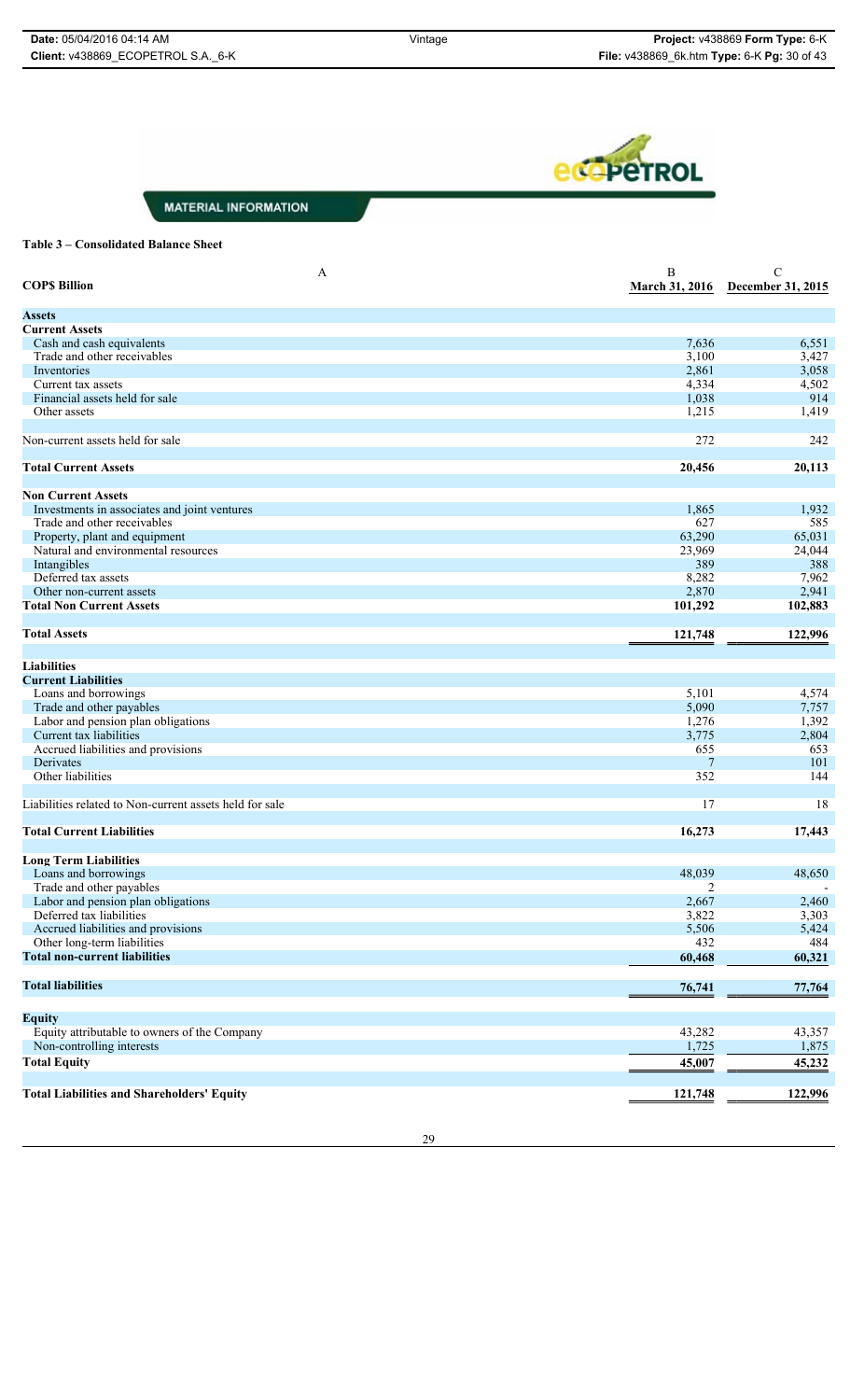

#### **Table 4 – Comprehensive income – Ecopetrol Consolidated**

| А<br><b>COPS Billion</b>                                          | B       |         |
|-------------------------------------------------------------------|---------|---------|
|                                                                   | 1Q 2016 | 1Q 2015 |
| Net income (loss) consolidated                                    | 611     | 356     |
| Components of other comprehensive income, net of taxes            |         |         |
| Accumulated foreign currency translation                          | (1,003) | 1,148   |
| Net fair value gain (Loss) on available-for-sale financial assets | 125     | (118)   |
| Cash flow hedges for future exports                               | 511     |         |
| Cash flow hedges - derivative financial instruments               | 45      |         |
| Remeasurement of defined benefit obligation                       | (125)   | 86      |
| <b>Others</b>                                                     | ( ا     |         |
| Total other comprehensive income                                  | (452)   | 1,116   |
| <b>Total Comprehensive income</b>                                 | 159     | 1,472   |
| Attributable to:                                                  |         |         |
| <b>Shareholders</b>                                               | (53)    | 1,257   |
| Non-controlling interests                                         | 212     | 215     |
|                                                                   | 159     | 1,472   |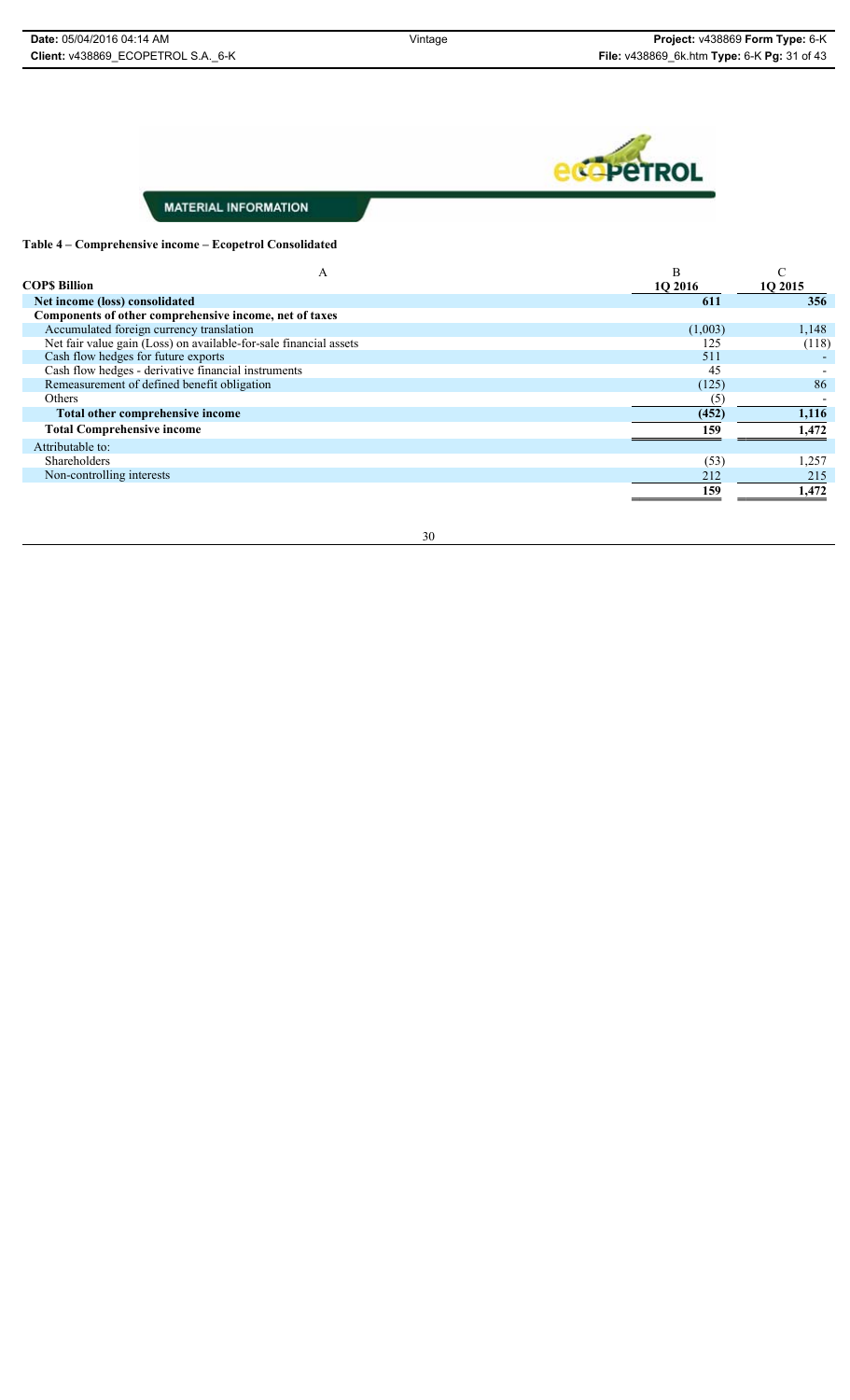

#### **Table 5 – Consolidated Cash Flow Statement**

| A<br><b>COPS Billion</b>                                                      | B<br>1Q 2016 | $\mathbf C$<br>1Q 2015 |
|-------------------------------------------------------------------------------|--------------|------------------------|
|                                                                               |              |                        |
| Cash flow provided by operating activities:                                   |              |                        |
| Net income (loss) Equity holders of Ecopetrol                                 | 363          | 160                    |
| Adjustments to reconcile net income to cash provided by operating activities: |              |                        |
| Non-controlling interests                                                     | 248          | 196                    |
| Income tax                                                                    | 825          | 472                    |
| Depreciation, depletion and amortization                                      | 1,713        | 1,587                  |
| Foreign exchange (gain) loss                                                  | (625)        | 1,175                  |
| Finance costs recognised in profit or loss                                    | 813          | 426                    |
| Gain on disponsal of non-current assets                                       | 23           |                        |
| Impairment of assets                                                          | 92           | 42                     |
| Fair value gain on financial assets valuation                                 | 26           | 61                     |
| Share or profit os associates and joint ventures                              | 27           | (1)                    |
| Gain on sale of equity instruments measured at fair value                     | $\mathbf{1}$ | $\blacksquare$         |
| Realized foreign exchange cash flow hedges                                    | 134          |                        |
| Net changes in operating assets and liabilities                               | 85           | (818)                  |
| Cash provided by operating activities                                         | 3,725        | 3,300                  |
|                                                                               |              |                        |
| Cash flows from investing activities:                                         |              |                        |
| Investment in natural and environmental resources                             | (843)        | (2,089)                |
| Payments for intangibles                                                      | (569)        | (891)                  |
| Proceeds from sales of equity instruments measured at fair value              | (10)         | (7)                    |
| (Purchases) sales of other financial assets                                   | (47)         | (1, 472)               |
| Interest received                                                             | 69           | 74                     |
| Dividends received                                                            |              |                        |
| Proceeds from sales of property, plant and equipment                          | 85           | 15                     |
| Net cash used in investing activities                                         | (1,315)      | (4,370)                |
|                                                                               |              |                        |
| Cash flows from financing activities:                                         |              |                        |
| Proceeds (repayment of) from borrowings                                       | 788          | 4,495                  |
| Interest paid                                                                 | (596)        | (403)                  |
| Capitalizations                                                               |              |                        |
| Dividends paid                                                                | (1,058)      | (182)                  |
| Net cash used in financing activities                                         | (866)        | 3,910                  |
|                                                                               |              |                        |
| Exchange difference in cash and cash equivalents                              | (458)        | 483                    |
| Net increase in cash and cash equivalents                                     | 1,086        | 3,323                  |
| Cash and cash equivalents at the beginning of the year                        | 6,550        | 7,618                  |
| Cash and cash equivalents at the end of the year                              | 7,636        | 10,941                 |
|                                                                               |              |                        |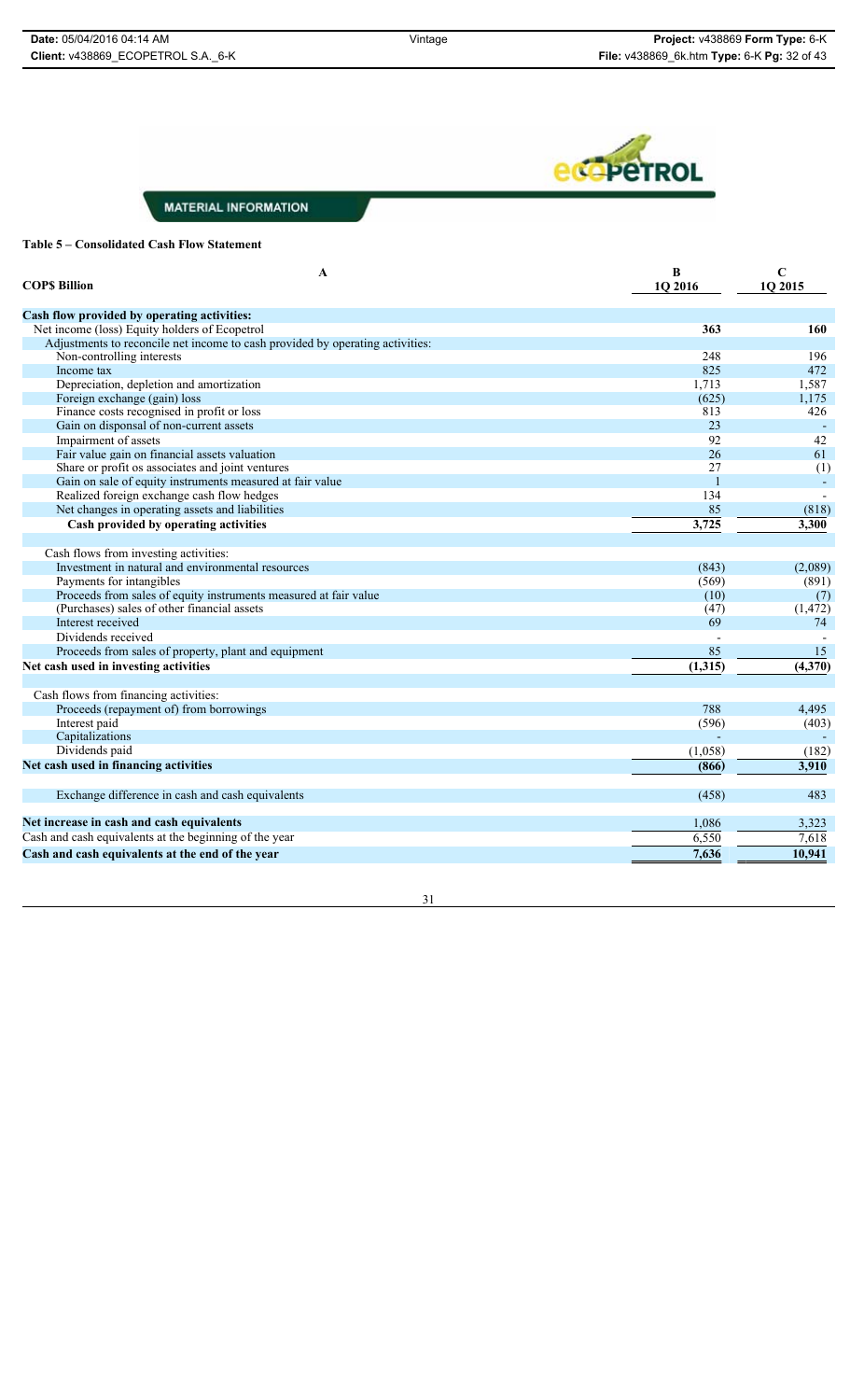

#### **Table 6 – Reconciliation of EBITDA, Ecopetrol Consolidated**

|                                               |          |            | D        |
|-----------------------------------------------|----------|------------|----------|
| <b>COPS Billions</b>                          | 1 O 2016 | 1 O 2015 * | 4 Q 2015 |
| <b>RECONCILIATION NET INCOME TO EBITDA</b>    |          |            |          |
| Net income attributable to Ecopetrol's owners | 363      | 160        | (6,308)  |
| + Depreciation, depletion and amortization    | 1,713    | 1,587      | 1,849    |
| $+/-$ Impairment of non-current assets        | 56       |            | 8,267    |
| $+/-$ Finance results, net                    | 136      | 1,530      | 965      |
| $+$ Income tax                                | 825      | 472        | (2,221)  |
| + Other taxes                                 | 796      | 831        | 244      |
| $(+)$ Non-controlling interest                | 248      | 196        | 288      |
| <b>CONSOLIDATED EBITDA</b>                    | 4,137    | 4.782      | 3,084    |

\* Ebitda calculated base on the new methodology adopted by the Company in September, 2015.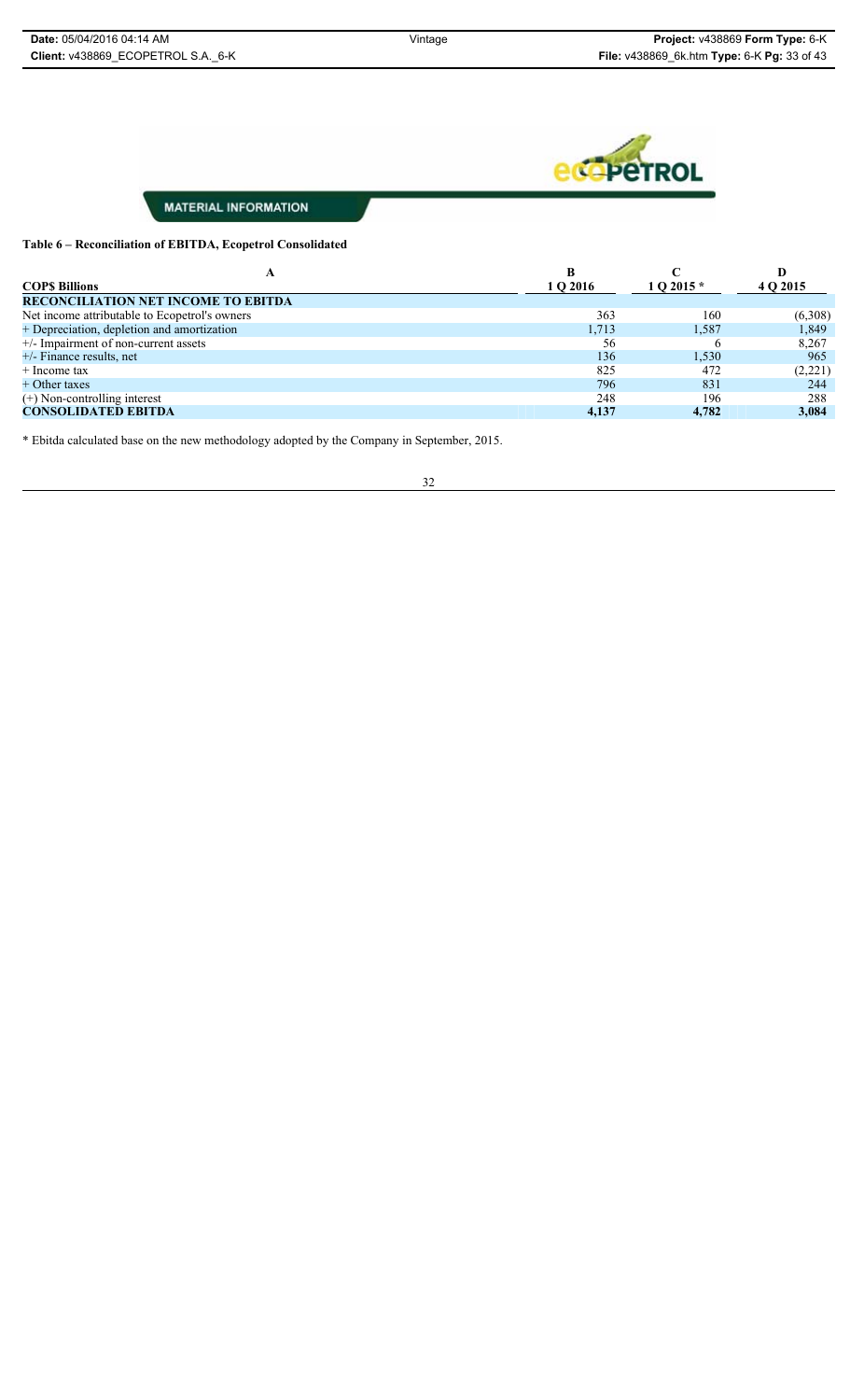

#### **Table 7 – Sensitization of net income 1Q 2015**

The following table shows what the net income attributable to the owners of Ecopetrol for the first quarter of 2015 would be if including head accounting since January first. The head accounting policy was approved and recorded during the third quarter of 2015.

| A                           | B          |
|-----------------------------|------------|
| <b>COPS Billion</b>         | 1Q 2015    |
| Net income reported         | <b>160</b> |
|                             |            |
| Impact on:                  |            |
| (-) Financial results (a)   | 984        |
| $(-)$ Revenue $(b)$         | (12)       |
| (-) Deferred Income tax (c) | (395)      |
| <b>Total impacts</b>        | 577        |
|                             |            |

#### **Net income under Local IFRS restated 737**

(a) The effect of the hedge accounting over the portion of debt used as hedging instrument (US\$5,440 million) reclassified to the account Other Comprehensive Income of Shareholder Equity in 2Q and 3Q 2015.

(b) Recognition in the period's result of the exchange differences of debt and revenues once crude export earnings are realized.

(c) The impact on deferred income tax is the result of the recognition of temporary differences in the exchange difference treatment in terms of accounting and taxation.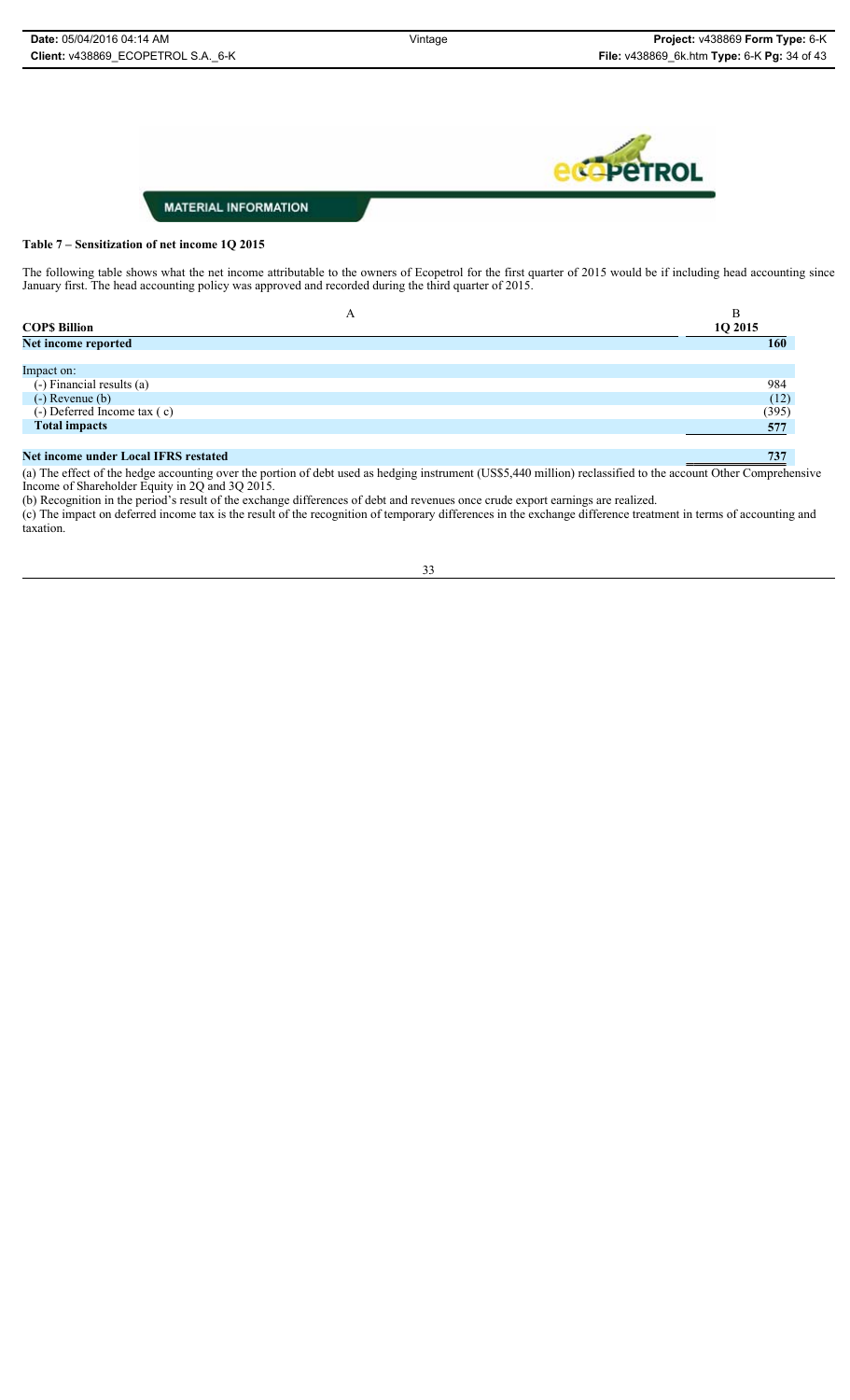**eco**peTROL

#### **MATERIAL INFORMATION**

#### **VI. Exhibits of Subsidiary Results and Shareholder Interest**

**Exploration and Production**

**1. Hocol**

**Table 8 – Income Statement**

| A                              | B        | $\sqrt{ }$  |
|--------------------------------|----------|-------------|
| <b>COPS Billion</b>            | 1 Q 2016 | $1 Q 2015*$ |
| <b>Local Sales</b>             | 103      | 74          |
| <b>Export Sales</b>            | 152      | 207         |
| <b>Total Sales</b>             | 255      | 281         |
| Variable Costs                 | 194      | 147         |
| <b>Fixed Costs</b>             | 67       | 84          |
| <b>Cost of Sales</b>           | 261      | 231         |
| <b>Gross Profits</b>           | (6)      | 50          |
| <b>Operating Expenses</b>      | 29       | 51          |
| <b>Operating Income/Loss</b>   | (35)     | (1)         |
| Financial Income/Loss          | n        | (6)         |
| Share of profit of investments | 17       | 13          |
| Profit/(Loss) before taxes     | (12)     |             |
| Provision for Income Tax       | (11)     | (37)        |
| <b>Net Income</b>              | (23)     | (31)        |
|                                |          |             |
| <b>EBITDA</b>                  | 47       | 120         |
| <b>EBITDA</b> Margin           | 18.4%    | 42.7%       |

\* For comparative purposes in the financial statement is included the calculating of the Equity Method whose implementation took effect from December 2015 with the decree of Dic.23 2496 / 2015.

#### **Table 9 – Balance Sheet**

| (COP\$ Billion)                                   | <b>March 31, 2016</b> | December 31, 2015 |
|---------------------------------------------------|-----------------------|-------------------|
| <b>Current Assets</b>                             | 1,145                 | 1,371             |
| Non Current Assets                                | 2,176                 | 2,246             |
| <b>Total Assets</b>                               | 3,321                 | 3,617             |
| <b>Current Liabilities</b>                        | 718                   | 931               |
| Long Term Liabilities                             | 180                   | 174               |
| <b>Total Liabilities</b>                          | 898                   | 1,105             |
| <b>Equity</b>                                     | 2,423                 | 2,512             |
| <b>Total Liabilities and Shareholders' Equity</b> | 3,321                 | 3,617             |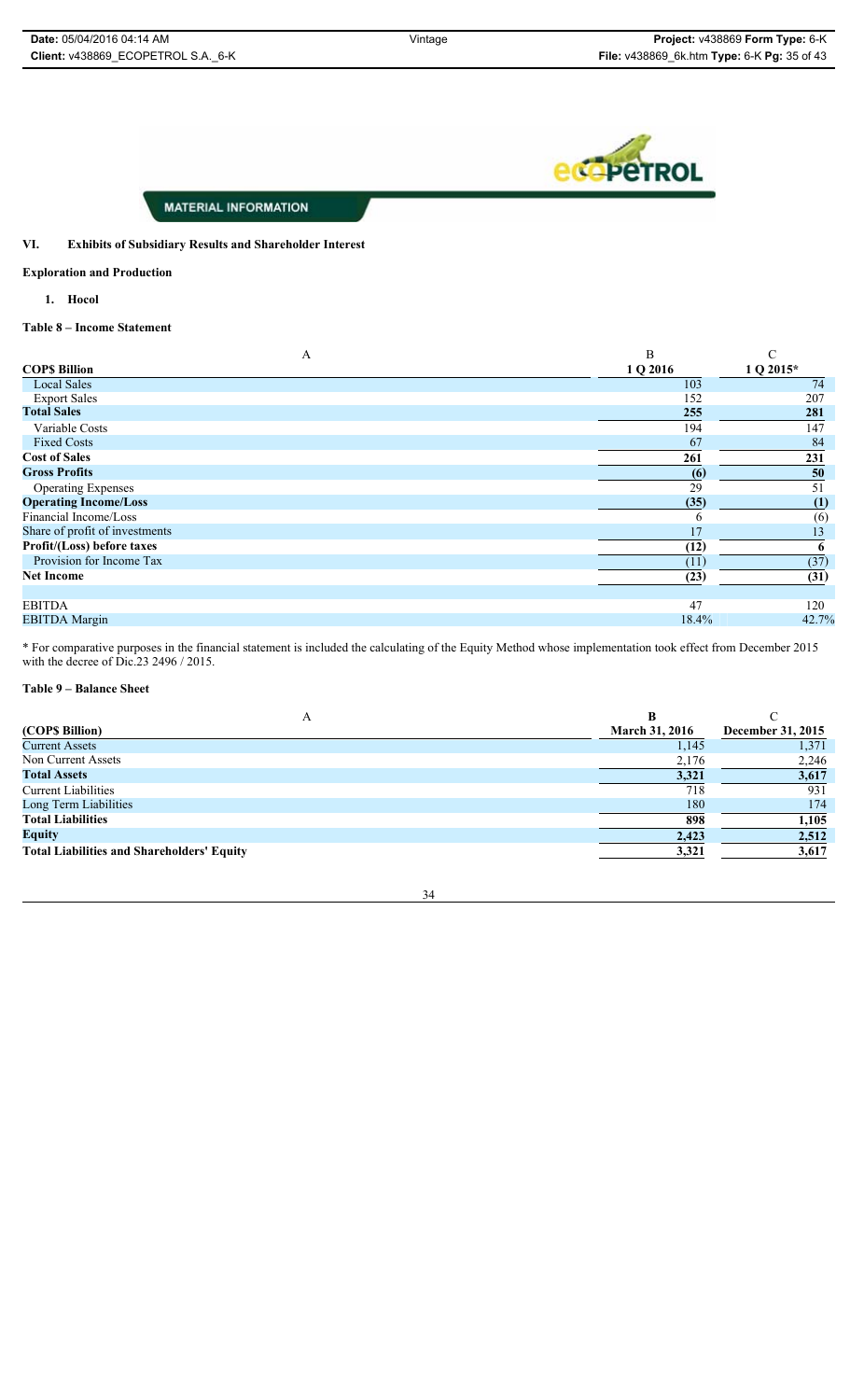

#### **2. Savia Peru**

**Table 10 – Income Statement**

| A                            | B        | C        |
|------------------------------|----------|----------|
| <b>USS Billion</b>           | 10 2016* | 1Q 2015* |
| <b>Local Sales</b>           | 14.7     | 26.9     |
| <b>Export Sales</b>          |          |          |
| Sale of services             |          |          |
| <b>Total Sales</b>           | 14.7     | 26.9     |
| Variable Costs               | 11.7     | 18.2     |
| <b>Fixed Costs</b>           | 10.5     | 13.2     |
| <b>Cost of Sales</b>         | 22.2     | 31.4     |
| <b>Gross Profits</b>         | (7.5)    | (4.5)    |
| <b>Operating Expenses</b>    | (6.2)    | (9.5)    |
| <b>Operating Income/Loss</b> | (13.7)   | (14.0)   |
| Financial Income/Loss        | (0.8)    | (0.3)    |
| Profit/(Loss) before taxes   | (14.5)   | (14.3)   |
| Provision for Income Tax     | 2.7      | 0.9      |
| <b>Net Income</b>            | (11.8)   | (13.4)   |
|                              |          |          |
| <b>EBITDA</b>                | (1.4)    | 3.7      |
| <b>EBITDA</b> Margin         | $-9.5%$  | 14.1%    |
|                              |          |          |

\* The figures cover the period between January 01 and February 28 for each of the years

**Table 11 – Balance Sheet**

| A                                                 | в                       |                   |
|---------------------------------------------------|-------------------------|-------------------|
| <b>US\$</b> million                               | <b>Febrary 29, 2016</b> | December 31, 2015 |
| <b>Current Assets</b>                             | 102.4                   | 98.6              |
| Non Current Assets                                | 649.2                   | 663.6             |
| <b>Total Assets</b>                               | 751.6                   | 762.2             |
| <b>Current Liabilities</b>                        | 156.6                   | 151.6             |
| Long Term Liabilities                             | 126.4                   | 130.2             |
| <b>Total Liabilities</b>                          | 283.0                   | 281.8             |
| <b>Equity</b>                                     | 468.6                   | 480.4             |
| <b>Total Liabilities and Shareholders' Equity</b> | 751.6                   | 762.2             |
|                                                   |                         |                   |

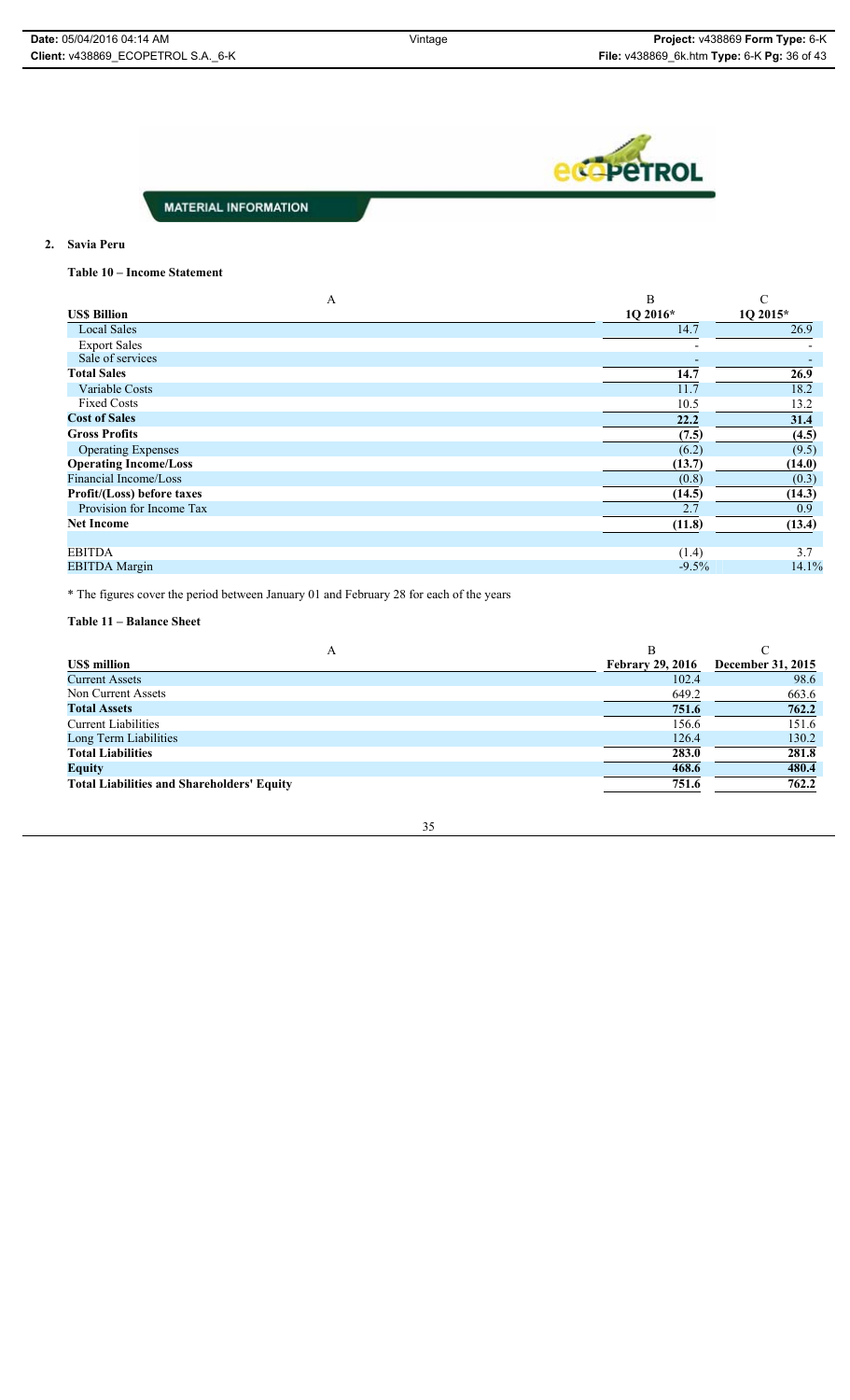ecopeTROL

**MATERIAL INFORMATION** 

#### **3. Equion**

**Table 12 – Income Statement\***

| A                            | B       | C       |
|------------------------------|---------|---------|
| <b>COPS Billion</b>          | 1Q 2016 | 1Q 2015 |
| <b>Local Sales</b>           | 85      | 74      |
| <b>Export Sales</b>          | 181     | 168     |
| Sale of services             |         |         |
| <b>Total Sales</b>           | 266     | 242     |
| Variable Costs               | 236     | 154     |
| <b>Fixed Costs</b>           | 36      | 33      |
| <b>Cost of Sales</b>         | 272     | 187     |
| <b>Gross Profits</b>         | (6)     | 55      |
| <b>Operating Expenses</b>    | (21)    | (37)    |
| <b>Operating Income/Loss</b> | (27)    | 18      |
| Financial Income/Loss        | 20      | 19      |
| Profit/(Loss) before taxes   | (7)     | 37      |
| Provision for Income Tax     | (17)    | (16)    |
| <b>Net Income</b>            | (24)    | 21      |
|                              |         |         |
| <b>EBITDA</b>                | 193     | 177     |
| <b>EBITDA</b> Margin         | 73%     | 73%     |
|                              |         |         |

\* Includes adjustment and reclassifications for the approval of accounting policies Business Group .

### **Table 13 – Balance Sheet**

| А                                                 | В                     |                   |
|---------------------------------------------------|-----------------------|-------------------|
| (COPS Billion)                                    | <b>March 31, 2016</b> | December 31, 2015 |
| <b>Current Assets</b>                             | 959                   | 854               |
| Non Current Assets                                | 2,051                 | 2,261             |
| <b>Total Assets</b>                               | 3,010                 | 3,115             |
| <b>Current Liabilities</b>                        | 535                   | 549               |
| Long Term Liabilities                             | 110                   | 110               |
| <b>Total Liabilities</b>                          | 645                   | 659               |
| <b>Equity</b>                                     | 2,365                 | 2,456             |
| <b>Total Liabilities and Shareholders' Equity</b> | 3,010                 | 3,115             |
|                                                   |                       |                   |

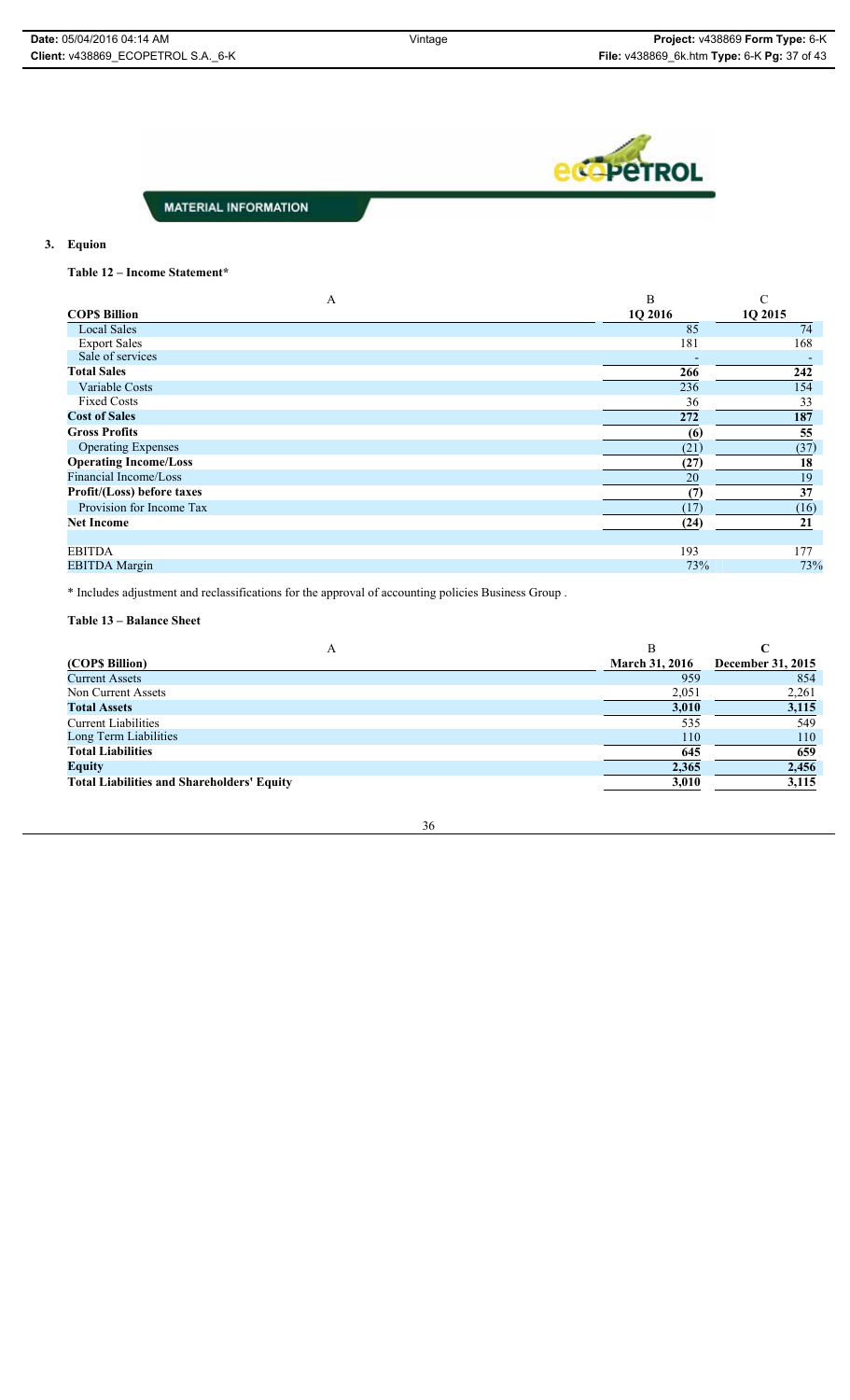

#### **Refining and Petrochemical**

**1. Essentia (Propilco)**

**Table 14 – Sales Volumes**

| A                    | В        |          |
|----------------------|----------|----------|
| Sales volumes (tons) | 1 O 2016 | 1 O 2015 |
| Polypropylene        | 118,856  | 101.014  |
| Masterbatch          | 4.427    | 3,378    |
| Polyethylene         | 6,026    | 7,844    |
| <b>Total</b>         | 129.310  | 112,236  |

#### **Table 15 – Income Statement**

| Α                              | B        |           |
|--------------------------------|----------|-----------|
| <b>COPS Billion</b>            | 1 Q 2016 | 1 Q 2015* |
| <b>Local Sales</b>             | 195      | 166       |
| <b>Export Sales</b>            | 319      | 261       |
| <b>Total Sales</b>             | 514      | 427       |
| Variable Costs                 | 357      | 369       |
| <b>Fixed Costs</b>             | 26       | 24        |
| <b>Cost of Sales</b>           | 383      | 393       |
| <b>Gross Profits</b>           | 131      | 34        |
| <b>Operating Expenses</b>      | 43       | 39        |
| <b>Operating Income/Loss</b>   | 88       | (5)       |
| Financial Income/Loss          | (1)      | 22        |
| Share of profit of investments | 19       | 14        |
| Profit/(Loss) before taxes     | 106      | 31        |
| Provision for Income Tax       | (33)     |           |
| <b>Net Income</b>              | 73       | 38        |
| <b>EBITDA</b>                  | 101      | 8         |
| <b>EBITDA</b> Margin           | 19.6%    | 1.9%      |

\* For comparative purposes in the financial statement is included the calculating of the Equity Method whose implementation took effect from December 2015 with the decree of Dic.23 2496 / 2015.

#### **Table 16 – Balance Sheet**

| (COPS Billion)                                    | <b>March 31, 2016</b> | December 31, 2015 |
|---------------------------------------------------|-----------------------|-------------------|
| <b>Current Assets</b>                             | 895                   | 794               |
| Non Current Assets                                | 1,002                 | 1,009             |
| <b>Total Assets</b>                               | 1,897                 | 1,803             |
| <b>Current Liabilities</b>                        | 456                   | 386               |
| Long Term Liabilities                             | 95                    | 94                |
| <b>Total Liabilities</b>                          | 551                   | 480               |
| <b>Equity</b>                                     | 1,346                 | 1,323             |
| <b>Total Liabilities and Shareholders' Equity</b> | 1,897                 | 1,803             |
|                                                   |                       |                   |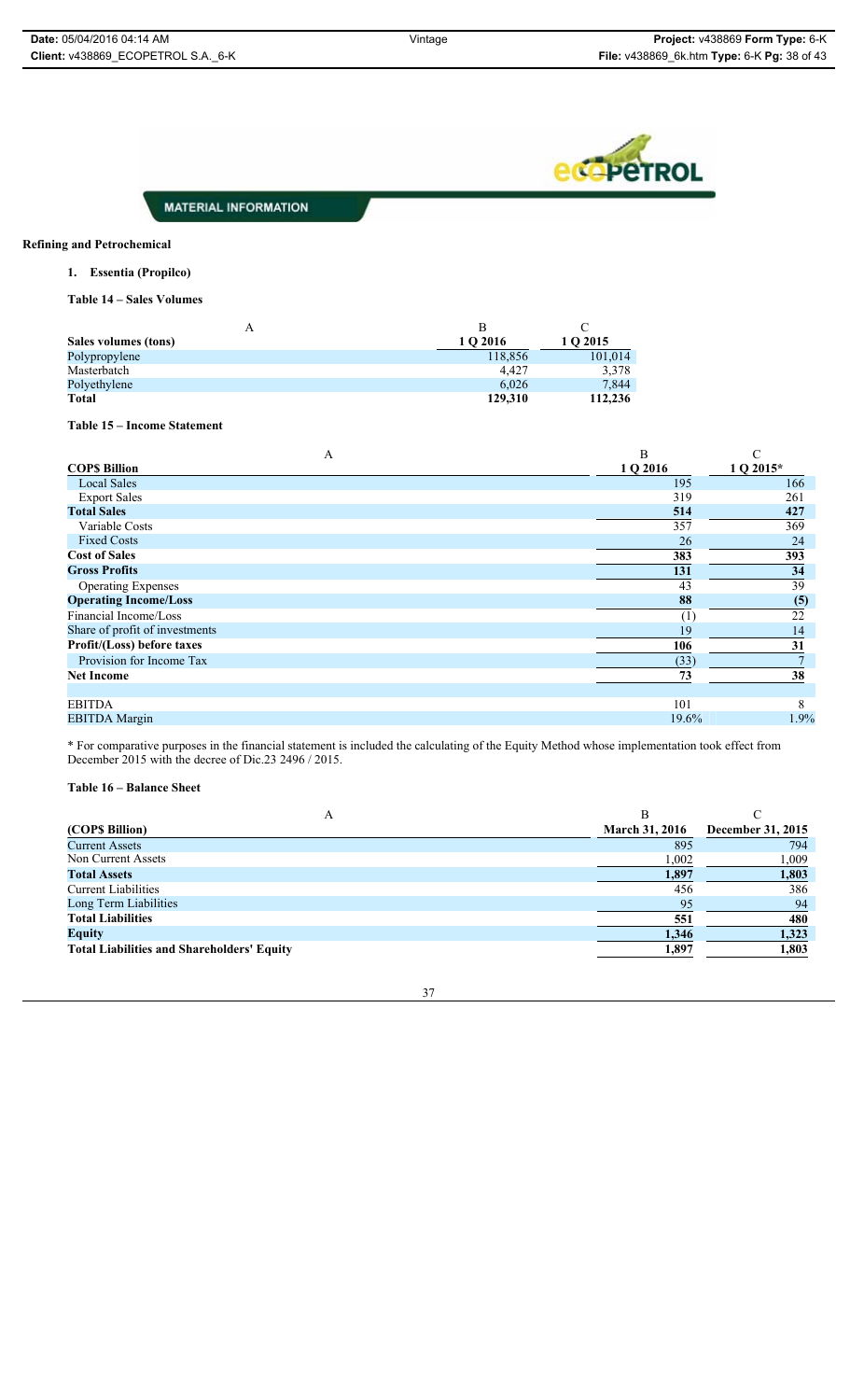

#### **2. Reficar**

**Table 17 – Sales Volume**

| <b>Local Sales Volume (mboed)</b> | 10 2016 | 10 2015 |
|-----------------------------------|---------|---------|
| <b>Total Local Sales</b>          | 47.3    | 38.4    |
| <b>Total Export Sales</b>         | 66.3    | 0.0     |
| <b>Total Sales Volume</b>         | 113.6   | 38.4    |

#### **Table 18 – Income Statement**

| Α                              | B        |          |
|--------------------------------|----------|----------|
| <b>COPS Billion</b>            | 1 Q 2016 | 1 Q 2015 |
| <b>Local Sales</b>             | 666      | 628      |
| <b>Export Sales</b>            | 574      |          |
| <b>Total Sales</b>             | 1,240    | 628      |
| Variable Costs                 | 1,190    | 567      |
| <b>Fixed Costs</b>             | 133      | 47       |
| <b>Cost of Sales</b>           | 1,323    | 614      |
| <b>Gross Profits</b>           | (83)     | 14       |
| <b>Operating Expenses</b>      | 289      | 197      |
| <b>Operating Income/Loss</b>   | (372)    | (183)    |
| Financial Income/Loss          | (112)    | (1)      |
| Share of profit of investments |          |          |
| Profit/(Loss) before taxes     | (484)    | (184)    |
| Provision for Income Tax       | 18       | 26       |
| <b>Net Income</b>              | (466)    | (158)    |
|                                |          |          |
| <b>EBITDA</b>                  | (175)    | (71)     |
| <b>EBITDA</b> Margin           | $-14.1%$ | $-11.3%$ |

**Table 19 – Balance Sheet**

| A                                                 |                       |                   |
|---------------------------------------------------|-----------------------|-------------------|
| (COPS Billion)                                    | <b>March 31, 2016</b> | December 31, 2015 |
| <b>Current Assets</b>                             | 1,520                 | 1,284             |
| Non Current Assets                                | 25,351                | 25,398            |
| <b>Total Assets</b>                               | 26,871                | 26,682            |
| <b>Current Liabilities</b>                        | 2,179                 | 1.940             |
| Long Term Liabilities                             | 15,727                | 15,562            |
| <b>Total Liabilities</b>                          | 17,906                | 17,502            |
| <b>Equity</b>                                     | 8,965                 | 9,180             |
| <b>Total Liabilities and Shareholders' Equity</b> | 26,871                | 26,682            |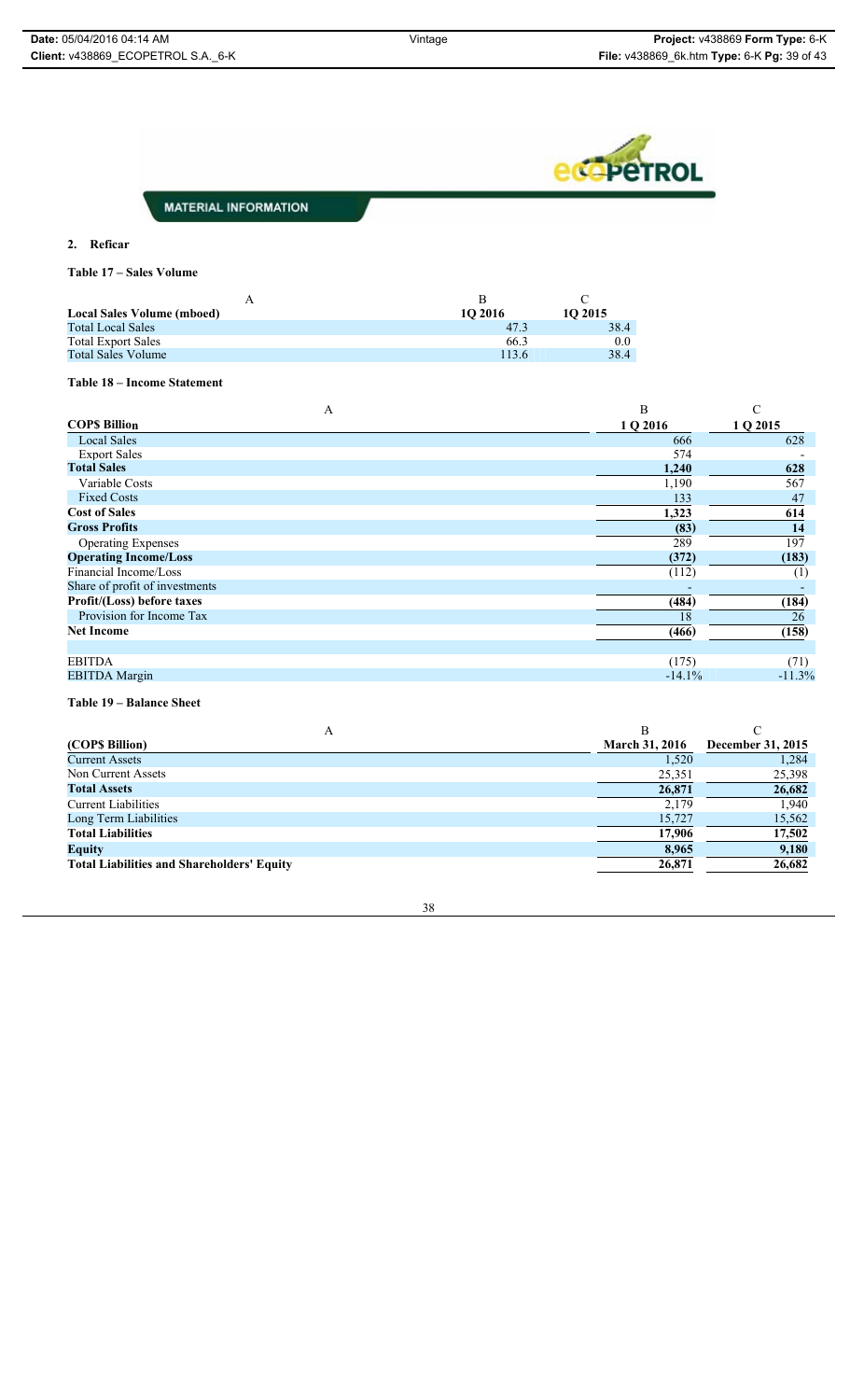**eco** PeTROL

**MATERIAL INFORMATION** 

### **Transportation**

**1. Cenit**

**Table 20 – Income Statement**

| A                              | B        |           |
|--------------------------------|----------|-----------|
| <b>COPS Billion</b>            | 1 Q 2016 | 1 Q 2015* |
| <b>Local Sales</b>             | 1,097    | 902       |
| <b>Export Sales</b>            |          |           |
| <b>Total Sales</b>             | 1,097    | 902       |
| Variable Costs                 | 26       | 92        |
| <b>Fixed Costs</b>             | 350      | 354       |
| <b>Cost of Sales</b>           | 376      | 446       |
| <b>Gross Profits</b>           | 721      | 456       |
| <b>Operating Expenses</b>      | 142      | 121       |
| <b>Operating Income/Loss</b>   | 579      | 335       |
| Financial Income/Loss          | (36)     | 162       |
| Share of profit of investments | 532      | 442       |
| Profit/(Loss) before taxes     | 1,075    | 939       |
| Provision for Income Tax       | (202)    | (203)     |
| <b>Net Income</b>              | 873      | 736       |
|                                |          |           |
| <b>EBITDA</b>                  | 789      | 533       |
| <b>EBITDA</b> Margin           | 71.9%    | 59.1%     |

\* For comparative purposes in the financial statement is included the calculating of the Equity Method whose implementation took effect from December 2015 with the decree of Dic.23 2496 / 2015.

#### **Table 21 – Balance Sheet**

| А                                                 | В                     |                   |
|---------------------------------------------------|-----------------------|-------------------|
| (COPS Billion)                                    | <b>March 31, 2016</b> | December 31, 2015 |
| <b>Current Assets</b>                             | 2,267                 | 1,391             |
| Non Current Assets                                | 12,189                | 12,525            |
| <b>Total Assets</b>                               | 14,456                | 13,916            |
| <b>Current Liabilities</b>                        | 2,160                 | 1,516             |
| Long Term Liabilities                             | 833                   | 814               |
| <b>Total Liabilities</b>                          | 2,993                 | 2,330             |
| <b>Equity</b>                                     | 11,463                | 11,586            |
| <b>Total Liabilities and Shareholders' Equity</b> | 14,456                | 13,916            |
|                                                   |                       |                   |

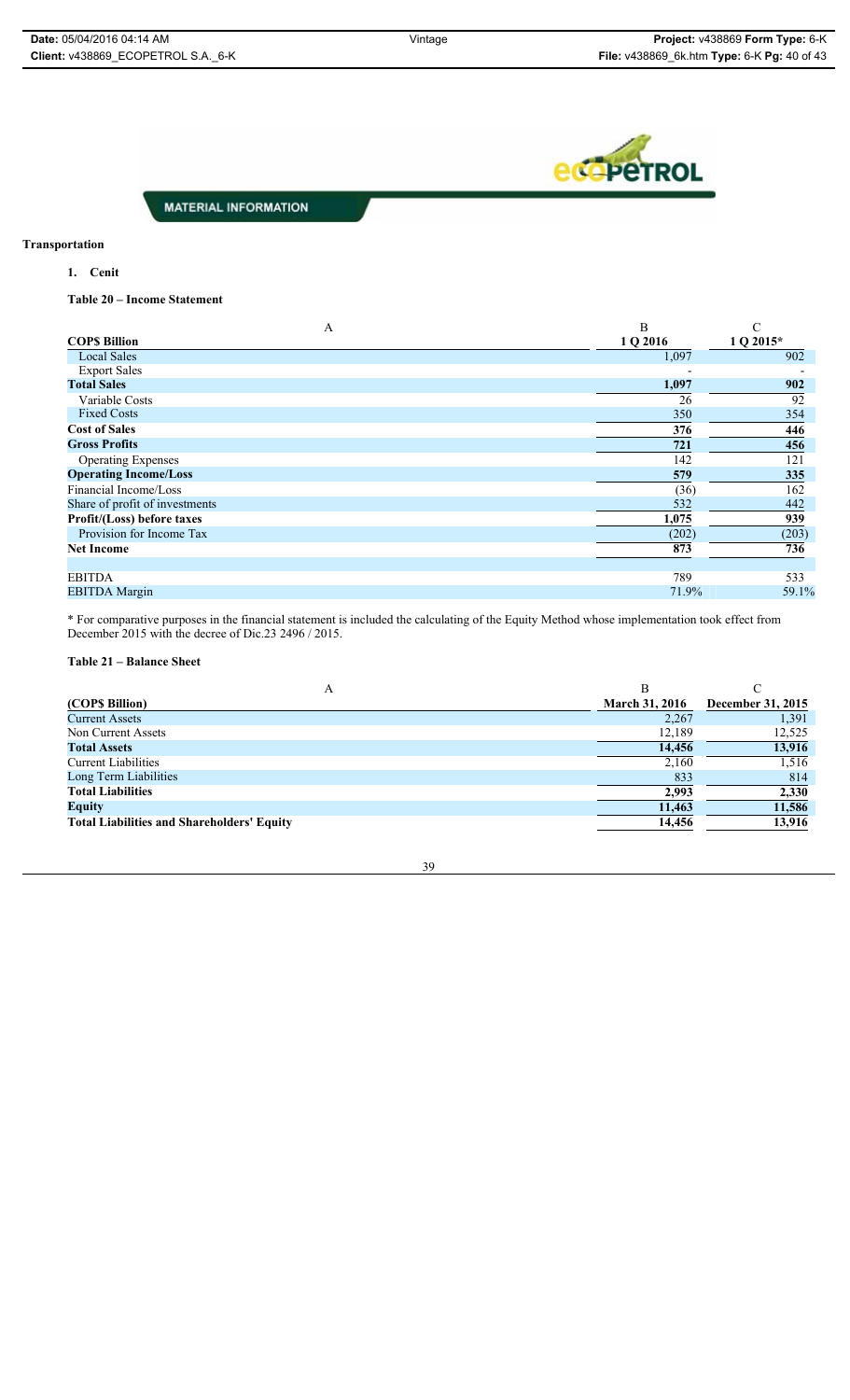**eco**peTROL

**MATERIAL INFORMATION** 

#### **Biofuels**

**1. Ecodiesel**

**Table 22 – Sales Volume**

| <b>Local Sales Volume (mboed)</b> | 10 2016       | 10 2015 |
|-----------------------------------|---------------|---------|
| Fuel Oil                          | $\mathcal{D}$ |         |
| Industrial and Petrochemical      |               | 02      |
| <b>Total Local Sales</b>          |               | 2.5     |

#### **Table 23 – Income Statement**

| А                                 | B        |          |
|-----------------------------------|----------|----------|
| <b>COPS Billion</b>               | 10 2016* | 1O 2015* |
| <b>Local Sales</b>                | 67.48    | 58.08    |
| <b>Total Sales</b>                | 67.48    | 58.08    |
| Variable Costs                    | 57.30    | 50.67    |
| <b>Cost of Sales</b>              | 57.30    | 50.67    |
| <b>Gross Profits</b>              | 10.18    | 7.41     |
| <b>Operating Expenses</b>         | 2.67     | 1.88     |
| <b>Operating Income/Loss</b>      | 7.51     | 5.53     |
| Financial Income/Loss             | (0.26)   | (0.48)   |
| <b>Profit/(Loss) before taxes</b> | 7.25     | 5.05     |
| Provision for Income Tax          | (1.10)   | (1.08)   |
| <b>Net Income</b>                 | 6.15     | 3.97     |
|                                   |          |          |
| <b>EBITDA</b>                     | 8.54     | 6.57     |
| <b>EBITDA</b> Margin              | 12.7%    | 11.3%    |

\* The figures cover the period between January 01 and February 28 for each of the years

**Table 24 – Balance Sheet**

| A                                                 | B                       |                   |
|---------------------------------------------------|-------------------------|-------------------|
| <b>Consolidated Balance Sheet</b>                 |                         |                   |
| (COPS Billion)                                    | <b>Febrary 29, 2016</b> | December 31, 2015 |
| <b>Current Assets</b>                             | 73.01                   | 73.25             |
| Non Current Assets                                | 67.82                   | 68.66             |
| <b>Total Assets</b>                               | 140.83                  | 141.91            |
| <b>Current Liabilities</b>                        | 48.34                   | 57.09             |
| Long Term Liabilities                             | 11.95                   | 10.50             |
| <b>Total Liabilities</b>                          | 60.29                   | 67.59             |
| <b>Equity</b>                                     | 80.54                   | 74.32             |
| <b>Total Liabilities and Shareholders' Equity</b> | 140.83                  | 141.91            |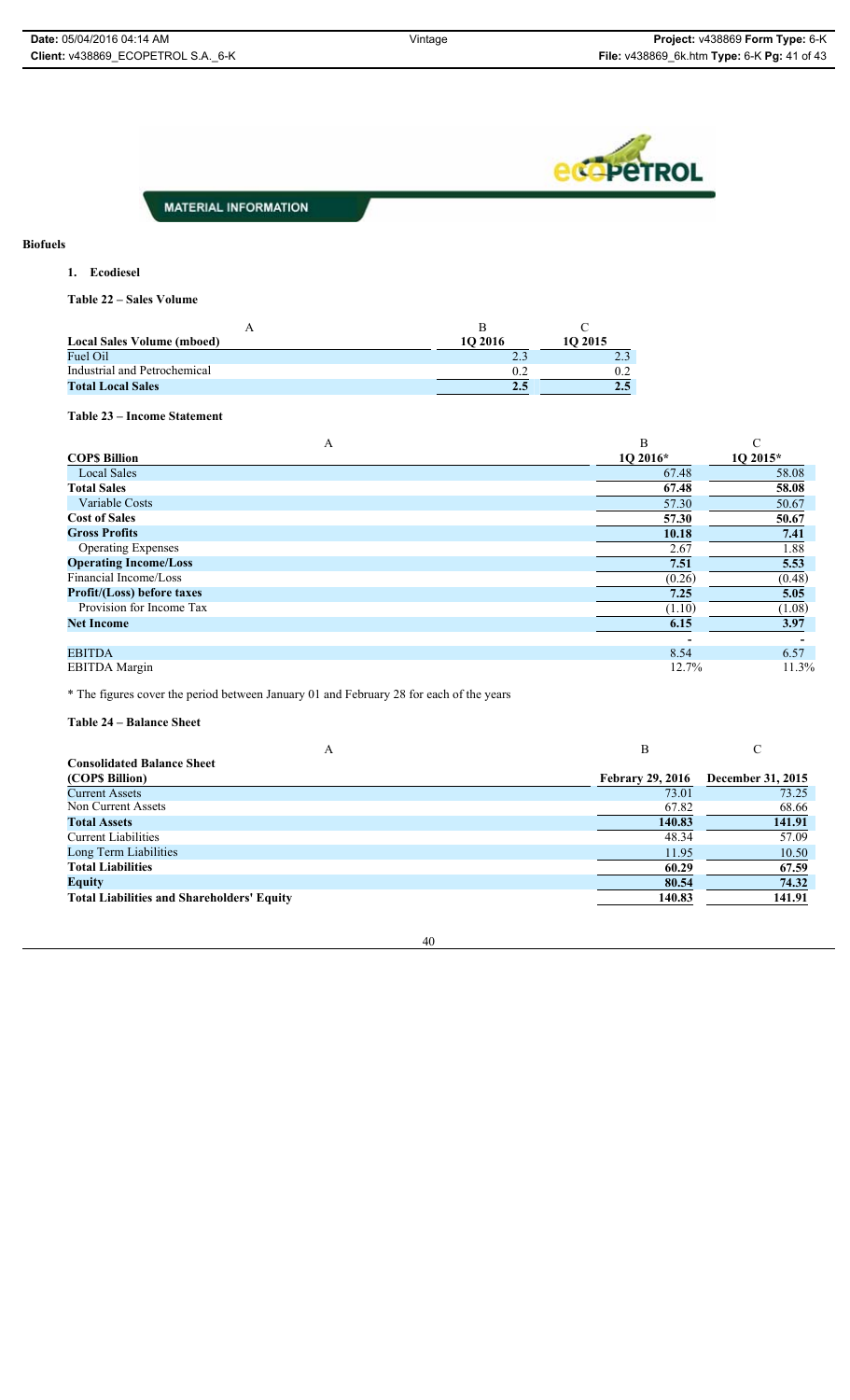

#### **VII. Corporate Group´s Financial Indebtedness**

**Table 25 – Long Term Indebtedness by Entity\***

|                   | Denominated in      | Denominated in            |              |
|-------------------|---------------------|---------------------------|--------------|
| Company           | <b>U.S. Dollars</b> | <b>Colombian Pesos</b> ** | <b>Total</b> |
| <b>Ecopetrol</b>  | 11.101              | 1.533                     | 12.634       |
| Reficar           | 3.065               |                           | 3.065        |
| <b>Bicentario</b> |                     | 555                       | 555          |
| ODL               |                     | 324                       | $324***$     |
| <b>Bioenergy</b>  | $\theta$            | 160                       | 160          |
| Ocensa            | 500                 |                           | 500          |
| <b>Propilco</b>   |                     |                           |              |
| <b>Total</b>      | 14.670              | 2.571                     | 17.241       |

\*Nominal value of debt as of March 31, 2016, excluding accrued interests.

\*\*Figures expressed in thousands of U.S. dollars converted using the Representative Market Exchange Rate as of March 31, 2016.

\*\*\* Includes an operating leasing, for which the nominal value is calculated using a theoretical amortizations and interest model.